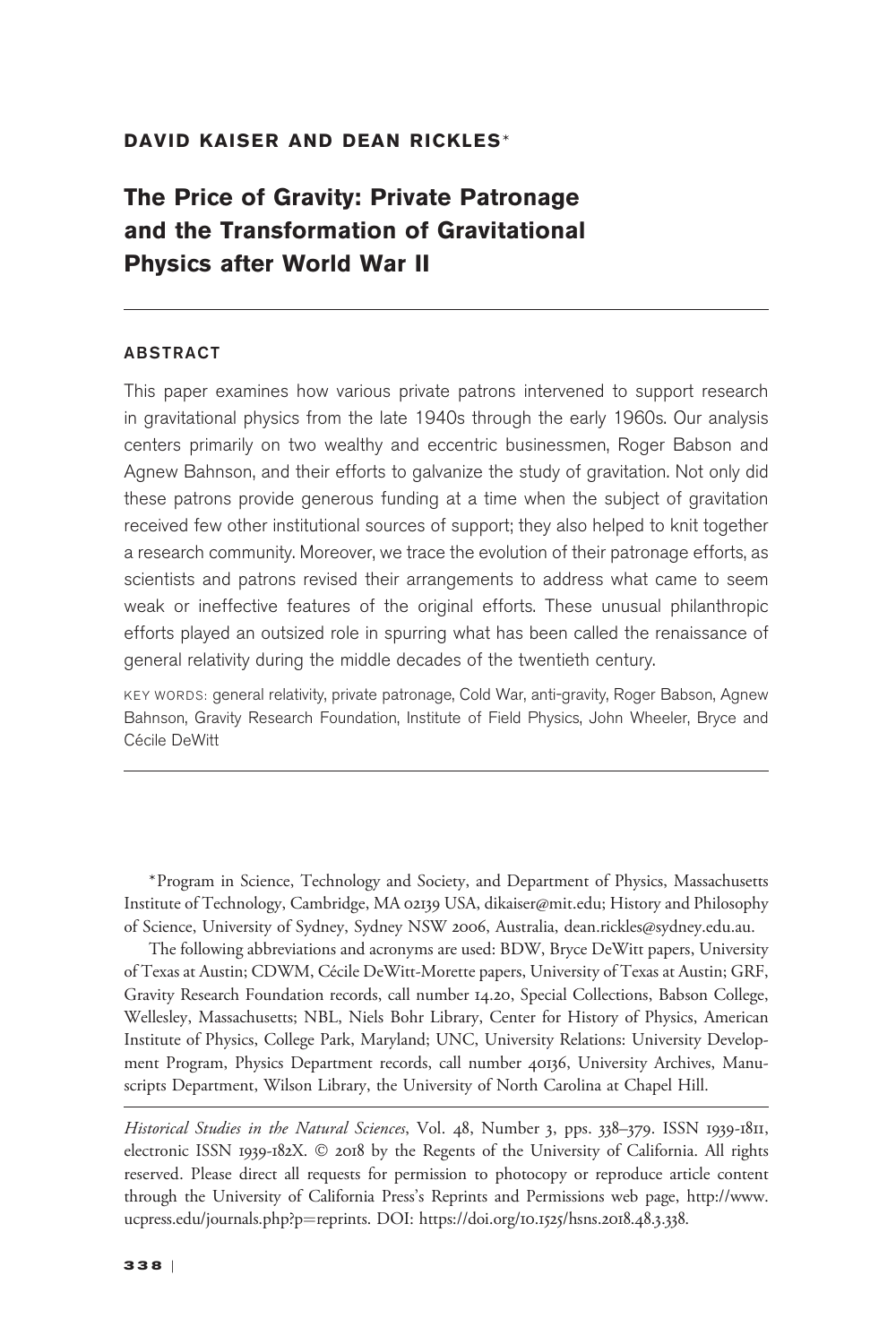### INTRODUCTION

In a remarkable burst of creativity, Stephen Hawking produced a string of new insights into gravitation and the structure of spacetime between the mid-1960s and the mid-1970s. During those years he (along with Roger Penrose) clarified the conditions that would lead, inexorably, to the collapse of matter into a black hole. He also demonstrated (in his words) that "black holes ain't so black": subtle quantum-mechanical effects should make black holes glow with what is now known as ''Hawking radiation.'' Physicists often tout these results as products of the ''renaissance of relativity'': the resurgence of interest during the middle decades of the twentieth century in Albert Einstein's general theory of relativity, his elegant theory of gravitation.<sup>1</sup>

Before Hawking published his results in peer-reviewed journals—and long before he popularized them in his bestselling book, A Brief History of Time (1988)—he introduced many of them in brief essays. Between 1965 and 1974, Hawking received six prizes for his entries in an annual ''Essays on Gravitation'' competition. The competition, which began in 1949 and continues to this day, has been sponsored by the Gravity Research Foundation, a private foundation based in the suburbs near Boston, Massachusetts.<sup>2</sup>

The people who founded the Gravity Research Foundation soon after World War II aimed to catalyze research in gravitation. They were dissatisfied—at times dismayed—by the lack of effort they saw academic physicists or their government sponsors devoting to the subject. Before long, they were joined by other private donors and industrial partners, each of whom sought to build a steady infrastructure for research in gravitation.

As historians have documented, Einstein's general theory of relativity suffered a curious fate. Having catapulted to worldwide attention after the famous 1919 eclipse expedition—on the basis of which British astronomers, led by

1. Hawking described much of this research in his popular book, A Brief History of Time (New York: Bantam, 1988), chap. 7 of which is entitled, "Black holes ain't so black." See also, e.g., Clifford Will, Was Einstein Right? Putting General Relativity to the Test (New York: Basic Books, 1986), 11–12.

2. Hawking's prize-winning essays are available at<http://www.gravityresearchfoundation.org> (accessed 11 Sep 2017), and include Hawking, ''The gravitational collapse of the universe'' (2nd prize, 1965), "Singularities in space-time" (3rd prize, 1966), "On gravitational collapse and cosmology'' (2nd prize, 1968), ''The creation and annihilation of matter by a gravitational field'' (5th prize, 1969), ''Black holes'' (1st prize, 1971), and ''Black holes aren't black'' (3rd prize, 1974). In most of these cases, the corresponding peer-reviewed articles were submitted to journals several months after the essays had been sent to the Gravity Research Foundation.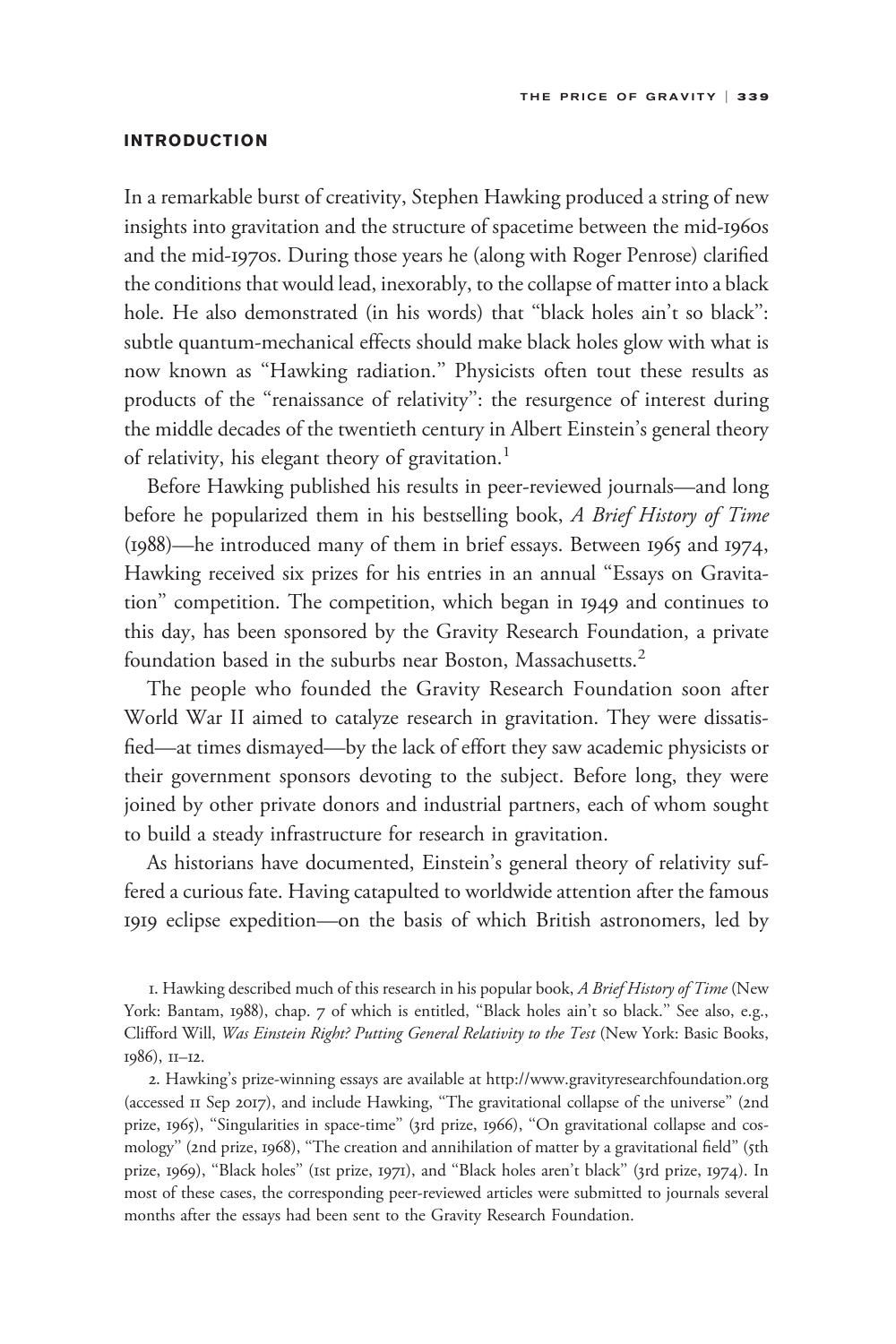Arthur Eddington, announced that they had measured the bending of starlight's path near the sun, in accord with Einstein's prediction—the subject quickly faded from most physicists' attention. The allure of quantum theory and nuclear physics, combined with the Nazis' crushing displacement of the world's most active centers for gravitational research, kept general relativity out of most physicists' research articles and classroom lectures during the 1930s. Einstein noted plaintively in the foreword to a colleague's 1942 textbook, ''I believe that more time and effort might well be devoted to the systematic teaching of the theory of relativity than is usual at present at most universities.''3

The subject remained on the margins after the war. Few universities in the United States, for example, offered courses in the subject during the first decade after World War II, and none of the leading physics departments required their graduate students to study it.<sup>4</sup> By the mid-1960s, on the other hand—just as young researchers like Hawking were entering the field—several research groups devoted to the study of general relativity and gravitation were flourishing at elite universities throughout the United States and Europe. After ''begging'' for names of physicists specializing in general relativity in 1961, the Swiss-based International Society for General Relativity and Gravitation counted more than 220 members in 1974, while more than 800 participants crowded into the conference halls for the Ninth Texas Symposium on Relativistic Astrophysics, held in December 1978. 5

3. Albert Einstein, "Foreword," in Peter G. Bergmann, Introduction to the Theory of Relativity (New York: Prentice-Hall, 1942), p. v. See also Jean Eisenstaedt, The Curious History of Relativity: How Einstein's Theory of Gravity was Lost and Found Again (Princeton, NJ: Princeton University Press, 2006); and Matthew Stanley, Practical Mystic: Religion, Science, and A. S. Eddington (Chicago: University of Chicago Press, 2007), chap. 3.

4. See W. C. Kelly, ''Survey of Education in Physics in Universities of the United States,'' 1 Dec 1962, available in American Institute of Physics, Education and Manpower Division, Records, 1951–1973, Box 9, call number AR15, NBL; and David Kaiser, "A psi is just a psi? Pedagogy, practice, and the reconstitution of general relativity, 1942-1975," Studies in History and Philosophy of Modern Physics 29 (1998): 321–38.

5. André Mercier, form letter (Jan 1961), and Mercier, membership list, Apr 1974, in International Society for General Relativity and Gravitation, Records, 1961–1982, call number AR94, in NBL. On the Ninth Texas Symposium, see Will, Was Einstein Right? (ref. 1), 15. In Mercier's January 1961 form letter, which he addressed ''To Scientists throughout the World active in the field of Theories of Relativity and Gravitation,'' he asked, ''Would you please beg anybody whom we could not reach and of whom you know, that he is keen to be on our list,'' to send appropriate contact information. On the rapid growth of membership in the International Society for General Relativity and Gravitation, see also Roberto Lalli, Building the General Relativity and Gravitation Community During the Cold War (New York: Springer, 2017), 58–69.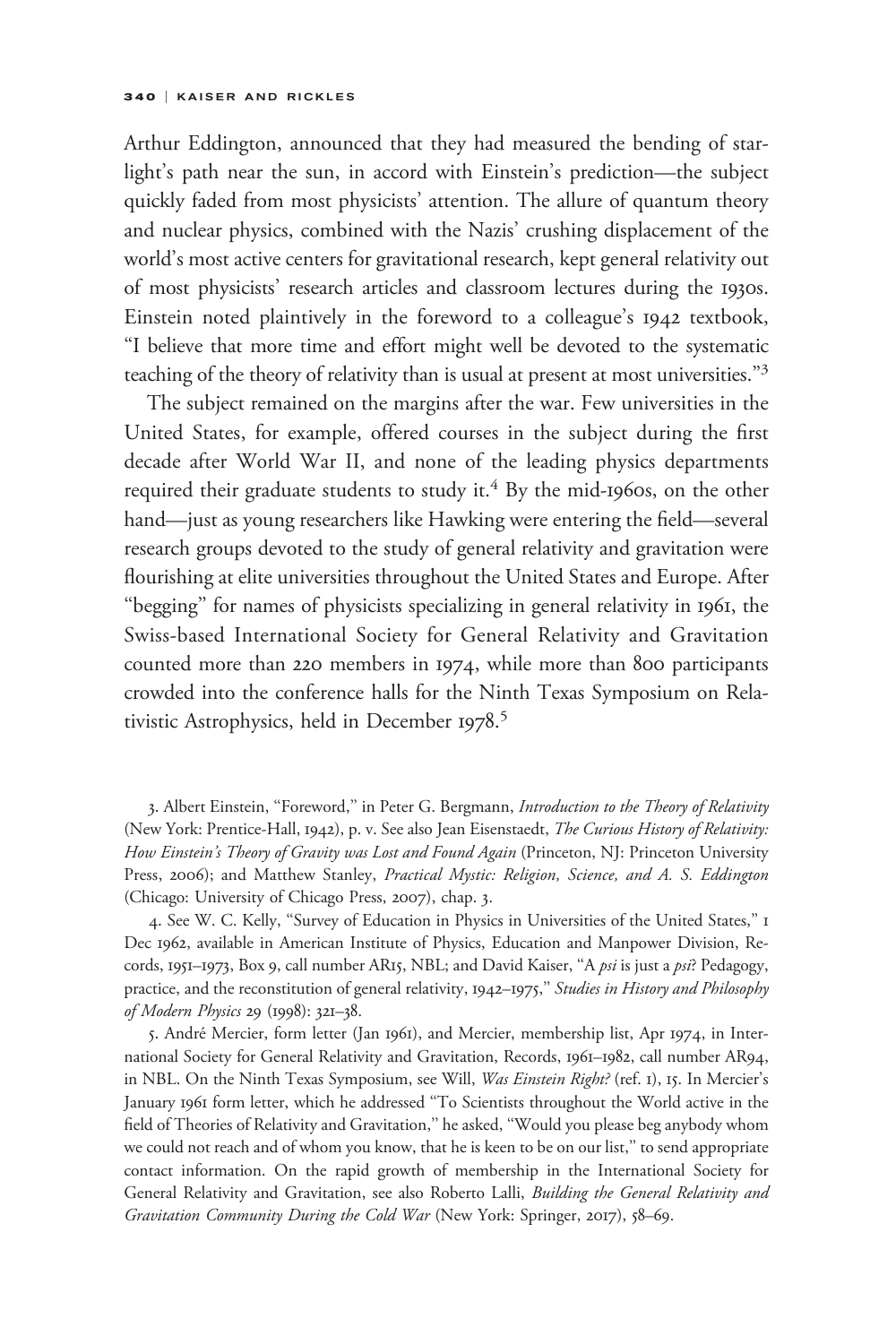Historians have pored over the formative years of general relativity, as Einstein and a circle of colleagues expanded upon and adapted Einstein's original work in the 1910s and 1920s. Much less is known about the dynamics of the later period: how and why a subject that had been neglected for decades became such a thriving topic of research.<sup>6</sup> As we document here, a significant part of the work that blossomed into the ''renaissance of relativity'' by the 1960s emerged from networks and institutions that were sustained primarily by private patronage.

Two wealthy, eccentric businessmen—Roger Babson and Agnew Bahnson—played outsized roles. Babson founded the Gravity Research Foundation in 1948; within a few years, Bahnson took up similar efforts, bankrolling the first dedicated research center for gravitation in the United States. When industrial firms and federal agencies like the U.S. Air Force turned their attention to gravitation during the 1950s and early 1960s, their efforts were often in conjunction with—and subsidiary to—those of the private patrons. These industrial and federal initiatives, in turn, had quite significant international effects, enabling, for example, young researchers to move between the then-small islands of activity in gravitational physics, and funding some research projects outside the United States.

Efforts of philanthropists like Babson and Bahnson stand at odds with our usual understanding of physics after World War II. The story of postwar physics in the United States has often been told—and told well—as a narrative about a surge in federal spending on basic research, nearly all of which came from defense-related agencies. By 1953, as Paul Forman has shown, spending on

6. On the early history of general relativity, see esp. Jürgen Renn, ed., The Genesis of General Relativity: Sources and Interpretations, 4 vols. (New York: Springer, 2007); Michel Janssen, '''No success like failure': Einstein's quest for general relativity," in The Cambridge Companion to Einstein, ed. Michel Janssen and Christoph Lehner (New York: Cambridge University Press, 2014), 167-227; Hanoch Gutfreund and Jürgen Renn, The Road to Relativity (Princeton, NJ: Princeton University Press, 2015); and Hanoch Gutfreund and Jürgen Renn, The Formative Years of Relativity (Princeton, NJ: Princeton University Press, 2017). On the later resurgence of interest in the subject, see esp. Eisenstadt, Curious History (ref. 3); Kaiser, "A psi" (ref. 3); Daniel Kennefick, Traveling at the Speed of Thought: Einstein and the Quest for Gravitational Waves (Princeton, NJ: Princeton University Press, 2007); Benjamin Wilson and David Kaiser, ''Calculating times: Radar, ballistic missiles, and Einstein's relativity," in Science and Technology in the Global Cold War, ed. Naomi Oreskes and John Krige (Cambridge, MA: MIT Press, 2014), 273-316; Dean Rickles, A Brief History of String Theory (Berlin: Springer, 2014); Alexander Blum, Roberto Lalli, and Jürgen Renn, "The reinvention of general relativity: A historiographical framework for assessing one hundred years of curved space-time," Isis 106 (Sep 2015): 598-620; and Lalli, General Relativity and Gravitation Community (ref. 5).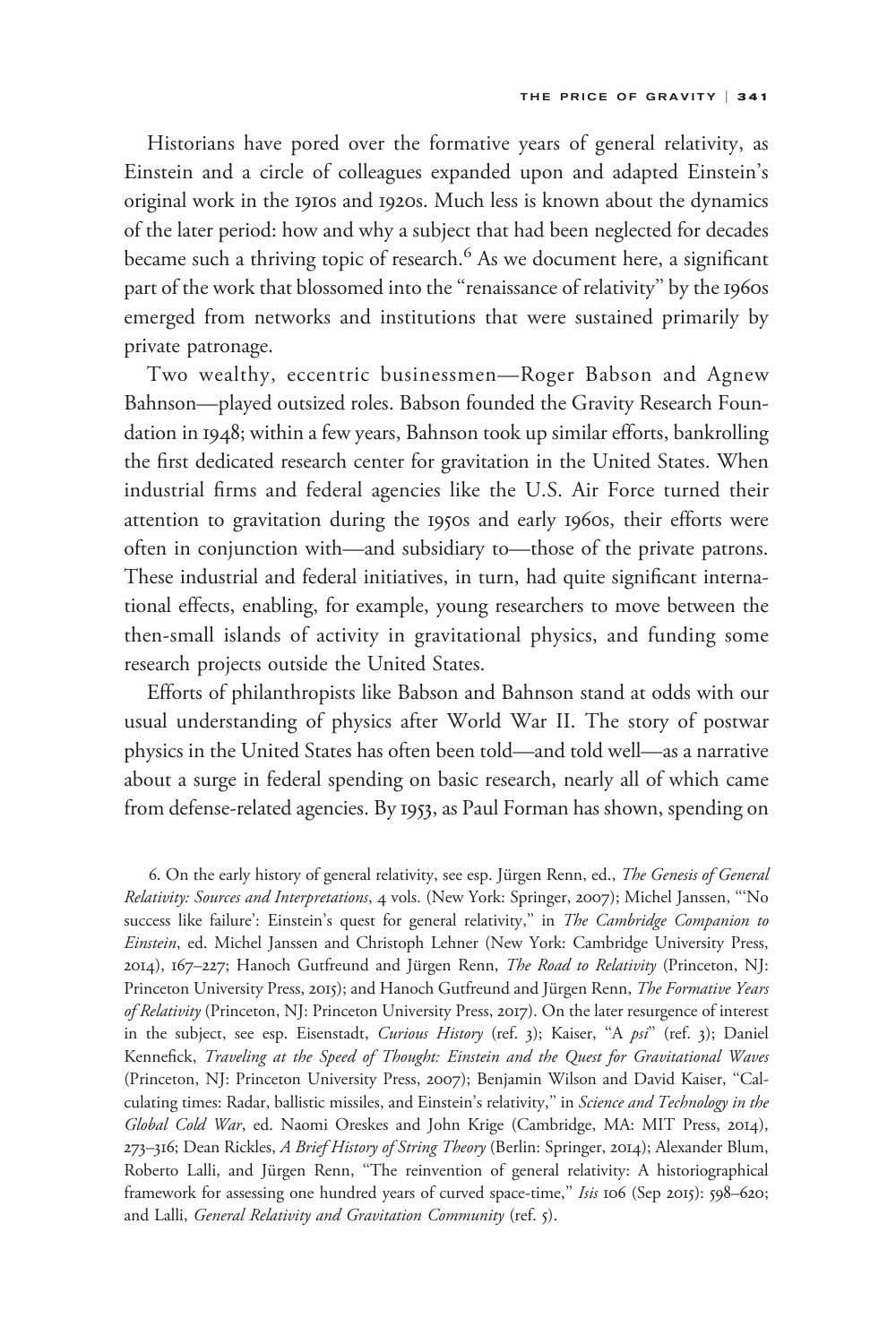non-mission-oriented research in the physical sciences was twenty-five times greater than it had been in 1938 (in constant dollars). In 1949, 96 percent of those funds came from the Department of Defense and the Atomic Energy Commission. By 1954—four years after the establishment of the civilian U.S. National Science Foundation—the proportion of physical-science funding from defense-related agencies had risen to 98 percent.<sup>7</sup> The federal windfall drove a ''big science'' boom in particle accelerators and nuclear reactors, which in turn steered ever more researchers toward subfields like nuclear physics and solid-state physics—subjects that policymakers and scientific advisors deemed most relevant to the nation's needs during the Cold War.<sup>8</sup>

Gravitation remained a low priority for federal officials amid wartime mobilization and the exigencies of the early Cold War. Support from patrons like Babson and Bahnson thus proved critical. In addition to providing funds, Babson and Bahnson sought to mobilize their considerable personal networks in an effort to knit the nascent research community together.

On the other hand, neither Babson nor Bahnson had significant scientific training, and each enjoyed enthusiasms—such as dreams of anti-gravity machines or flying saucers—that often set them at odds with the physicists they sought to support. Although at times these different views lent levity to the search for levitation, the patrons' and scientists' competing ideas about gravity and about how best to foster its study sometimes led to friction. Leading physicists strove to apply lessons learned from some early ventures when crafting new institutional arrangements—akin to other efforts at that time to broach productive partnerships between amateur and professional researchers, such as astronomers' ''Operation Moonwatch.''9

7. Paul Forman, ''Behind quantum electronics: National security as basis for physical research in the United States, 1940–1960," Historical Studies in the Physical Sciences 18 (1987): 149–229, on 152–53.

8. See esp. Forman, ''Behind quantum electronics'' (ref. 7); Daniel Kevles, ''Cold war and hot physics: Science, security, and the American state, 1945–56," Historical Studies in the Physical and Biological Sciences 20 (1990): 239–64; James Capshew and Karen Rader, ''Big science: Price to the present," Osiris 7 (1992): 3-25; Peter Galison and Bruce Hevly, eds., Big Science: The Growth of Large-Scale Research (Stanford, CA: Stanford University Press, 1992); David Kaiser, ''Cold war requisitions, scientific manpower, and the production of American physicists after World War II,'' Historical Studies in the Physical and Biological Sciences 33 (2002): 131–59; and Audra Wolfe, Competing with the Soviets: Science, Technology, and the State in Cold War America (Baltimore: Johns Hopkins University Press, 2012).

9. Cf. Patrick McCray, Keep Watching the Skies! The Story of Operation Moonwatch and the Dawn of the Space Age (Princeton, NJ: Princeton University Press, 2008). See also David Kaiser, How the Hippies Saved Physics: Science, Counterculture, and the Quantum Revival (New York: W. W. Norton, 2011), chap. 5.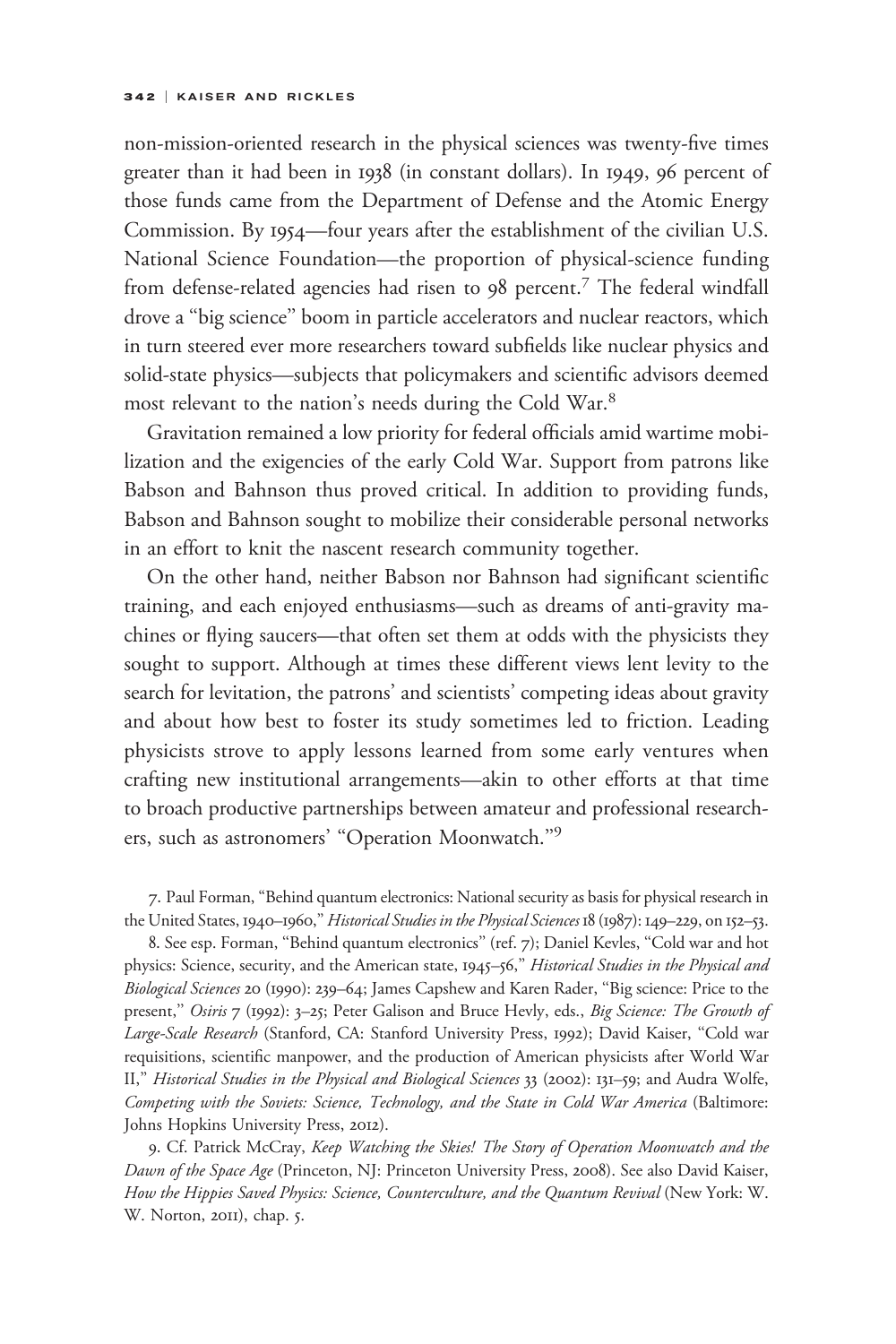Important elements of the renaissance of relativity—especially contributions rooted within the United States—were put into motion with funding and support that bore little relation to the typical ''big science'' endeavors that have dominated the historical literature on postwar physical sciences. We focus on a series of productive, if unexpected, interactions between experts in gravitation and their colorful, private patrons. The means of support that these groups forged hearkened back to interwar patterns of support, and presaged more recent philanthropic trends in the support of basic research in the United States and around the world since the end of the Cold War.<sup>10</sup>

# THAT DRAGON GRAVITY: ROGER BABSON AND THE GRAVITY RESEARCH FOUNDATION

Just two years after he established the Gravity Research Foundation, Roger Babson recorded within his twice-revised autobiography his "disappoint[ment] with the attitude taken by many college professors and engineers in conjunction with'' the study of gravitation. ''The mention of gravity too often brings a smile as if the inquiry were not taken seriously," he added.<sup>11</sup> The Gravity Research Foundation aimed to change that.

The foundation's first task was to build a library that would contain the world's most comprehensive collection of gravity-related materials; Babson and foundation president George M. Rideout expected to gather hundreds of thousands of titles. Drawing liberally on Babson's funds, price seemed to be no object, as they sent orders far and wide to university presses and used-book dealers searching out titles. They also scoured the card catalogs at Harvard, the Massachusetts Institute of Technology, and the U.S. Library of Congress for references to order. The library would be free and open to all interested parties, students and laypeople as well as university professors.<sup>12</sup>

10. On interwar patronage relationships for scientific research in the United States, see esp. Robert Kohler, Partners in Science: Foundations and Natural Scientists, 1900-1945 (Chicago: University of Chicago Press, 1991); and Roger Geiger, The History of American Higher Education: Learning and Culture from the Founding to World War II (Princeton, NJ: Princeton University Press, 2015), chap. 11.

11. Roger W. Babson, Actions and Reactions: An Autobiography of Roger W. Babson, 2nd rev. ed. (New York: Harper & Brothers, 1950 [1935]), p. 341.

12. See the correspondence in GRF, Box 1, Folders 1 and 3, and the Foundation's annual reports in GRF, Box 2, Folder 9.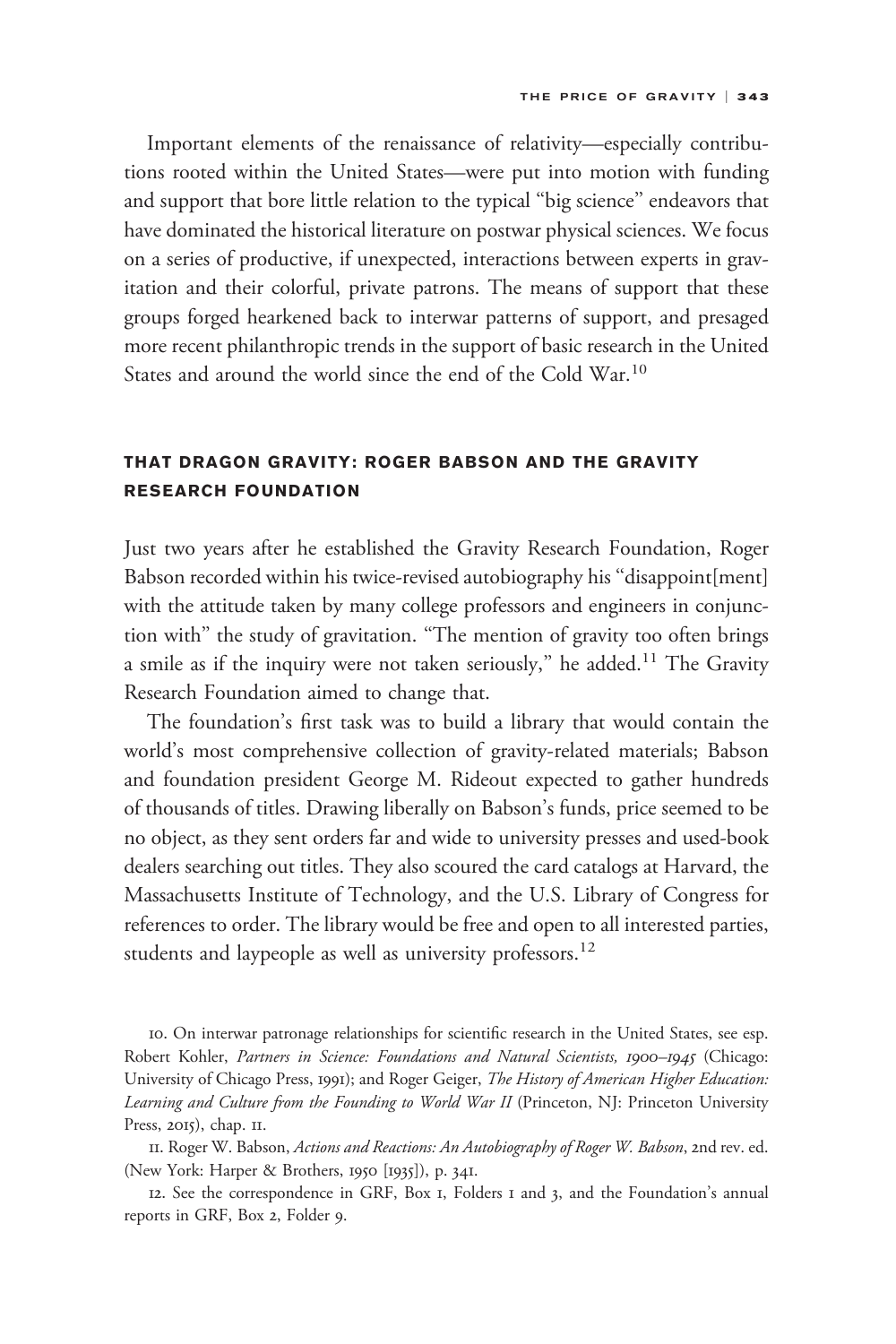Next, the foundation would operate as a "free clearing house" of information, working as a go-between by putting various researchers with common interests in touch with each other. Continuing with this goal, Babson soon instituted special annual conferences under the foundation's banner, held in New Hampshire each August, to stimulate student interest in gravity and to further increase discussion and contact among people pursuing the study of gravitation.<sup>13</sup>

Most famously, the Gravity Research Foundation inaugurated its annual essay contest in 1949. During the first decade, the foundation gave out an average of nearly \$2,000 each year in prize money for award-winning essays. First prize alone carried the handsome sum of \$1,000, about equal to a graduate student's annual stipend at the time. The foundation then printed copies of each year's first-prize essays and distributed them widely. Raymond Birge, while department chair of Berkeley's department of physics, wrote in for his department's copy of the essays in 1955.<sup>14</sup> In the mid-1950s, foundation president Rideout reported that collections for the gravity library were proceeding well. ''More than half of this material [in the library] has been written in the last six years, largely due to the efforts of the Foundation.''15

In 1958, Rideout could report with pride on the foundation's progress during its first decade. Whereas it had received an average of 25 letters per week during its first year of operation, the foundation was processing over onehundred times as much correspondence by 1958. The twenty-two attendees at the foundation's first conference on gravity, in 1951, could hardly have imagined the crowd of 280 people attending the 1958 summer conference. The essay contest routinely drew over one hundred submissions each year, and within its first decade, winners included rising stars in the field as well as leading figures, such as Bryce DeWitt (1953), Stanley Deser and Richard Arnowitt (1954), Phillip Morrison and Thomas Gold (1957), and John Wheeler (1957)—even before Stephen Hawking and Roger Penrose joined the winners' roster in the 1960s.<sup>16</sup>

13. GRF annual reports, in GRF, Box 2, Folder 9.

14. Raymond Thayer Birge to the Gravity Research Foundation, 15 Apr 1955, in Raymond Thayer Birge papers, call number 73/79c, Bancroft Library, Berkeley, California. On stipend and salary rates for young physicists at the time, see Nathan Nichols, "Stipend: \$1000," Physics Today 1 (July 1948): 16–17, 28.

15. George M. Rideout, undated annual report, ca. 1954–55, in GRF, Box 2, Folder 9.

16. George M. Rideout, annual report 1958, in GRF, Box 2, Folder 9.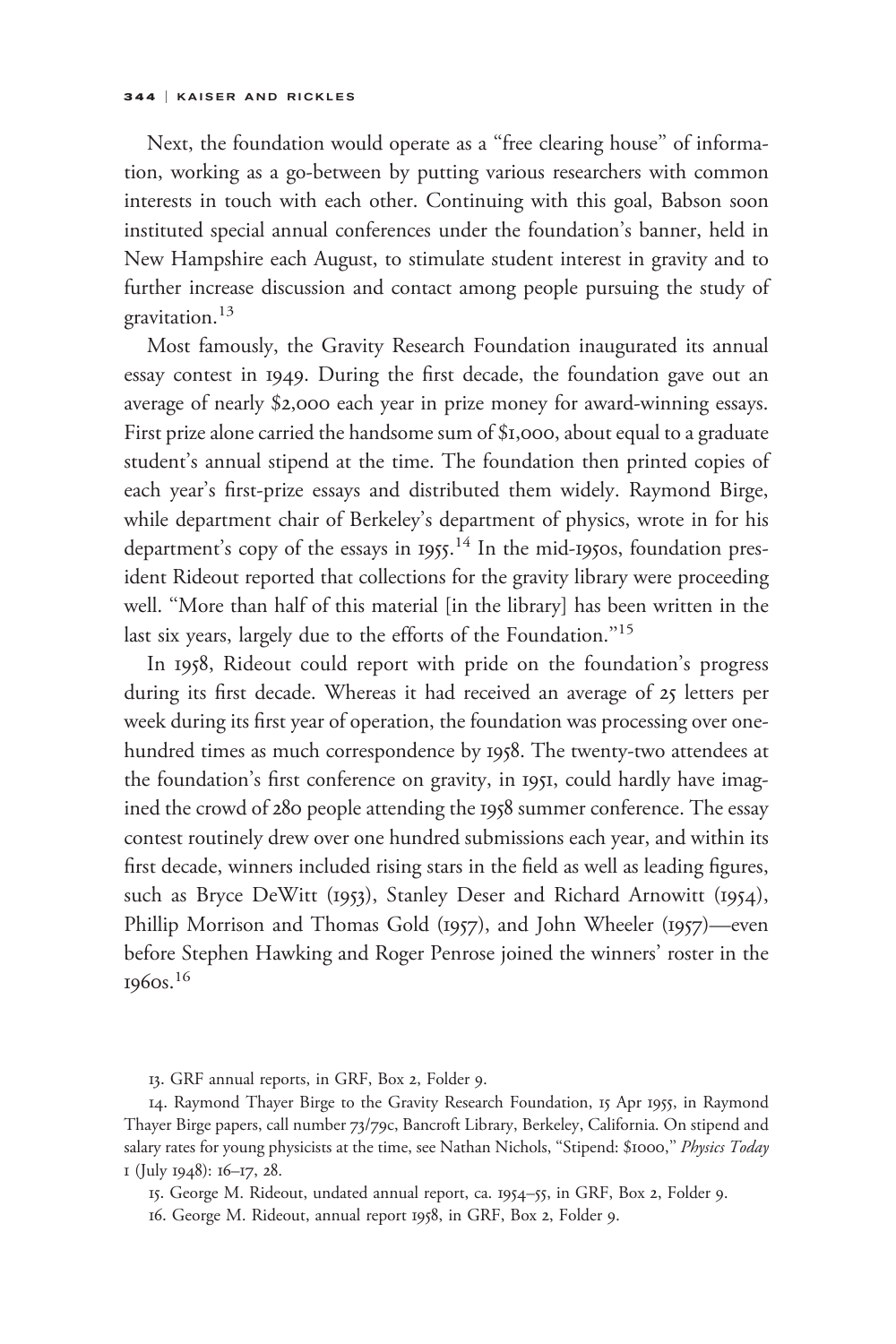Riding the excitement of their first-decade celebrations, the foundation made a number of gifts and grants to various colleges and universities, including a series of \$5,000 donations and gifts of \$12,000 in stocks (together worth about \$140,000 in 2018 dollars). The physics department at Tufts University, for example, received one such grant from the foundation in 1961. As Rideout assured Babson and the other members of the foundation's Board of Trustees, gravity was by then taken seriously by some of the nation's top physicists, and the foundation could take pride in spurring the transition.<sup>17</sup>

The block grant to Tufts—which helped to establish the Tufts Institute of Cosmology, and which provides financial support for the Institute to this day—reveals much about Babson's eccentricities, as well as his goals in establishing the Gravity Research Foundation. Along with the grant came a literal block: a large, engraved stone monument, bearing the inscription that the monument is ''to remind students of the blessings forthcoming when a semi-insulator is discovered in order to harness gravity as a free power and reduce airplane accidents.'' Until such a day, the sheer bulk of the stone was meant to inspire students and faculty to study gravitation, in hopes of discovering some anti-gravity effect that would make it simple to move such a massive object. (The foundation donated thirteen such monuments to various colleges and universities during the early 1960s.) Campus legend at Tufts has it that from time to time, groups of fraternity brothers band together at night to move the 2,000-pound monument to different locations on campus, working like anti-gravity's little elves. These days, the director of the Tufts Institute of Cosmology anoints new PhDs by dropping an apple on their heads beside the Babson stone (Fig. 1).<sup>18</sup>

17. GRF annual reports in GRF, Box 2, Folder 9. The grant to Tufts University is reported in Jay Chrepta, "Antigravity: Without gravity, planes would never crash," Tufts Criterion (Alumni Magazine), Winter 1991, p. 10, a copy of which may be found in GRF, Box 2, Folder 9. Ms. Sherri Kelley of the Tufts University Archives confirmed the university's receipt of the funds: personal communication to David Kaiser, 25 Jun 1999. The foundation made a similar donation in 1961 to Hobart and William Smith College, in Geneva, New York. Perhaps coincidentally, the head of the chemistry department at Hobart and Smith was the son of one of the foundation's board of directors.

18. Photographs and press releases related to the grants and monuments available in GRF, Box 3, Folder 2. On the Tufts stone, see also Joseph Lanza, Gravity: Tilted Perspectives on Rocket Ships, Roller Coasters, Earthquakes, and Angel Food (New York: Picador, 1997), 95; and Alexander Vilenkin, Many Worlds in One: The Search for Other Universes (New York: Hill and Wang, 2007), 73–76. On other foundation monuments, see also Austin Wright, ''A visionary's dreams of antigravity never got off the ground," Chronicle of Higher Education (20 Jul 2009).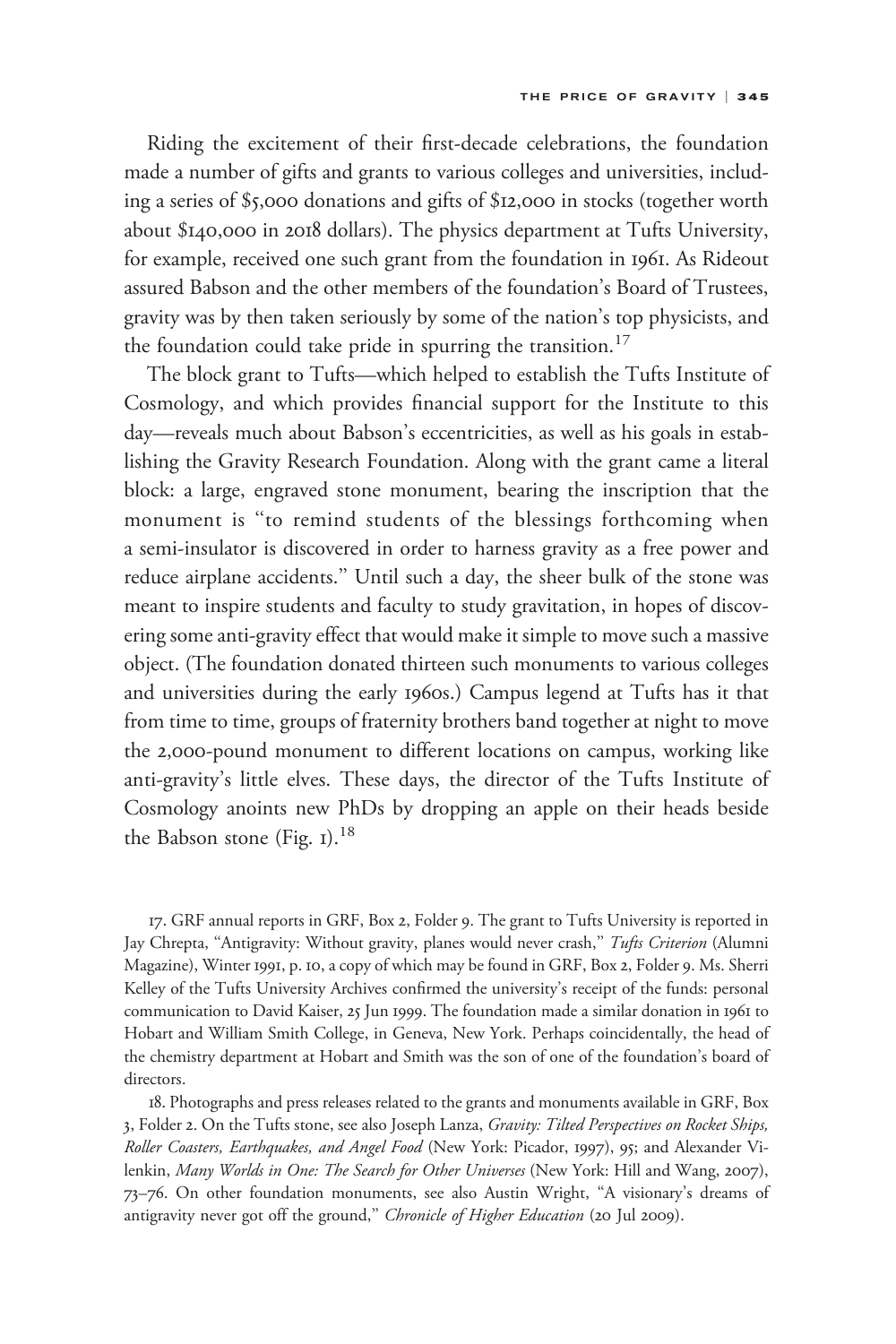

FIGURE 1. Three students at Tufts University pose in 1973 with the stone monument given to the university by the Gravity Research Foundation. Source: Digital Collections and Archives, Tufts University.

Babson's obsession with gravitation—and his hopeful quest for antigravity—had deep roots. Born in Gloucester, Massachusetts, in 1875, he grew up among merchants and sailors in the coastal town. His older sister drowned in 1893, when Babson was a teenager. He later recounted the episode in one of the first pamphlets published by the Gravity Research Foundation, entitled, ''Gravity: Our Enemy Number One.'' ''Yes, they say she was 'drowned,''' he wrote, ''but the fact is that, through temporary paralysis, or some other cause (she was a good swimmer) she was unable to fight Gravity which came up and seized her like a dragon and brought her to the bottom.'' A half century later just one year before he established the Gravity Research Foundation— Babson's grandson also drowned: ''that 'dragon' Gravity came up and snatched Michael!," he lamented in the same pamphlet.<sup>19</sup>

Soon after his sister's death, Babson enrolled in the Massachusetts Institute of Technology (MIT) as an undergraduate. He became fascinated with turnof-the-century technological transitions, such as electrification and artificial

<sup>19.</sup> Babson, Actions and Reactions (ref. 11), 14-15; Babson, "Gravity: Our Enemy Number One,'' 4-page pamphlet produced by the Gravity Research Foundation, n.d. (ca. 1948), in GRF, Box 2, Folder 3.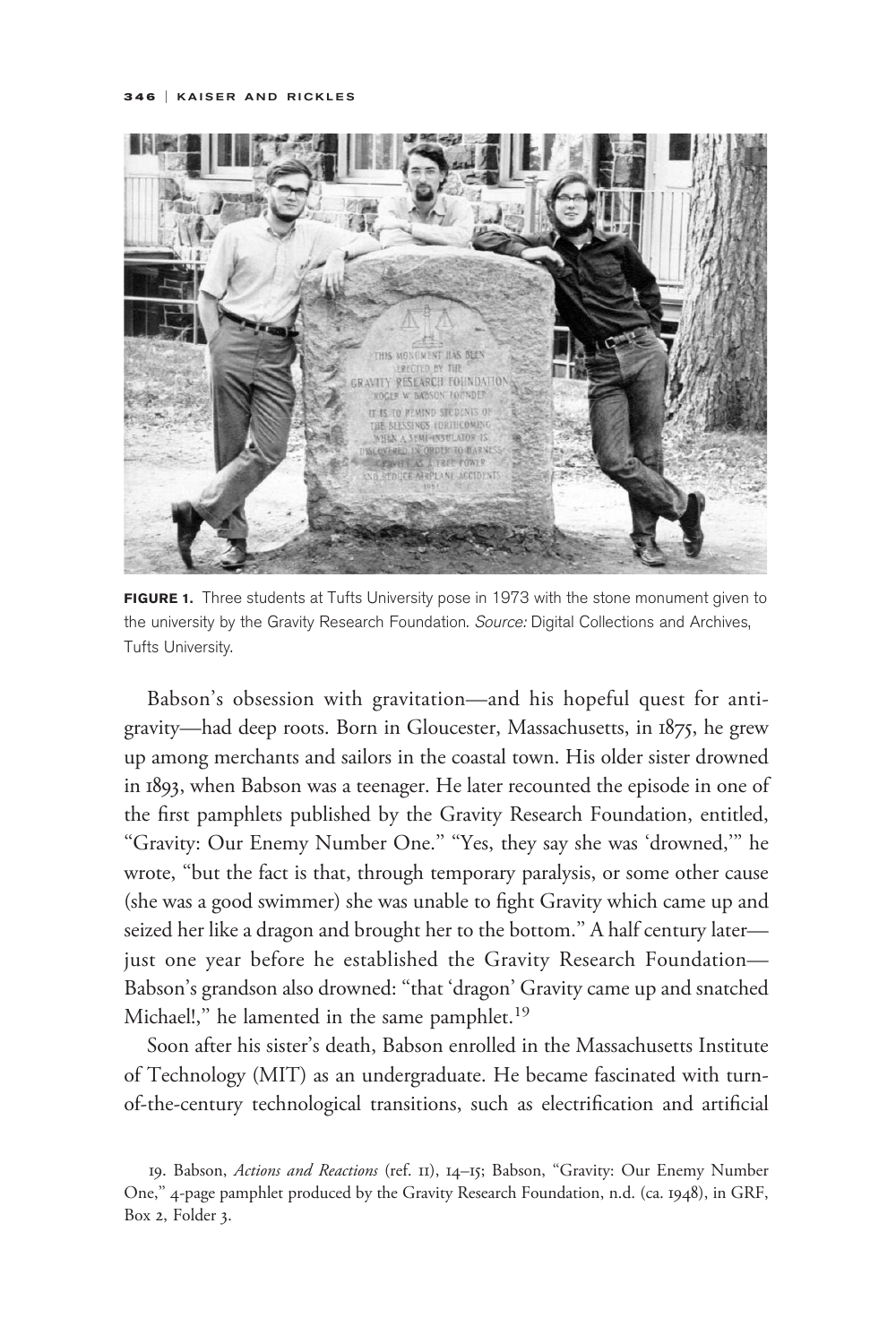illumination. After his studies he began investing in railway companies and electric and water utilities, building what became a successful stock-market brokerage firm. By the 1920s, thousands of clients received Babson's monthly stock-tip reports, which were filled with statistical measures of market trends though economist John Kenneth Galbraith later dismissed Babson's approach as so much ''hocus-pocus of lines and areas on a chart.''<sup>20</sup>

Babson had learned more than statistical methods at MIT; he had also become fascinated with Isaac Newton. Indeed, Babson came to see Newton's laws of motion—especially his third law, relating every action to an equal-andopposite reaction—as a template for understanding everything from business trends to the care of one's soul. (He titled his autobiography, Actions and Reactions, and considered Newton's third law to be a formal restatement of the Christian ''golden rule'' about doing unto others.) For the stock market, Babson read Newton's law literally: what goes up must come down. His firm tracked various stocks' selling prices, confidently informing investors that unusual upswings would be counterbalanced quickly by downward corrections, and vice versa. $21$ 

Babson's most famous application of Newtonian theory (at least as he considered it) came in the autumn of 1929. Purportedly using Newton's third law, Babson predicted that the U.S. stock market would suffer a dramatic crash the following month. By the time Black Tuesday arrived on October 29, 1929—right on Babson's schedule—he had diversified his own funds and went on to sail through the Great Depression as one of the wealthiest individuals in the United States. His physics-inspired acumen became legendary; newspapers across the country carried his weekly syndicated business column. (When

20. Babson, Actions and Reactions (ref. II), 63-115; John Kenneth Galbraith, The Great Crash, 1929 (Boston: Houghton Mifflin, 1955), 85. For a more sympathetic assessment of Babson's statistical stock market forecasting methods (compared to other efforts at the time), see Walter Friedman, "Roger W. Babson: The rule of past patterns," in Friedman, Fortune Tellers: The Story of America's First Economic Forecasters (Princeton, NJ: Princeton University Press, 2014), 12-50. DK thanks Caley Horan for bringing Friedman's book to his attention.

21. Babson explains that he designed his firm's ''Babsonchart'' method for predicting stock price variations based on Newton's third law. The Babsonchart tracked more than simple time series for stock prices. Rather, Babson crafted an ''equal area law'' (akin to Keplerian astronomy), such that the area of a given stock's price above some average line when plotted over time would be balanced by an equal area below the line. (Babson, Actions and Reactions [ref. 11], 108-12.) Henry Macomber, the librarian of the Gravity Research Foundation's special library, explained to a correspondent that ''one of the reasons for Mr. Babson's early interest in Newton was the fact that Newton was a deeply religious man and found nothing in philosophy and science to contradict his religious belief.'' Macomber to Edith Oakley, 11 Oct 1950, in GRF, Box 1, Folder 3.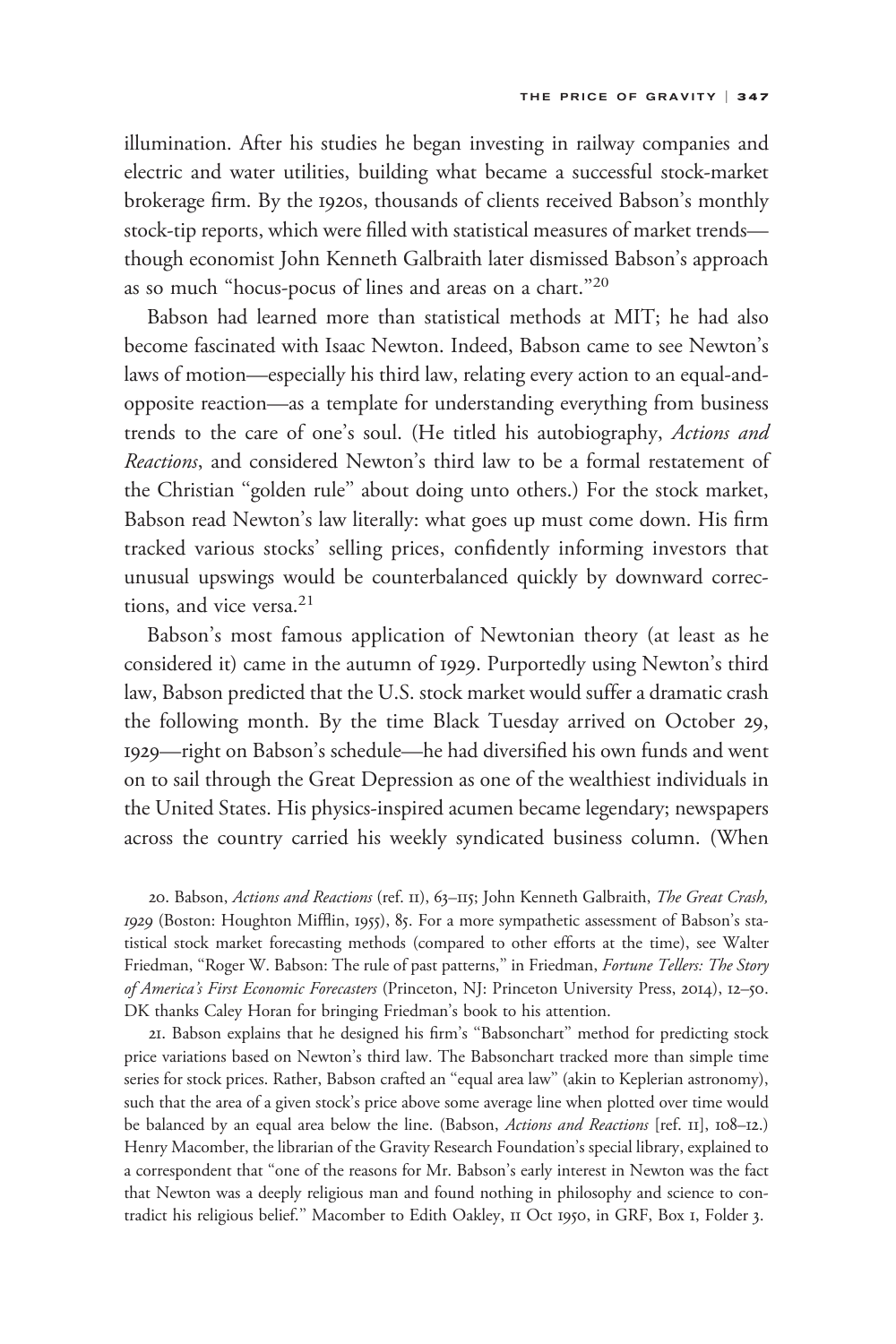composing his autobiography years later, Babson omitted the many other predictions he had made, with equal confidence, that Newton's third law implied that the crash of 1929 would quickly be offset by major market rebounds.) Ever a tee-totaling, church-going man, Babson ran for U.S. President in 1940 on the ''New Prohibition'' ticket. He came in fourth place, with 0.12 percent of the popular vote, sandwiched between Socialist candidate Norman Thomas and Communist candidate Earl Browder. (Franklin Roosevelt, the incumbent, won the election with nearly 55 precent of the popular vote. $)^{22}$ 

During the 1930s, buoyed by what he considered a Newtonian key to his financial success, Babson and his wife Grace began to collect rare books and manuscripts that Newton himself had owned and annotated. Their collection of Newtoniana quickly grew to be the third-largest in the world, surpassed only by the collections of Cambridge University and the Royal Society. The Babsons also purchased what was purported to be a sapling from the apple tree in Woolsthorpe, England, under which young Newton had pondered universal gravitation; and they purchased the living room from Newton's London apartment—wooden wall boards and all—and had it shipped to the business college that Babson had founded, adjacent to the grounds of his market analysis company, in Wellesley, Massachusetts.<sup>23</sup>

After the war, Babson's interest (even obsession) with Newton and gravitation took on additional, Cold War shadings. He began to speak in grand terms of his dream of ''harnessing gravity.'' A partial insulator of gravity, he reasoned, would enable engineers to mass-produce highly efficient power generators, offering free and limitless electrical power. ''Such power,'' early pamphlets from the Gravity Research Foundation noted, ''would probably be the greatest single factor in bringing about world peace by eliminating the strongest cause of rivalry between nations.'' They would also be a boon to

22. Babson, Actions and Reactions (ref. 11), chaps. 29, 32. On his repeated predictions for a speedy recovery after the 1929 stock market crash, see, e.g. Roger Babson, Cheer Up! Better Things Ahead! (New York: Revell, 1932); Babson, A Revival is Coming (New York: Revell, 1936). On the presidential campaign, see Babson, Our Campaign for the Presidency in 1940: America and the Churches (Chicago: New Prohibitionist, 1941). On the 1940 election results, see data available at<http://uselectionatlas.org> (accessed 12 Sep 2017). Galbraith was convinced that Babson had made a lucky guess about the stock market crash of October 1929, being ''right for the wrong reasons.'' Galbraith, Great Crash (ref. 20), 85.

23. Grace Babson, ''Sir Isaac Newton's parlour brought to American: Taken from his house occupied 1710–1725,'' 8-page pamphlet printed by the Babson Institute, 1939, available in Special Collections, Babson College, Wellesley, MA.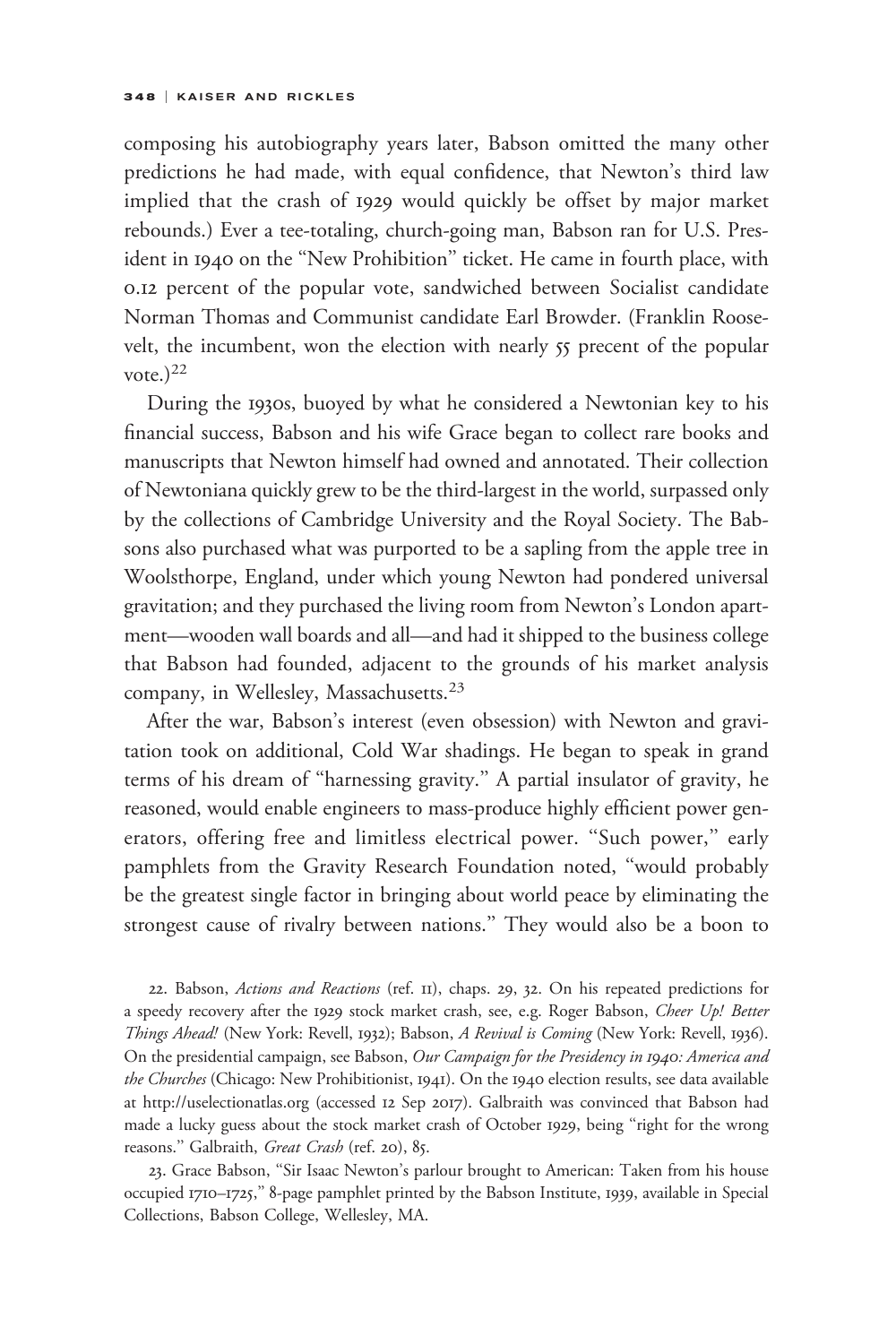

FIGURE 2. Roger Babson (right) describing how a gravitational insulator could be used to create a power-generating perpetual-motion machine, 1949. Source: New Boston, New Hampshire Historical Society.

investors, Babson reasoned: power companies would operate with such low costs that dividends to stockholders would jump (Fig.  $2$ ).<sup>24</sup>

He became so concerned about the next war that he located the headquarters for his new Gravity Research Foundation in the tiny town of New Boston, New Hampshire. Babson had consulted with experts at MIT about the likely zone of destruction, should a nuclear bomb be detonated over Boston. They suggested that a distance of sixty miles from ground-zero should be safe. So Babson consulted a map and noticed that New Boston lay almost exactly sixty miles north of Boston—and proceeded to purchase several office buildings and two hundred acres of land in the small New Hampshire town. Sensing another good business opportunity, Babson began to offer document storage in New Boston for other corporations' critical paperwork, to aid in maintaining operations following a nuclear attack. One more reason to encourage scientists to search for anti-gravity: in the nuclear age, the threat of things falling from the sky grew more menacing than ever (Fig.  $3$ ).<sup>25</sup>

Babson's quest for an insulator of gravity shared some keywords in common with professional physicists' leading-edge ideas, though Babson tended to short-circuit their complicated arguments. Early in January 1950, for example,

24. See, e.g., the pamphlets produced by the Gravity Research Foundation: Roger Babson, ''Is 'free power' possible?,'' 3-page pamphlet (n.d., ca. 1948); Babson, ''Is 'free power' coming?,'' 5-page pamphlet (n.d., ca. 1948); both available in GRF, Box 2, Folder 3.

25. Babson, Actions and Reactions (ref. 11), 340–41. See also David Brooks, ''Gravity exercise: What starts up in N.H. must go down to Mass.," The Nashua Telegraph (20 Jun 2001), available at<http://www.newbostonnh.gov> (accessed 17 Sep 2017).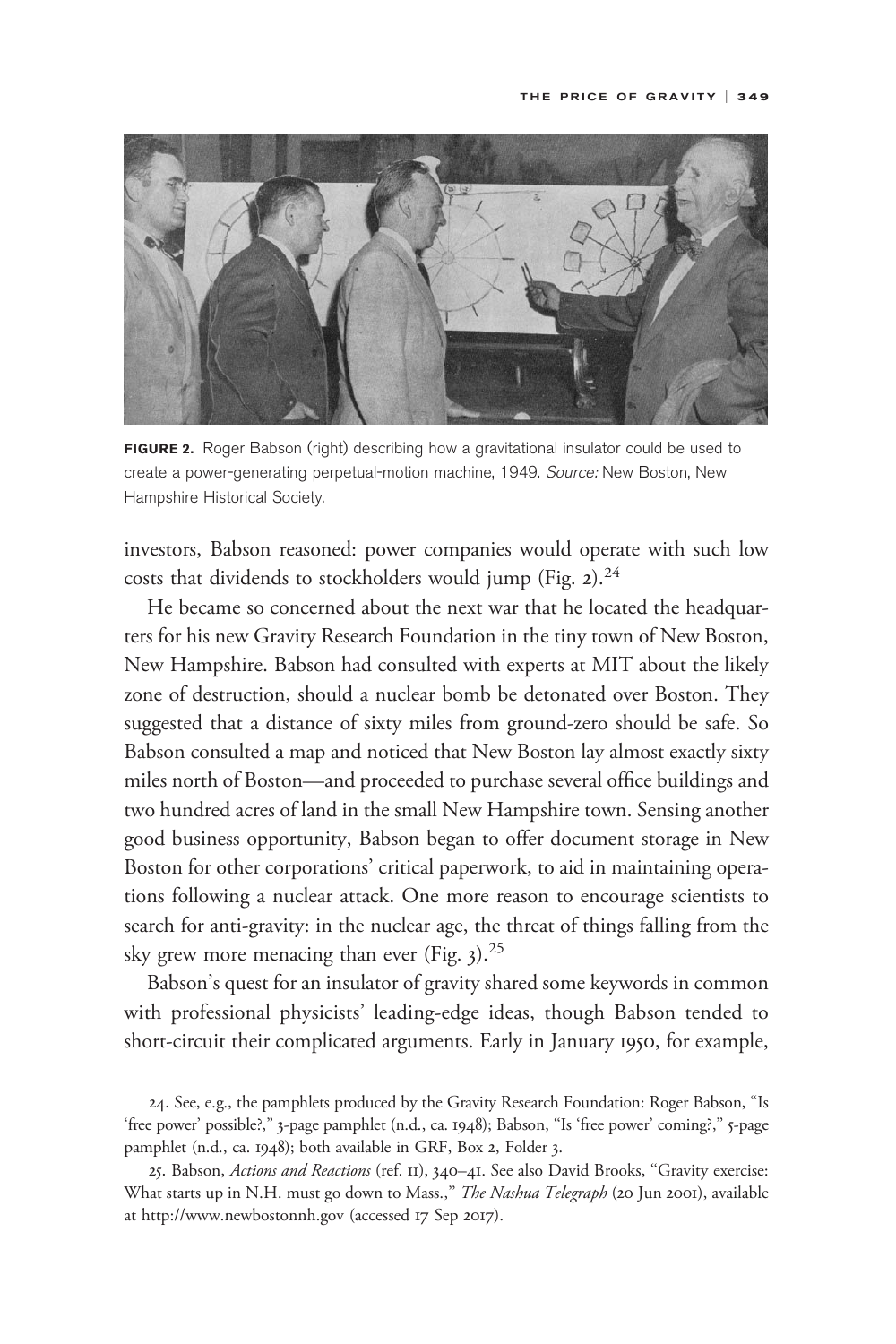

FIGURE 3. The Wilke family poses in front of a billboard in New Boston, New Hampshire, 1950. Source: New Boston, New Hampshire Historical Society.

Time magazine ran a profile of Babson and the foundation's new essay contest. On that same page, the magazine published a separate news item about Albert Einstein's latest attempt to craft a ''generalized theory of gravitation''—part of his decades-long effort to find some unified field theory—that would reveal intimate connections between gravitation and electromagnetism. ''Since both electromagnetism and gravitation are properties of matter," the Time reporter noted in the story about Einstein's latest work, ''scientists are sure that they must be connected somehow.'' As physicists like Einstein, Hermann Weyl, and Peter Bergmann pondered analogies and possible mathematical relationships between gravity and electromagnetism, Babson simply closed the loop: in his mind, gravitation must simply be a form of magnetic attraction. And, the MIT alumnus reasoned, if gravity is simply magnetism, then perhaps it could be shielded.<sup>26</sup>

26. Anon., "Super-relativity," Time 55, no. 1 (2 Jan 1950): 56 ("Since both electromagnetism and gravitation," on Einstein and unified field theories); anon., "The trouble with gravity," Time 55, no. 1 (2 Jan 1950): 56 (on Babson and the foundation). On Einstein's approach to unified field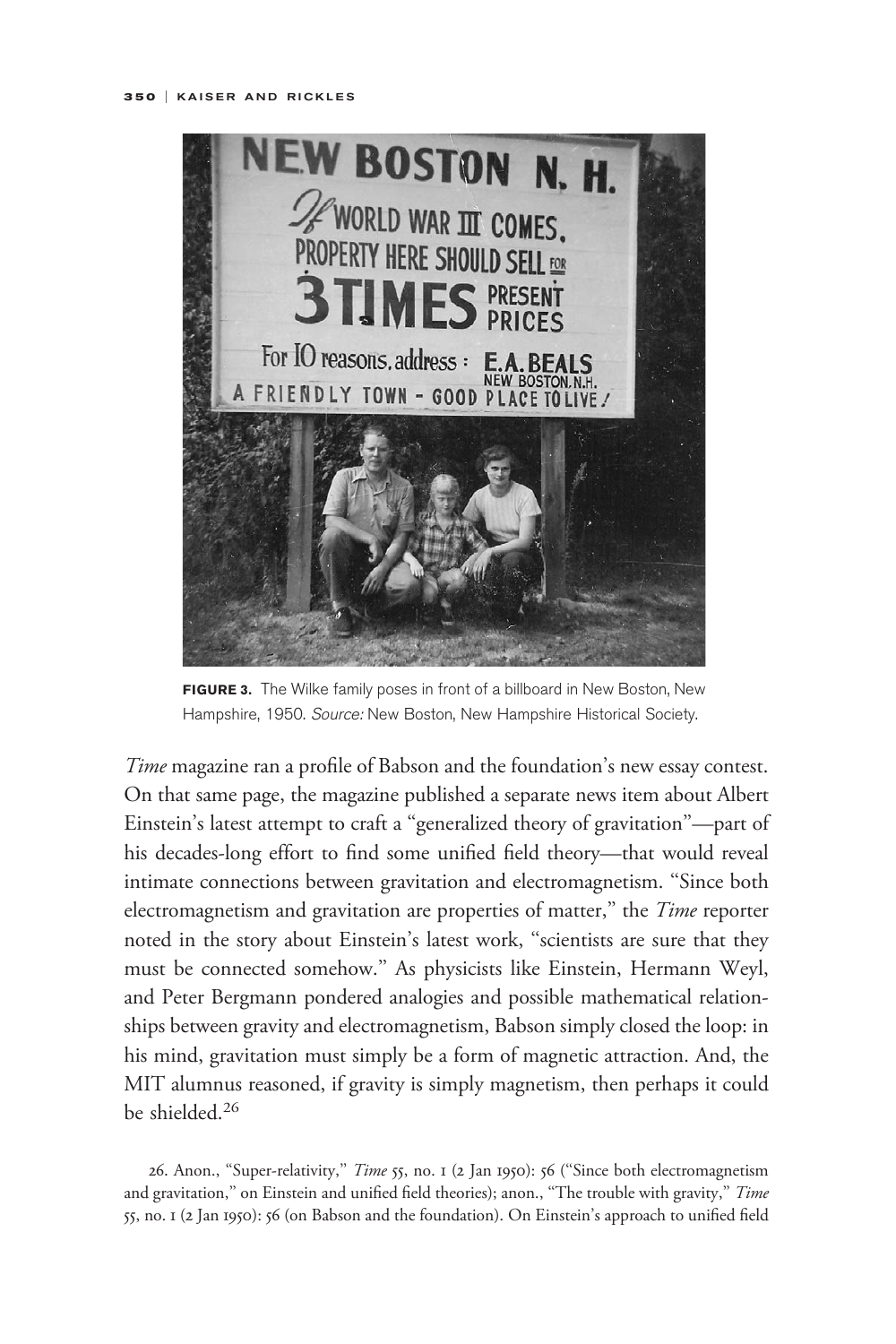The hunt for anti-gravity shaped all of the Gravity Research Foundation's early endeavors. If Babson's goal remained clear, however, the best route to achieve it was not. In the early years, the Gravity Research Foundation efforts were rather scattershot and amateurish. In setting up the new gravity library, for example, foundation officials made little effort to distinguish between works treating the theory of gravitation from nineteenth-century analyses by the U.S. Coast and Geodetic Survey of specific features of the Earth's gravitational field. Showmanship seemed at least as important as scholarship. At one point, for example, Babson instructed the foundation's librarian to make sure a copy of Newton's *Principia* was on display in the gravity library: were rather scattershot and ama<br>for example, foundation officia<br>works treating the theory of gra<br>the U.S. Coast and Geodetic S<br>tational field. Showmanship seer<br>point, for example, Babson inst<br>a copy of Newton's *Principia* 

We should have now at New Boston an English translation—any edition the latest is probably the most accurate—of that book by Newton in which he gives his Laws of Gravity. Reporters and others who come to New Boston want to see it! I care not for the physical condition of the book. The older it looks, the more it will appeal to any curious visitors. Please get me such a copy and send it to New Boston and notify me when you send it.<sup>27</sup>

Likewise, Babson built a ''Thomas Edison Bird Museum'' near the foundation headquarters in New Boston—with 5,000 specimens—after his friend, Edison, suggested that birds' wings likely contained some sort of gravitational absorber; for how else could one account for birds' remarkable aerodynamic  $l$ ift?<sup>28</sup>

Babson also aimed to conquer gravity through teamwork and networking. Foundation board member Charles Birdseye (of frozen-food fame) informed the other board members that he had found his own invention for freezing foods serendipitously. Birdseye predicted that if gravity-absorbing materials were ever found, it may be by accident. So the foundation undertook an

theories, see esp. Jeroen van Dongen, Einstein's Unification (New York: Cambridge University Press, 2010). See also Hermann Weyl, Space, Time, Matter, trans. Henry Brose (New York: Methuen, 1922); and Bergmann, Introduction to the Theory of Relativity (ref. 3), Part III.

<sup>27.</sup> Handwritten letter from Roger Babson to Henry Macomber, [date illegible], 1950, in GRF, Box 1, Folder 3. On the library's collection, see also the foundation annual reports in GRF, Box 2, Folder 9.

<sup>28.</sup> See Carl Welty's 4-page pamphlet, ''Birds as Flying Machines,'' produced by the Gravity Research Foundation, which noted in large print across the top, ''Among the remarkable adaptations birds have made to life in the air are high power and light weight. Thomas A. Edison always believed that the birds could teach us much as to future flying, and our Babson Bird Exhibit was started at Mr. Edison's suggestion.'' Welty's pamphlet drew liberally upon John Storer, ''Bird aerodynamics," Scientific American 186 (Apr 1952): 24-29. Welty's undated pamphlet may be found in GRF, Box 2, Folder 9.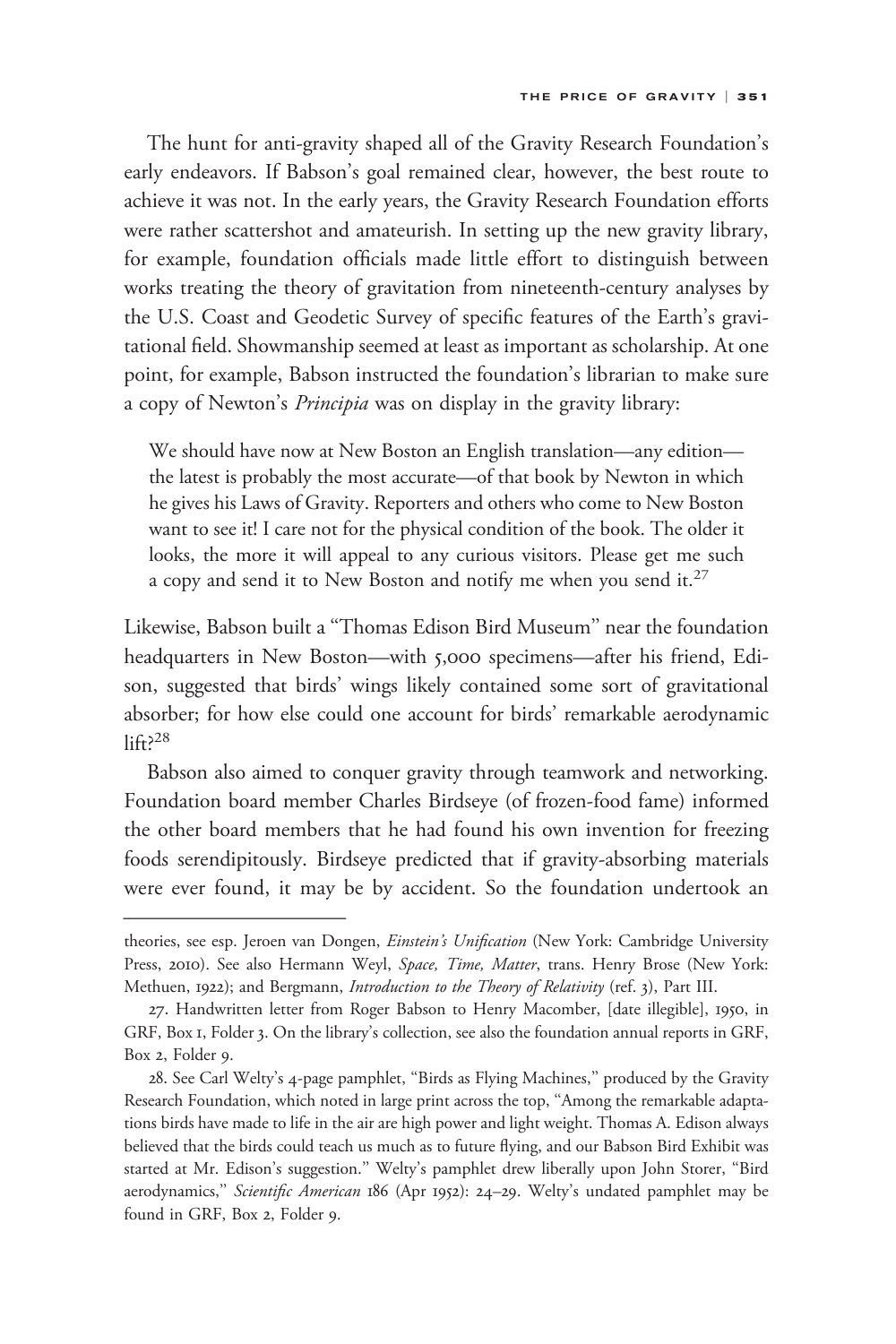annual letter-writing campaign to several thousand industrial laboratories across the United States, asking if anything new had been discovered that year that might impact the search for anti-gravity. Babson also purchased control of a Washington, D.C.-based firm, Invention Incorporated, which maintained staff in the U.S. Patent Office scanning newly issued patents. Under Babson's control, the firm kept special watch for gravity-related developments. Meanwhile, Babson also dabbled in patent medicines, pushing a remedy called Priscolene—which he nicknamed ''gravity pills''—that were purported to help ease the aches of sore legs.<sup>29</sup> Time reported in 1950 that a leading shoe manufacturer had offered Babson \$100,000—more than \$1 million in 2018 dollars—for ''something that can be put into the sole of a shoe to insulate against gravity,'' while rug manufacturers purportedly sought clues from Babson for how to produce "flying carpets."<sup>30</sup>

The instructions for the annual essay contest likewise kept the focus squarely on anti-gravity in the early years, stipulating that prizes would go to the best 1500-word essays

(a) on the possibilities of discovering some partial insulator, reflector, or absorber of gravity, or (b) on the possibilities of discovering some alloy, the atoms of which can be agitated or re-arranged by gravity tension to throw off heat, or (c) on the possibilities of discovering some alloy the temperature of which can be affected by gravity waves.<sup>31</sup>

Babson was delighted with the first year's entries—''it was just like opening Christmas presents," he enthused to the *Time* reporter—but soon the foundation needed to remind entrants of the rules. Foundation president George Rideout complained within his second annual report that ''we will not accept any essays simply on the subject of Gravity. Some of them sound just like a textbook. We are insisting on adherence to the subject, namely, the objective of discovering some partial insulator, reflector, or absorber of gravity.''32

Only after the first set of essays had been submitted did Babson acknowledge that the foundation would need some sort of review panel to select

<sup>29.</sup> See foundation annual reports in GRF, Box 1, Folder 5; see also Babson, Actions and Reactions (ref. 11), 342-43; and Martin Gardner, "Sir Isaac Babson," in Gardner, Fads and Fallacies in the Name of Science (New York: Dover, 1957), 92–100, on 95.

<sup>30.</sup> Anon., ''The trouble with gravity'' (ref. 26).

<sup>31.</sup> Essay contest announcements, ca. 1950–65, available in GRF, Box 1, Folder 5.

<sup>32.</sup> Anon., ''The trouble with gravity'' (ref. 26) (''Christmas presents''); George M. Rideout, Second annual report, 1 Aug 1950 ("sound just like a textbook"), in GRF, Box 1, Folder 5.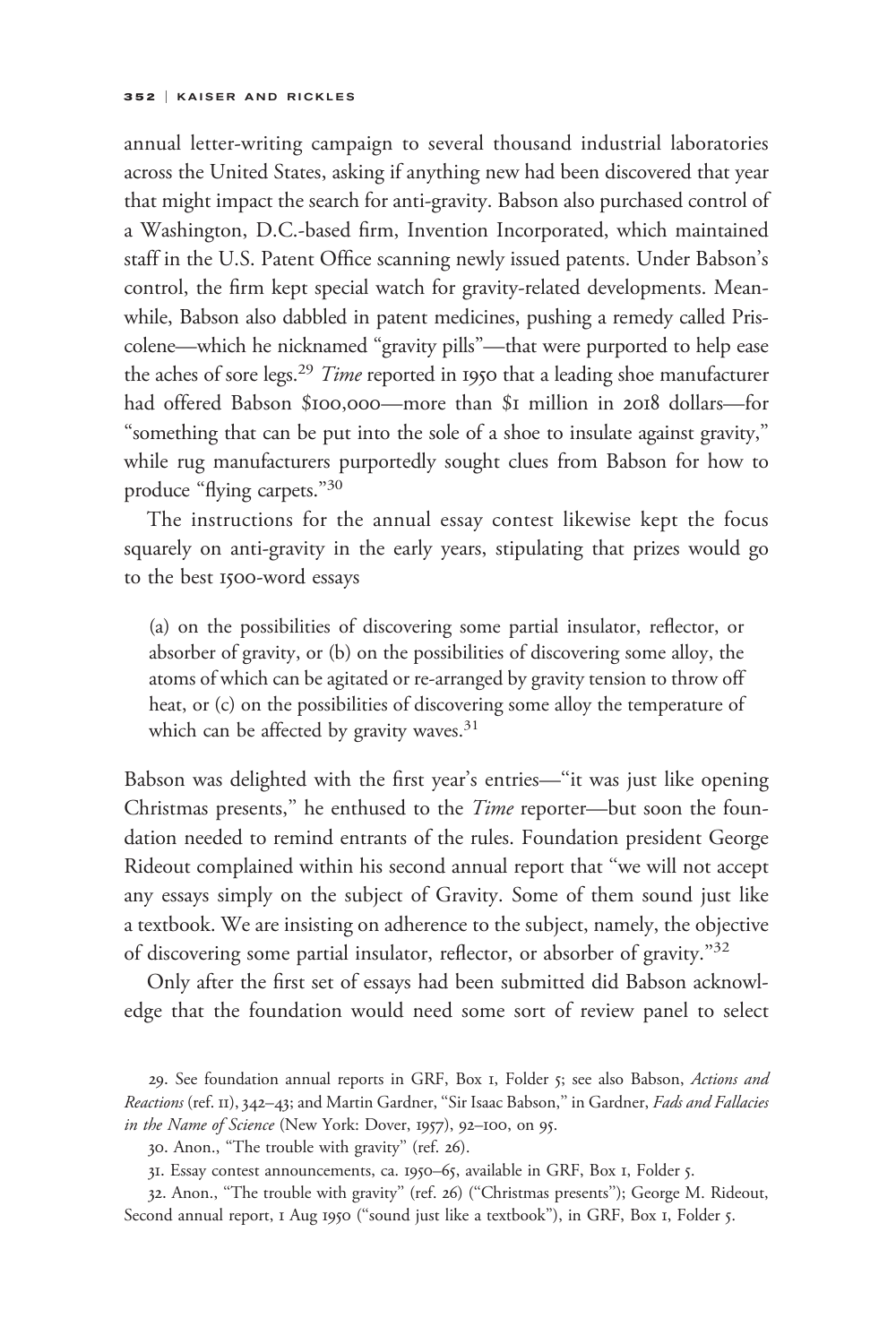winners. Time reported that one of Babson's business partners had advised Babson to "get a professor to look them over. That will take the smell off it." Babson proceeded to do just that, leaning on his instincts as a New England entrepreneur. First he tapped his neighbor, a medical physicist who lived near Babson in Wellesley, Massachusetts, and taught at Simmons College in downtown Boston (and who had no particular expertise in gravitation). Next Babson expanded the reviewing to a trio of local contacts, including a physics professor at the University of New Hampshire, the head of the science department at Keene Teachers College, and a physicist and executive secretary of the State Teachers Association in Concord, New Hampshire. Though none had ever published research on gravitation, their scholarly affiliations and close proximity to the foundation's headquarters in New Boston likely appealed to Babson.<sup>33</sup>

Foundation president Rideout concluded his 1952 annual report with pride, writing that the "foundation is now accepted as a dignified organization performing a service sorely needed since the days of Sir Isaac Newton.'' That same year, however, popular science writer Martin Gardner published a stinging parody of Babson and the Gravity Research Foundation, lumping the foundation together with parapsychologists and dowsing enthusiasts in his bestselling book, In the Name of Science.<sup>34</sup>

Despite Gardner's critique, the allure of the large prize money for the annual essay contests convinced some budding young experts to play along. Stanley Deser and Richard Arnowitt, for example, submitted an essay on ''The new high-energy nuclear particles and gravitational energy," which received first prize in 1954. Deser and Arnowitt would each soon emerge as renowned leaders in the study of classical general relativity and its potential quantization. At the time, they were postdocs at the prestigious Institute for Advanced Study in

33. Anon., ''The trouble with gravity'' (ref. 26) (''get a professor''). The essay contest judges are listed in Rideout's annual reports for 1952 and 1953, in GRF, Box 2, Folder 9. The original contest judge, Howard O. Stearns, lived in Wellesley Hills, near Babson; see his entry in Jaques Cattell et al., American Men of Science, 10th ed. (Lancaster, PA: Cattell Press, 1961).

34. George Rideout, annual report dated 18 Aug 1952, in GRF, Box 2, Folder 9, quotation on p. 8. Gardner's scathing account of the Gravity Research Foundation was first published in Gardner, In the Name of Science (New York: Putnam, 1952), chap. 9, later revised and expanded as Gardner, Fads and Fallacies (ref. 29). Babson's foundation members, eager to publicize the foundation's activities, had cooperated with Gardner, sharing documents and correspondence and granting interviews. See George Rideout to Martin Gardner, 5 Feb 1952, and Henry Macomber to Marion Boulter, 11 Feb 1952, in GRF, Box 1, Folder 1.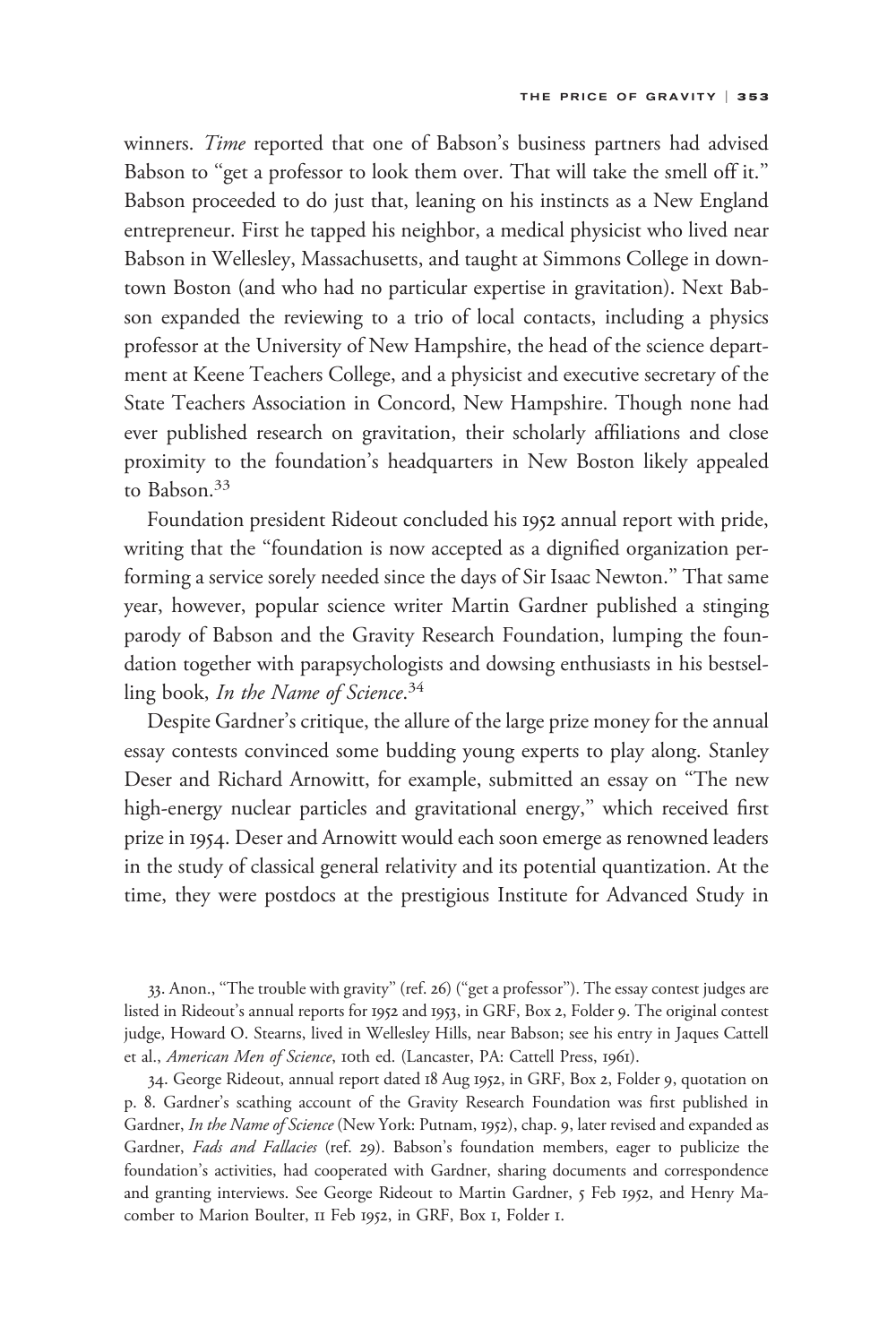Princeton, New Jersey—Einstein's home institution—having recently completed their doctorates under Julian Schwinger's tutelage at Harvard.

As Deser later recalled, ''being a postdoc at the Institute put a lot of pressure'' on people. He and Arnowitt ''need[ed] something to break it up. So we thought it would be funny to write a paper'' for the Gravity Research Foundation contest—as a fun diversion, "a lark," never expecting to win.<sup>35</sup> When their essay did win, it became headline news. The New York Herald-Tribune ran a front-page story about Deser's and Arnowitt's prize-winning essay, playing up the young physicists' affiliation with the Institute for Advanced Study. The director of the Institute, J. Robert Oppenheimer, was not happy about the sudden associations with Babson's group. Deser was quick to apologize to Oppenheimer, writing that ''the sin of the entry was to win, when it was only meant to entertain; and the acceptance of the prize was motivated partly through need, and partly because there seemed no harm in accepting it from Babson on the publicly stated terms of the contest."36

Deser suggested to Oppenheimer that he and Arnowitt could write a letter to the Herald-Tribune to clarify that the essay had nothing to do with their work at the Institute; but Deser figured such a course of action would only backfire, generating more unwanted publicity:

Such little experience as I have had with publicity inclines me to the view that it might be wisest, since there has apparently been little echo of the articles, to forget the whole thing; scientists would either laugh at the joke (as people at Princeton did when they heard we had won with that essay) or dismiss it as another example of garbled science reporting. The non-scientific public, I would imagine, skim all rocket-to-the-moon stuff and then forget it.<sup>37</sup>

35. Stanley Deser, interview with Donald Salisbury and Dean Rickles, 12 Mar 2011 (''being a postdoc," "something to break it up," "a lark"). On Deser's and Arnowitt's training at Harvard and the pressures of postdoc life at the Institute for Advanced Study at the time, see David Kaiser, Drawing Theories Apart: The Dispersion of Feynman Diagrams in Postwar Physics (Chicago: University of Chicago Press, 2005), 87–93, 106–08.

36. Stanley Deser to J. Robert Oppenheimer, 13 Dec 1955, in Oppenheimer papers, Box 30, Folder "Deser, Stanley," held in the Manuscripts Division of the U.S. Library of Congress. DK thanks Sam Schweber for bringing the Deser-Oppenheimer correspondence to his attention. See also Ansel E. Talbert, "Conquest of gravity aim of top scientists in U.S.," New York Herald-Tribune (20 Nov 1955), 1, 36. A copy of Deser's and Arnowitt's 1954 essay is available in GRF, Box 2, Folder 9, as well as at<http://www.gravityresearchfoundation.org>.

37. Deser to Oppenheimer, 13 Dec 1955. Ansel Talbert wrote a series of articles on antigravity for the New York Herald-Tribune; in addition to "Conquest of gravity" (ref. 36), see also Talbert, "Spaceship marvel seen if gravity is outwitted," New York Herald-Tribune (21 Nov 1955), 1, 6; and Talbert, "New air dream: Planes flying outside gravity," New York Herald-Tribune (22 Nov 1955), 6, 10.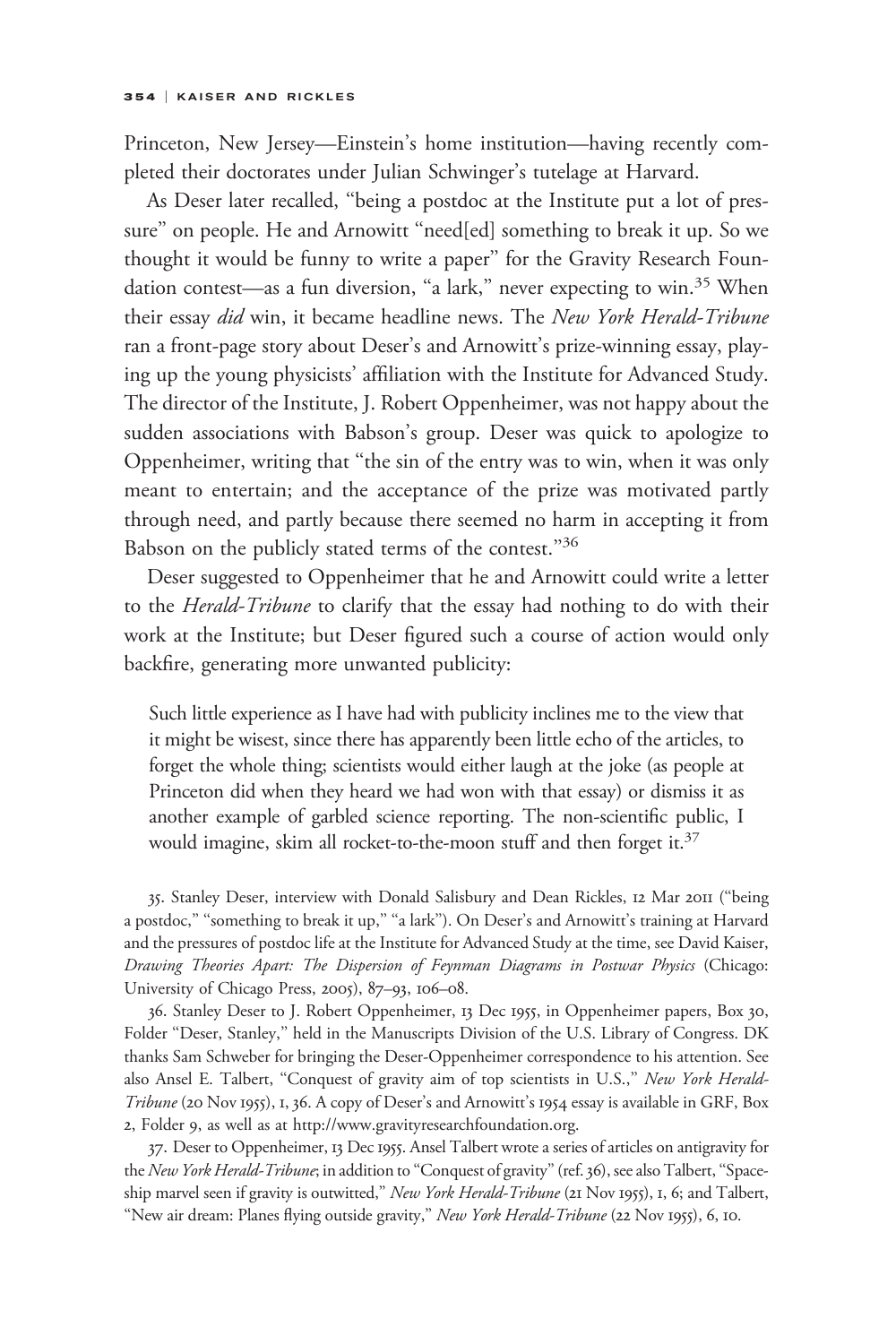Still, the episode stuck with Oppenheimer, who had recently experienced his own strong dose of unwanted publicity. Just a few months earlier, the Atomic Energy Commission had leaked the 1,300-page transcript of the personnel security board review of Oppenheimer's fitness to maintain top-secret security clearance and to advise on nuclear weapons projects; Oppenheimer knew, as the young postdocs perhaps did not, the power of unwelcome associations. Writing to recommend Deser for a faculty position two years later, Oppenheimer noted that ''[h]e and Arnowitt competed for and won a prize from the Babson Institute with an essay on gravitation which I should charitably characterize as a hoax, and they accepted the prize money. This has bothered me, though many colleagues regard it as a good joke."<sup>38</sup>

While Deser and Arnowitt's essay was generating news, Martin Gardner published an updated edition of his book. His criticism of Babson and the Gravity Research Foundation was unflinching, writing that the foundation was "perhaps the most useless scientific project of the twentieth century." The problem, in Gardner's diagnosis, stemmed from letting Babson—generous and well-intentioned, to be sure, but scientifically naive—call the shots. ''There is surely a touch of pride in [Babson's] refusal to accept advice from competent physicists on how money could best be spent for the good of science and humanity."<sup>39</sup> Others quickly came to share that view, which shaped their next efforts to forge a productive relationship between experts in gravitation and private patrons.

## BAHNSON, THE DEWITTS, AND THE INSTITUTE OF FIELD PHYSICS, INC

Physicist Bryce DeWitt received first place in the Gravity Research Foundation essay contest in 1953, one year before Deser and Arnowitt won. DeWitt had shared some of the same steps along the way; like Deser and Arnowitt, he had

38. J. Robert Oppenheimer to David Falkoff, 25 Feb 1957, in Oppenheimer papers, Box 30, Folder "Deser, Stanley." On Oppenheimer's 1954 hearing, see esp. Richard Polenberg, ed., In the Matter of J. Robert Oppenheimer: The Security Clearance Hearing (Ithaca, NY: Cornell University Press, 2002); Kai Bird and Martin Sherwin, American Prometheus: The Triumph and Tragedy of J. Robert Oppenheimer (New York: Knopf, 2005), part 5; Priscilla McMillan, The Ruin of J. Robert Oppenheimer and the Birth of the Modern Arms Race (New York: Viking, 2005); and Charles Thorpe, Oppenheimer: Tragic Intellect (Chicago: University of Chicago Press, 2006), chap. 7.

39. Gardner, Fads and Fallacies (ref. 29), 93 ("most useless scientific project"), 100 ("touch of pride'').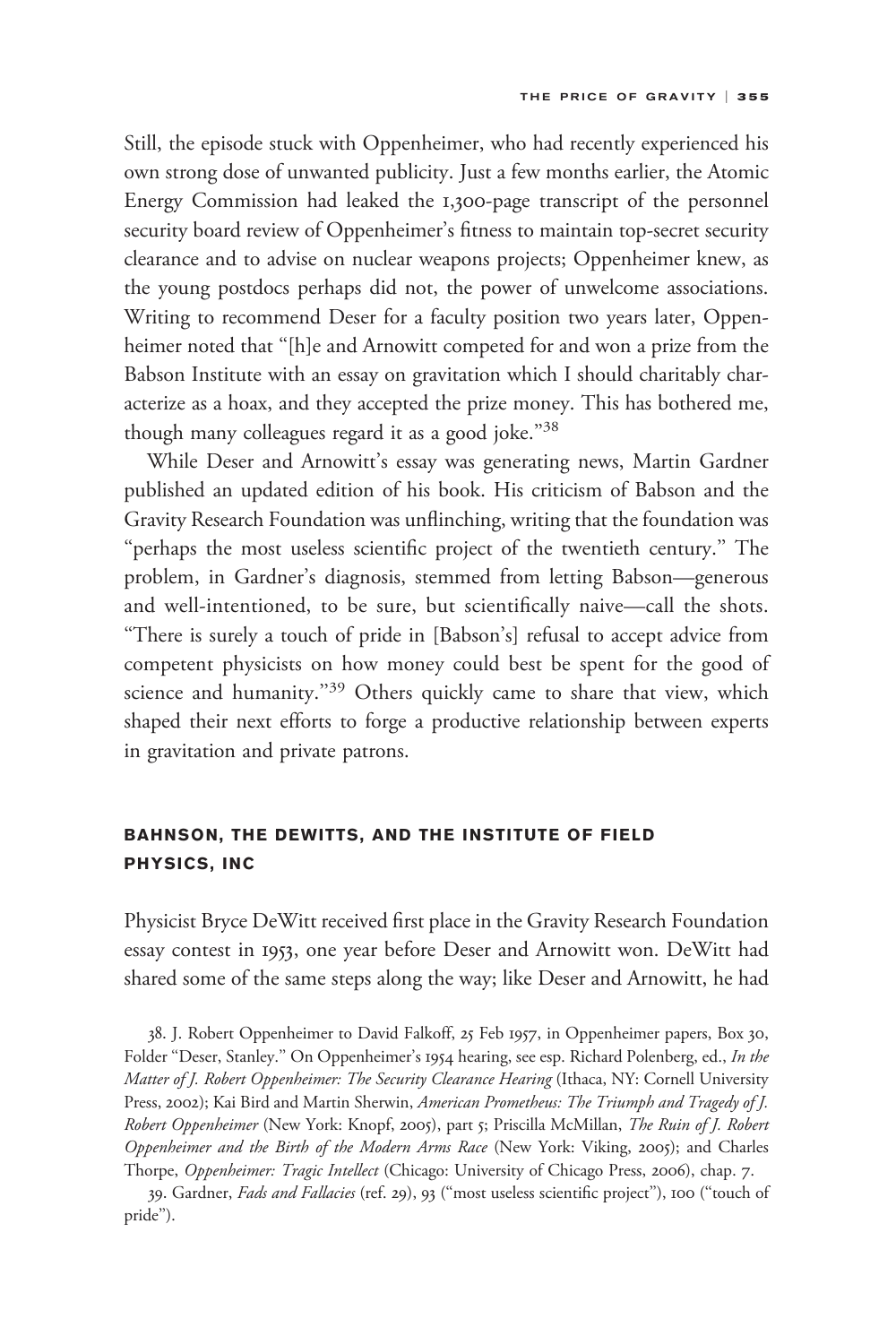recently completed his PhD at Harvard under Julian Schwinger, and followed his graduate studies with a postdoctoral fellowship at the Institute for Advanced Study in Princeton. There, however, the similarities came to a temporary halt.<sup>40</sup>

Deser and Arnowitt had each specialized in quantum electrodynamics and related techniques for theoretical high-energy particle physics during their graduate training, and only later came to make their marks in the field of gravitation. Following their postdoctoral study, they quickly proceeded to faculty positions at elite universities in the northeastern United States, Oppenheimer's concerns about their dabbling with the Gravity Research Foundation notwithstanding.<sup>41</sup> DeWitt, on the other hand, struggled to find a comparable position.

DeWitt had focused his 1949 dissertation on efforts to quantize the gravitational field—in effect, to try to find a quantum-mechanical version of Einstein's general relativity—at a time when such topics fell far outside the physics mainstream. DeWitt's chosen research topic did not help his prospects on physicists' academic job market. After his brief stay at the Institute in Princeton, he accepted a fellowship to study at the then-new Tata Institute for Fundamental Research in Mumbai, India—taking him further from the mainstream of American physics at the time—and quickly grew disheartened about his career prospects. In the fall of 1951, he wrote to various physics departments in the United States that might be looking to hire a young theoretical physicist:

Owing to the difficult and tedious nature of research in gravitational theory, and also owing to the apparent complete lack of any immediate practical application of its results, I was, until recently, strongly resolved to discontinue further work along these lines and to turn my attention elsewhere. A conversation I had with F. J. Dyson this summer, however, has left me with somewhat altered views. He stressed to me the urgent need for workers in field theory who have a thorough understanding of gravitational theory and its problems.<sup>42</sup>

40. Bryce DeWitt and Cécile DeWitt-Morette, oral history interview with Kenneth Ford, 28 Feb 1995, transcript available at [http://www.aip.org/history/ohilist/](http://www.aip.org/history/ohilist/23199.html)23199.html; Steven Weinberg, ''Bryce Seligman DeWitt, 1923–2004: A biographical memoir,'' in National Academies of Sciences, Engineering, Medicine, Biographical Memoirs 90 (2009), on 5-6.

41. Kaiser, Drawing Theories Apart (ref. 35), 106–08.

42. Bryce DeWitt to Raymond Birge, 11 Nov 1951, in University of California, Berkeley, Department of Physics Records, Box 5, Folder 31, call number CU-68, Bancroft Library, Berkeley, CA. DeWitt's dissertation was entitled, The Theory of Gravitational Interactions, and the Interaction of Gravitation with Light (PhD dissertation, Harvard University, 1949). On his travel to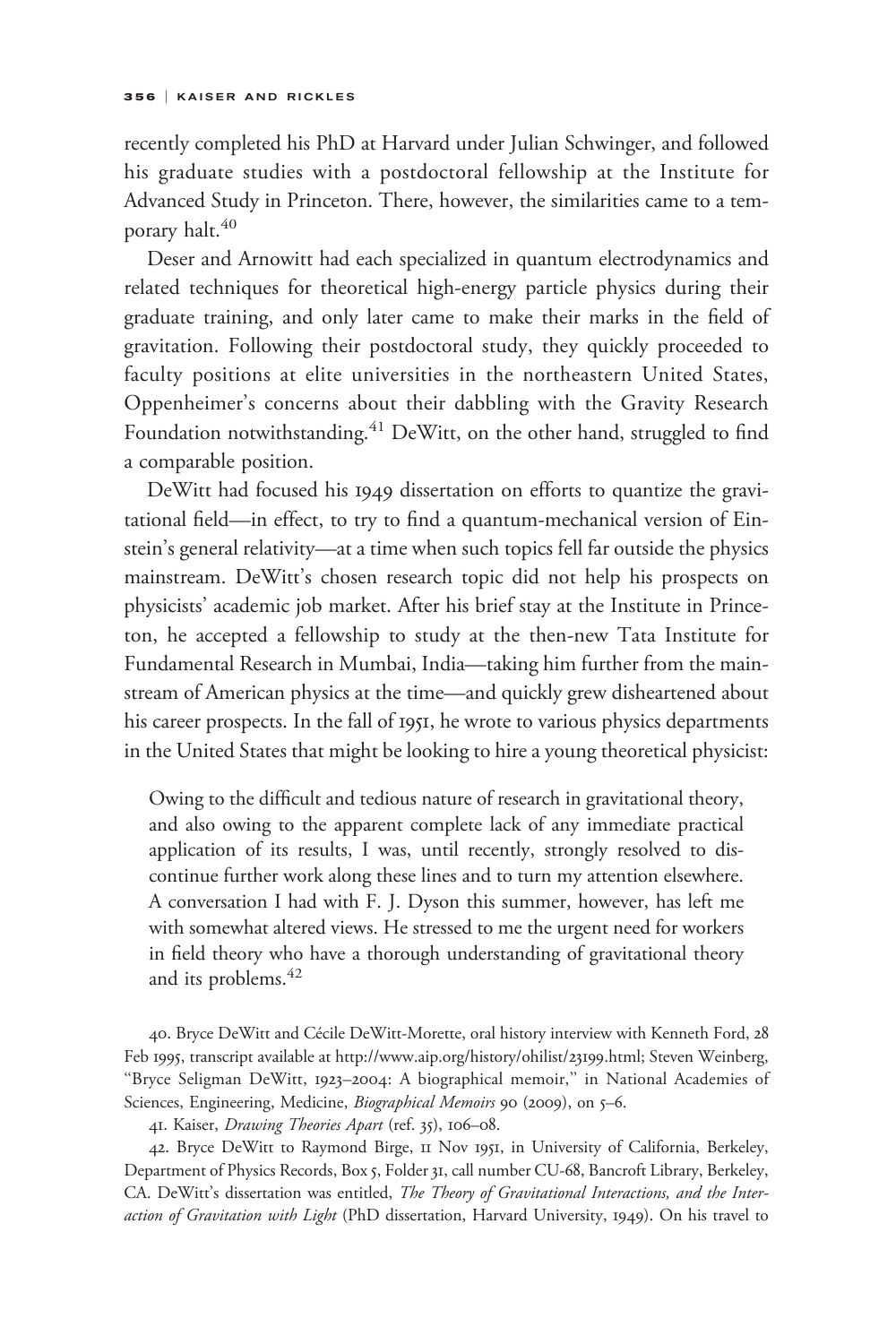Dyson's advice had buoyed DeWitt, convincing him to stick with the topic of gravitation, though still no job offers materialized. Finally, in desperation, DeWitt accepted a position at the Livermore Laboratory in California. The laboratory had just opened in 1952, having been founded, at physicist Edward Teller's urging, to accelerate the nation's efforts to develop hydrogen bombs.<sup>43</sup>

One year into his position at Livermore, DeWitt spotted an announcement for the annual essay contest organized by the Gravity Research Foundation, and decided to give it a try. As he later recalled, he noticed the contest announcement just before the deadline to submit, so he stayed up all night, writing out his 1,500-word essay by hand—since the contest rules did not yet stipulate that entries needed to be typed!—and managed to get his essay to the post office just in time. His entry won first prize in 1953; he later cooed that it had been "the easiest \$1000 I ever made."44

In his essay on ''New directions for research in the theory of gravitation,'' DeWitt flatly rejected any possibility of finding insulators, absorbers, or reflectors of gravity in the context of general relativity, because Einstein's field equations are inherently nonlinear (unlike the linear equations that govern electromagnetism). But he went on to consider some of the features that might be found in an extended theory. Once gravity had been quantized successfully, DeWitt argued that it would be ''welded into a single entity along with electromagnetic and meson fields.'' Within such a new theory, ''in which one field cannot be distinguished from another, and a broadening of the term 'gravity' becomes inevitable," he wrote, then "one may well anticipate being able to 'harness gravity.''' The carrot for old Roger Babson was a clever workaround, and it worked. 45 DeWitt accepted a position at<br>laboratory had just opened in 15<br>Teller's urging, to accelerate the<br>One year into his position at<br>for the annual essay contest org<br>and decided to give it a try.<br>announcement just before the wr

Mumbai and limited job prospects ca. 1950–52, see Weinberg, ''Bryce Seligman DeWitt'' (ref. 40), 5–6. DeWitt's was likely only the second dissertation on the subject of quantum gravity, and was completed independently of the pioneering work from the mid-1930s by Matvei Petrovich Bronstein; see Gennady Gorelik and Victor Ya. Frenkel, Matvei Petrovich Bronstein and Soviet Theoretical Physics in the Thirties (New York: Springer, 1994).

<sup>43.</sup> Weinberg, ''Bryce Seligman DeWitt'' (ref. 40), 6–7. On the founding of Livermore Laboratory, see Richard Hewlett and Francis Duncan, A History of the United States Atomic Energy Commission, Vol. 2, Atomic Shield, 1947–1952 (University Park: Pennsylvania State University Press, 1969), 581–84.

<sup>44.</sup> Bryce DeWitt, interview with David Kaiser, 9 Jul 1999.

<sup>45.</sup> Bryce DeWitt, ''New directions for research in the theory of gravitation'' (1953), available in GRF Box 2, Folder 8, and at [http://www.gravityresearchfoundation.org.](http://www.gravityresearchfoundation.org) DeWitt's essay is also reprinted in Cécile DeWitt-Morette, The Pursuit of Quantum Gravity: Memoirs of Bryce DeWitt from 1946 to 2004 (New York: Springer, 2011), 61-68.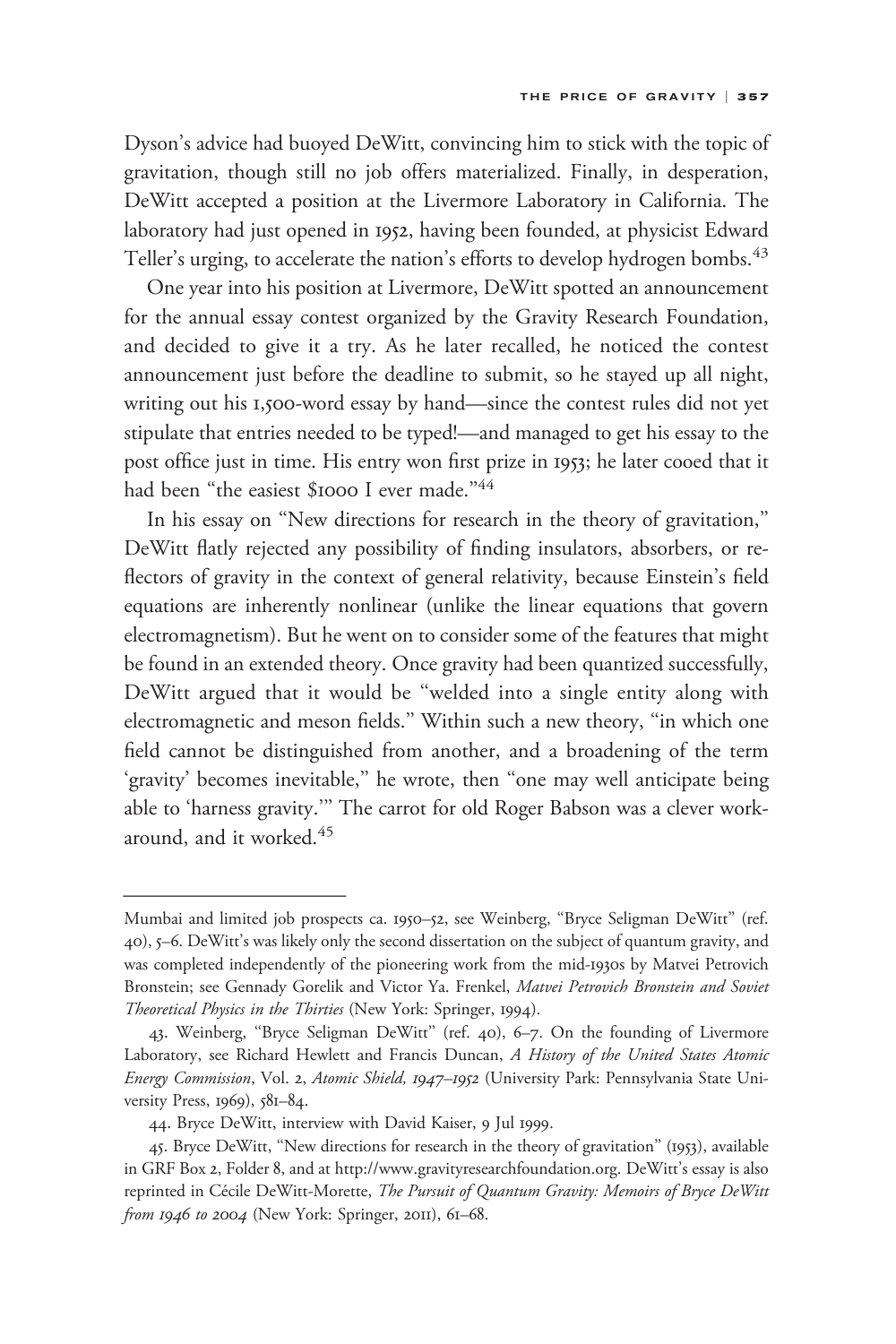DeWitt's send-up of anti-gravity devices shared the same irreverence as Deser and Arnowitt's winning essay. In his conclusion, however, DeWitt struck a more serious tone. Echoing his 1951 letter to department heads, DeWitt warned that young physicists would likely lose interest in the subject of gravitation unless the prospects for such research could be improved. ''External stimuli will be urgently needed in the near future to encourage young physicists to embark upon gravitational research in spite of the odds.''46

That last part, about the need for "external stimuli," caught the attention of George Rideout, president of Babson's Gravity Research Foundation. Rideout, in turn, had been in touch for a few years with another wealthy businessman, Agnew Bahnson, Jr., who, like Babson, was eager to help support the study of gravitation. Bahnson, who was based in Winston-Salem, North Carolina, began attending the annual Gravity Research Foundation ''Gravity Day'' conferences in New Hampshire, and often compared notes with Rideout about promising prospects. After DeWitt won the 1953 essay contest, Rideout suggested that Bahnson contact him.47

In May 1955, Bahnson sent DeWitt a long, unsolicited letter. After noting that he had been in correspondence with Rideout for several years, Bahnson reported that the Burlington Mills Company in Greensboro, North Carolina, had recently donated \$200,000 to the State College of the University of North Carolina, in Rayleigh—more than \$1.8 million in 2018 dollars—to underwrite construction of a nuclear reactor. Since both DeWitt's and Deser and Arnowitt's prize-winning essays for the Gravity Research Foundation had made vague allusions to possible connections between gravitation and recent research in nuclear physics, Bahnson wondered if perhaps a facility like the new reactor could be helpful in advancing ''the thing that has been of interest to me for over twenty years," namely, "practical application of an anti-gravity aircraft."<sup>48</sup>

Whereas Babson came to support the study of gravitation late in life, Bahnson began his efforts before his fortieth birthday. Born into a wealthy family in 1915, Bahnson had studied at the University of North Carolina (earning Phi Beta Kappa honors), then spent a year at Harvard studying industrial management before joining the family business. A decade later, in 1947, he became president of Bahnson Company, a firm specializing in

<sup>46.</sup> DeWitt, ''New directions'' (ref. 45).

<sup>47.</sup> Agnew Bahnson, Jr., to Bryce DeWitt, 30 May 1955, reproduced in DeWitt-Morette, Pursuit of Quantum Gravity (ref. 45), 71-73.

<sup>48.</sup> Bahnson to DeWitt, 30 May 1955 (ref. 47).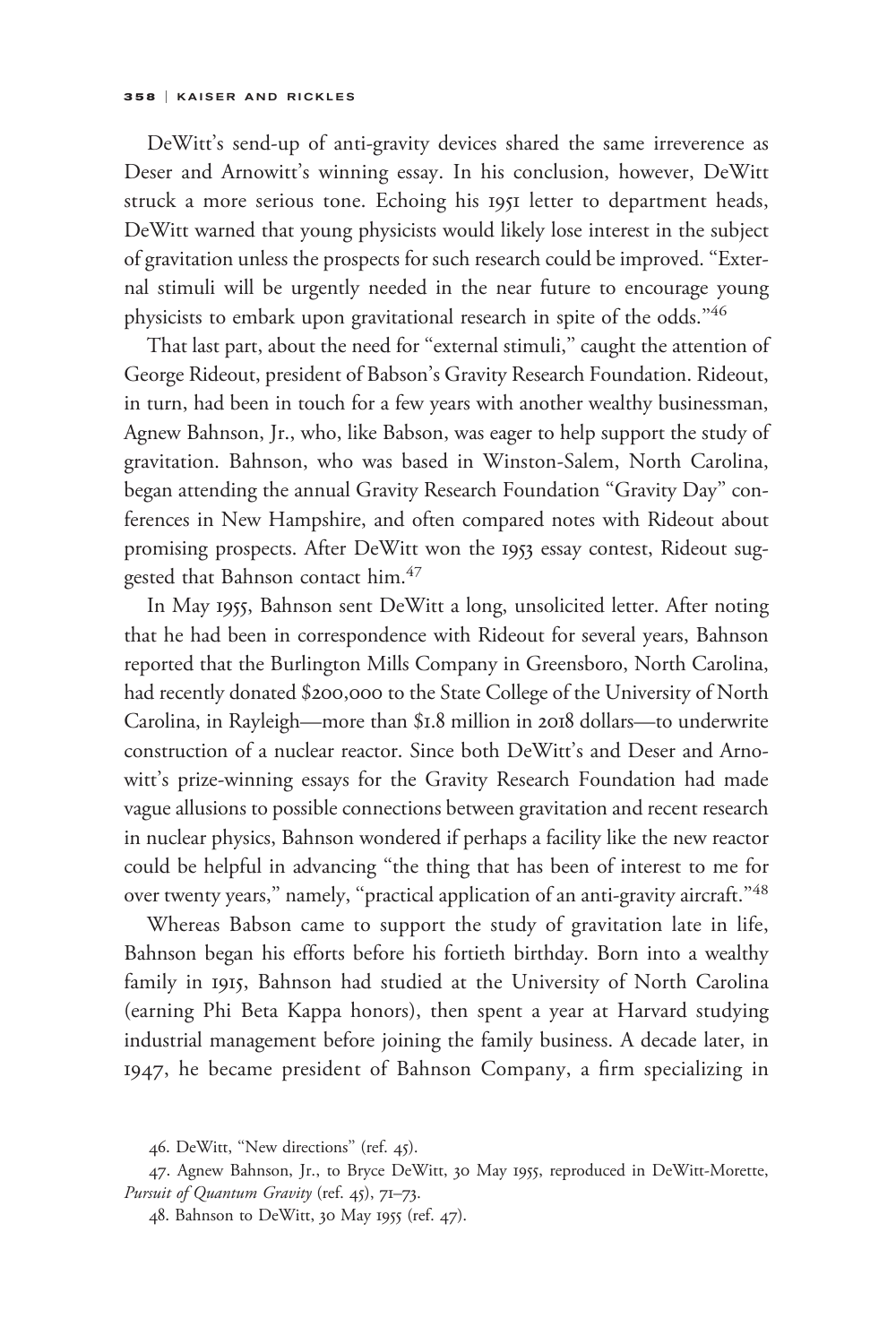

FIGURE 4. Agnew H. Bahnson, Jr., ca. 1957. Source: Hunter Bahnson.

industrial air-conditioning manufacturing. An amateur composer, he had already become a generous patron of the arts in the Winston-Salem area before turning his sights on scientific research (Fig.  $4$ ).<sup>49</sup>

Bahnson had been a licensed small-craft pilot since his mid-twenties, and remained fascinated by air travel. Yet what had long been a youthful preoccupation for him had recently taken on ominous overtones, as he explained to DeWitt. Not only would anti-gravity technology ''change our whole concept of transportation, even more radically than the development of the automobile or airplane itself'':

It will probably also have broad repercussions in international relations and the entire concept of both trade and political associations between men all over the earth. One fearful note is seen in the accelerated development of weapons both in the nations of the free world and in the Communist

49. Anon., "A. H. Bahnson Jr. Killed," Winston-Salem Journal clipping (ca. 4 Jun 1964), in CDWM.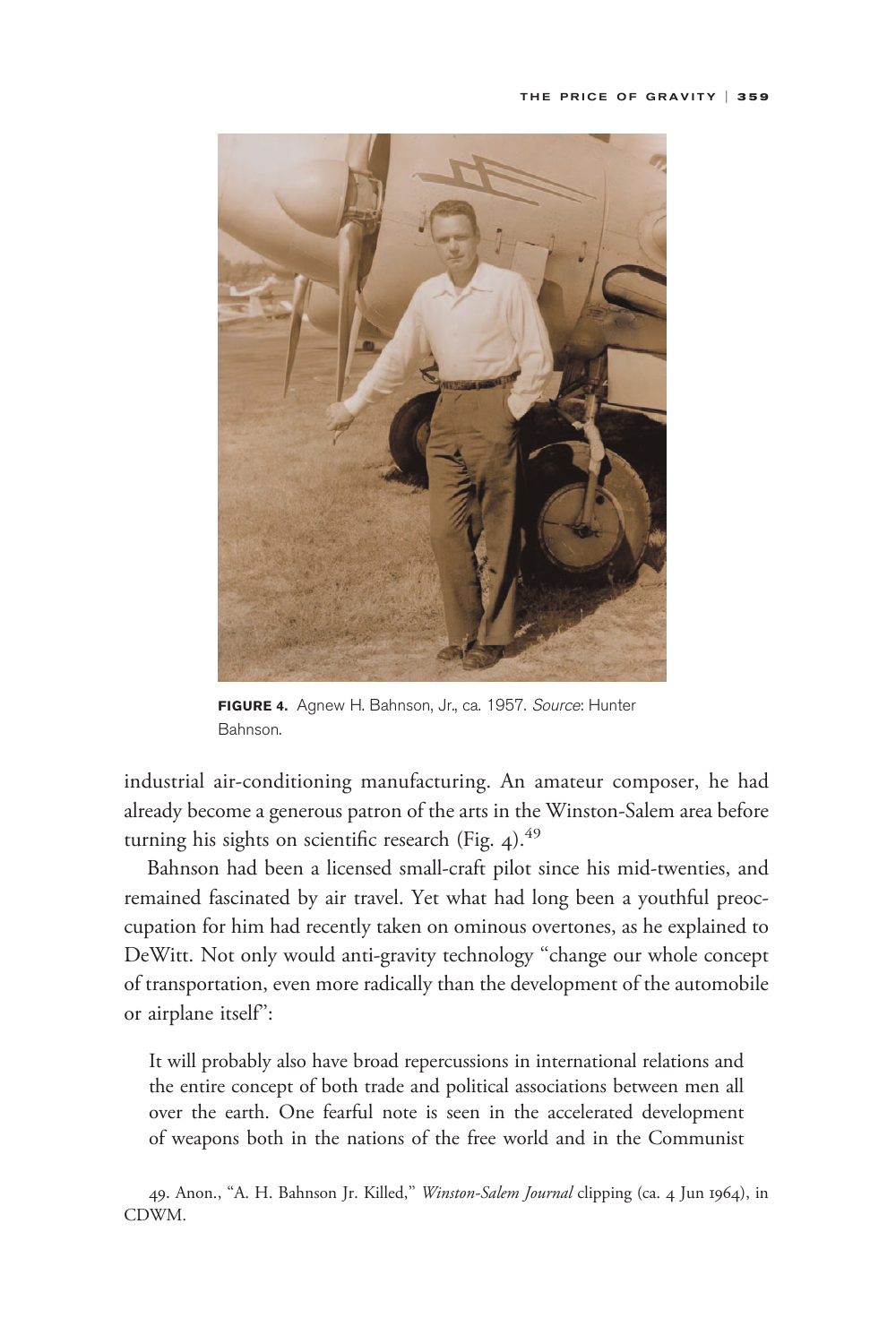dominated areas in that we are undoubtedly not alone in dreaming of such a mechanism and I believe it is a foregone conclusion that the Communist scientists are working along these lines already.<sup>50</sup>

Bahnson believed it was time to act.

Bahnson had read DeWitt's essay for the Gravity Research Foundation with care, and acknowledged DeWitt's caution that (as Bahnson paraphrased), ''a great deal of theoretical background must be given to the study of gravity before anything practical can be developed.'' But in the hope that DeWitt was not too reticent about conceiving a future step ''from the theoretical into the practical''—and at Rideout's suggestion—Bahnson wanted ''to lay a few hopes at your threshold for consideration.'' In particular, Bahnson wondered if De-Witt might consider taking a five-year, soft-money position (funded by Bahnson) at the new nuclear physics laboratory at Rayleigh, to concentrate on gravitational theory. Bahnson assured DeWitt that both Bahnson and the director of the Rayleigh laboratory (with whom Bahnson had already been in contact) agreed that ''basic research must be done [on gravitational theory] before we can turn our specific attention to the anti-gravitational aircraft project.''<sup>51</sup>

As DeWitt later recalled, he and his wife Cécile DeWitt did not know what to make of Bahnson's letter. (Cécile DeWitt, née Morette, was an accomplished mathematical physicist whom Bryce had met and courted when they were both postdocs at the Institute for Advanced Study. At the time, Cécile was better known in the field than Bryce. Indeed, in the early days of their marriage, Wolfgang Pauli referred to Bryce as ''Mr. Morette.'') Though Bryce DeWitt was eager to leave the weapons laboratory at Livermore and begin an academic career, Bahnson's letter seemed too strange to take seriously. He ignored Bahnson's letter for several weeks (Fig. 5).<sup>52</sup>

50. Bahnson to DeWitt, 30 May 1955 (ref. 47). The obituary for Bahnson in 1964 noted that he had been a pilot for 25 years at the time of his death, at age 48: anon., "A. H. Bahnson Jr. Killed'' (ref. 49).

51. Bahnson to DeWitt, 30 May 1955 (ref. 47).

52. DeWitt and DeWitt-Morette oral history interview with Kenneth Ford (ref. 40); see also Weinberg, "Bryce Seligman DeWitt" (ref. 40), 5, on the DeWitts' engagement while at the Institute for Advanced Study. Cécile DeWitt-Morette often used the last name DeWitt in the 1950s and 1960s, and began including her original (maiden) name in the 1970s. See, e.g., Cécile DeWitt and Roland Omnès, eds., Relations de dispersion et paricules élémentaires (New York: Wiley, 1960); Cécile DeWitt and John Wheeler, eds., Lectures in Mathematics and Physics (New York: Benjamin, 1968); and Cécile DeWitt-Morette, ed., Gravitational Radiation and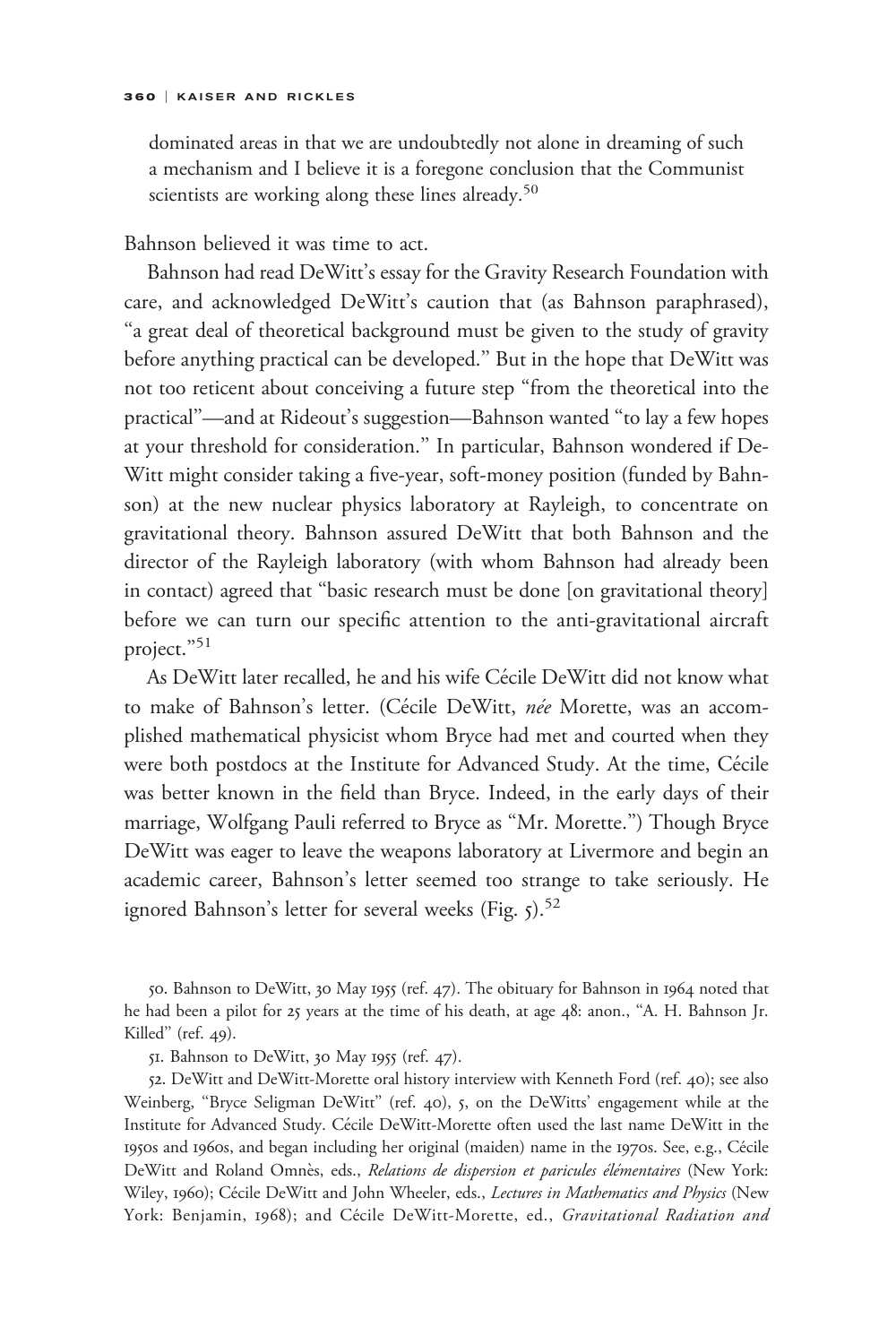

FIGURE 5. Bryce and Cécile DeWitt, ca. 1960, holding a medal commemorating the centennial of when the Savoy region of the Alps became part of France (1860–1960). Cécile DeWitt founded and organized an influential summer school for theoretical physicists in Les Houches, within the Savoy region, which began meeting annually in 1951. Source: Chris DeWitt.

In the meantime, Bahnson consulted with the influential physicist John Wheeler, who was just then turning his interests to the topic of gravitation. Wheeler had begun his career as a young nuclear physicist at the University of North Carolina before moving to Princeton, and he had remained in contact with colleagues throughout the state; the director of the new nuclear reactor laboratory at Rayleigh suggested to Bahnson that he reach out to Wheeler. Bahnson asked Wheeler who might be a good physicist to recruit for the Rayleigh reactor project on anti-gravity, and Wheeler (like Rideout) suggested DeWitt. Bahnson then sent another inquiry to DeWitt and followed up with a telephone call—''it was just a torrent of words from him,'' DeWitt later recalled, ''and essentially after half an hour I was not the least bit interested.'' But Wheeler sent DeWitt a telegram, urging him not to decline Bahnson's offer prematurely. Wheeler, "an opportunist" (in DeWitt's description), who himself had only recently turned to the topic of general relativity, sensed that FIGURE 5. Bryce and Cécile I<br>commemorating the centennia<br>part of France (1860–1960).<br>influential summer school for t<br>Savoy region, which began me<br>In the meantime, Bahnson<br>Wheeler, who was just then tu<br>Wheeler had begun his

Gravitational Collapse (Boston: Reidel, 1974). For the Pauli anecdote, see Toni Feder, ''Snapshots from the life of Cécile DeWitt-Morette," Physics Today (10 Oct 2017).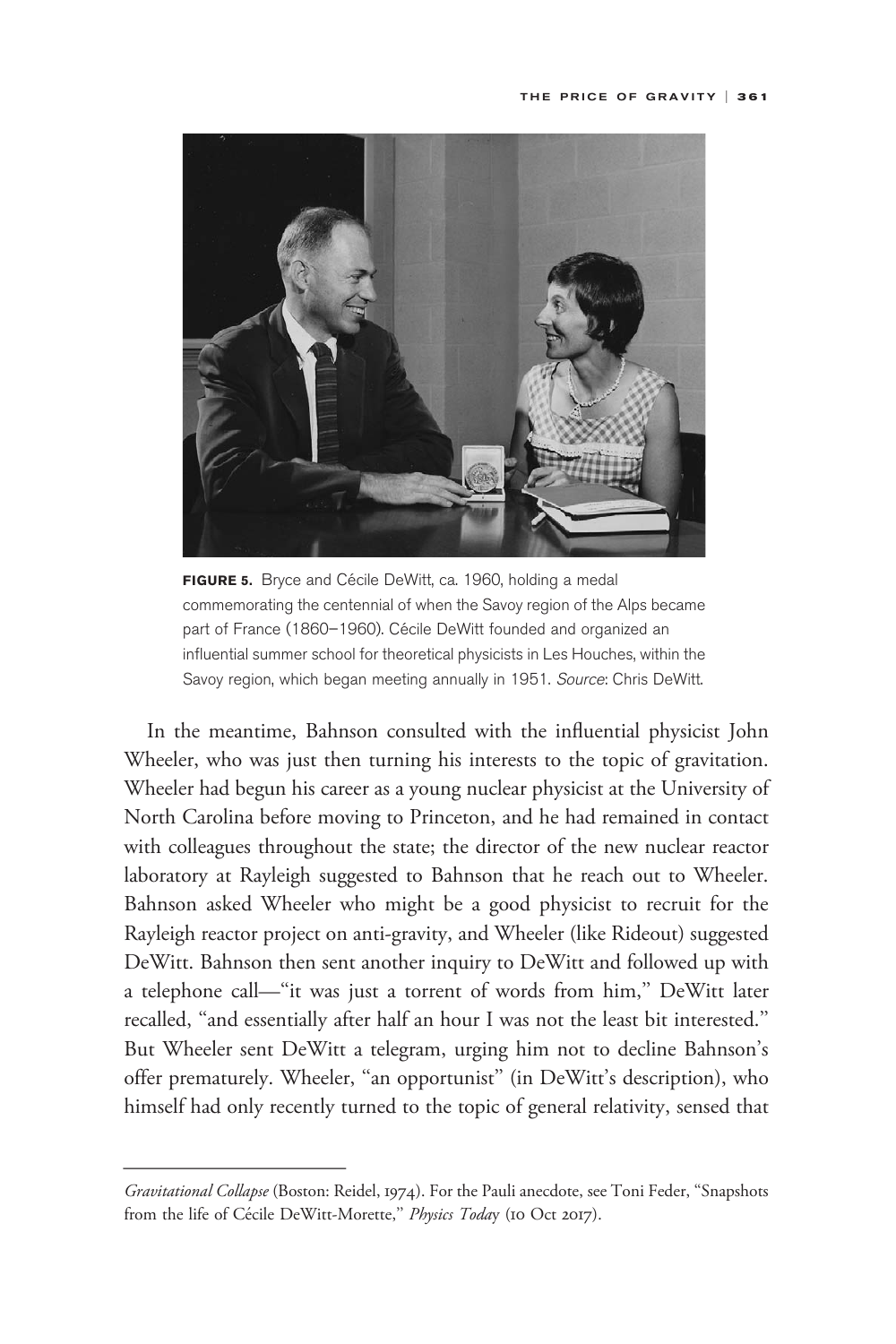Bahnson was eager to devote considerable resources to support research in gravitation.<sup>53</sup>

With Wheeler's encouragement, DeWitt responded to Bahnson with a long, handwritten note one week later, and agreed to Bahnson's request that DeWitt visit North Carolina in person in early July. (Bahnson offered to have his friend, Earl Slick of Slick Airways, personally fly DeWitt from California in Slick's private plane, though as it happened, DeWitt would be on the East Coast for other meetings anyway.) DeWitt and Bahnson quickly hit it off, and soon they were trading excited letters and telephone calls throughout the summer of 1955, full of plans for a new venture in gravitation. Bahnson visited the DeWitts in California that September to continue their planning.<sup>54</sup>

Among the first items to be settled, DeWitt convinced Bahnson that there would not be any fruitful connection between gravitational research and the nuclear-reactor facility at Rayleigh, and more generally, that the new project should focus on theoretical research rather than experiments. Such activities, DeWitt continued, seemed more suited to the University of North Carolina at Chapel Hill than the reactor facility at Rayleigh. Both Cécile and Bryce De-Witt also recommended a series of popular books to Bahnson—including Matter and Light and Physics and Microphysics by Louis de Broglie, and a charming introduction to general relativity in cartoon form, The Einstein Theory of Relativity, by Lillian and Hugh Lieber—so that their new patron could learn more about modern physics.<sup>55</sup>

One challenge concerned what to name their new venture. Early in the process, while he was still hoping to locate the project at the Rayleigh nuclear facility, Bahnson proposed that they establish a new ''foundation for advanced research in nuclear physics which would not disclose the primary interest in

53. DeWitt and DeWitt-Morette oral history interview with Kenneth Ford (ref. 40), (''torrent of words,'' ''opportunist''). See also Agnew Bahnson, Jr., to Bryce DeWitt, 14 Jun 1955, in CDWM. On Wheeler's turn to focus on gravitation, see John Wheeler with Kenneth Ford, Geons, Black Holes, and Quantum Foam: A Life in Physics (New York: W. W. Norton, 1998), esp. chap. 10; and Aaron S. Wright, More Than Nothing: Histories of the Vacuum in Theoretical Physics, 1927–1981 (PhD dissertation, University of Toronto, 2014), chap. 4.

54. Bryce DeWitt to Agnew Bahnson, Jr., 22 Jun 1955; Bahnson to DeWitt, 14 Jun 1955 (ref. 53); Bahnson to DeWitt, 27 Jun 1955; DeWitt to Bahnson, 3 Aug 1955; and Agnew Bahnson, Jr., memo to members of the Institute of Field Physics, 17 May 1956; all in CDWM.

55. DeWitt to Bahnson, 3 Aug 1955 (ref. 54); Bryce DeWitt to Agnew Bahnson, Jr., n.d., fall 1955, in CDWM. See also Louis de Broglie, Matter and Light (New York: W. W. Norton, 1939); de Broglie, Physics and Microphysics (New York: Pantheon, 1955); and L. R. Lieber and H. G. Lieber, The Einstein Theory of Relativity (New York: Holt, Rinehart, 1945).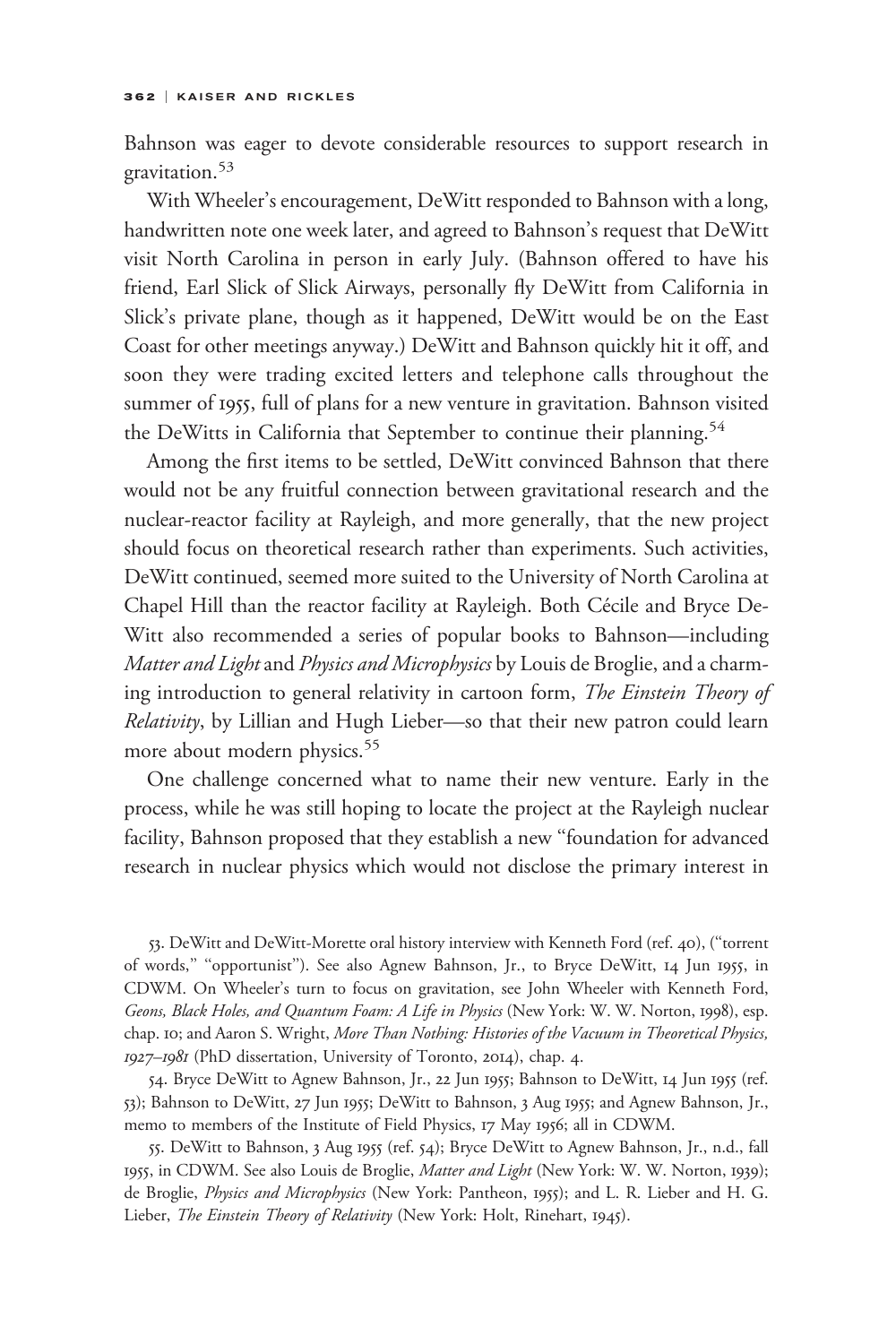gravity,'' reasoning ''from the standpoint of security and to avoid publicity.'' Ironically, Bahnson seemed to think that emphasizing nuclear physics would cause fewer security concerns than gravitation, presumably because he still hoped the project would focus on practical applications of anti-gravity.<sup>56</sup>

After surveying colleagues in California, Bryce DeWitt responded with other suggestions. His favorite title was ''Research Institute of the University of North Carolina''—a name, he wrote, ''which has a great deal of dignity, without being pretentious in the slightest degree, and which implies a certain permanence and honored tradition (which, of course, we hope to develop).'' The word ''foundation,'' meanwhile, had ''met with universally strong disfavor,'' he reported, ''as being too grandiose—implying something like the 'Ford Foundation,' 'Rockefeller Foundation,' 'Foundation for Infantile Paralysis,', etc.''57

Like Bahnson, DeWitt suggested leaving the word ''gravity'' out of the title, though not for security concerns. Rather, DeWitt suggested that the new institute should project a wide outlook, and avoid the appearance of ''a certain lack of open-mindedness.'' They should make clear in the institute's charter that the primary motivation was ''the desire to increase men's understanding of the phenomenon of gravitation and its relation to the main body of theoretical and applied physics," rather than use the word "gravity" in the institute's name. In the end, they settled on DeWitt's somewhat innocuous suggestion: "Institute of Field Physics."<sup>58</sup>

Next came the challenge of how to represent the new project to university administrators, fellow scientists, and potential donors. Bahnson sent a draft of an exuberant statement to the DeWitts and John Wheeler, entitled, ''The Glorious Quest,'' hoping to use it to announce the new project. The brief essay sprang from Bahnson's anti-gravity enthusiasms, tinged with his Cold War concerns:

Consider the impact on world trade, on international relations, on transportation, in fact, on our very way of life, if it should be found possible to react against the lines of force of the earth in a controlled manner like the manner in which we now control an electromagnetic repulsion. We may never find an ''insulator'' for gravity. But some day we may learn to react *against* the force of gravity. That possibility alone provides us with a Glorious

<sup>56.</sup> Bahnson to DeWitt, 14 Jun 1955, in CDWM.

<sup>57.</sup> DeWitt to Bahnson, 3 Aug 1955, in CDWM.

<sup>58.</sup> DeWitt to Bahnson, 3 Aug 1955, in CDWM.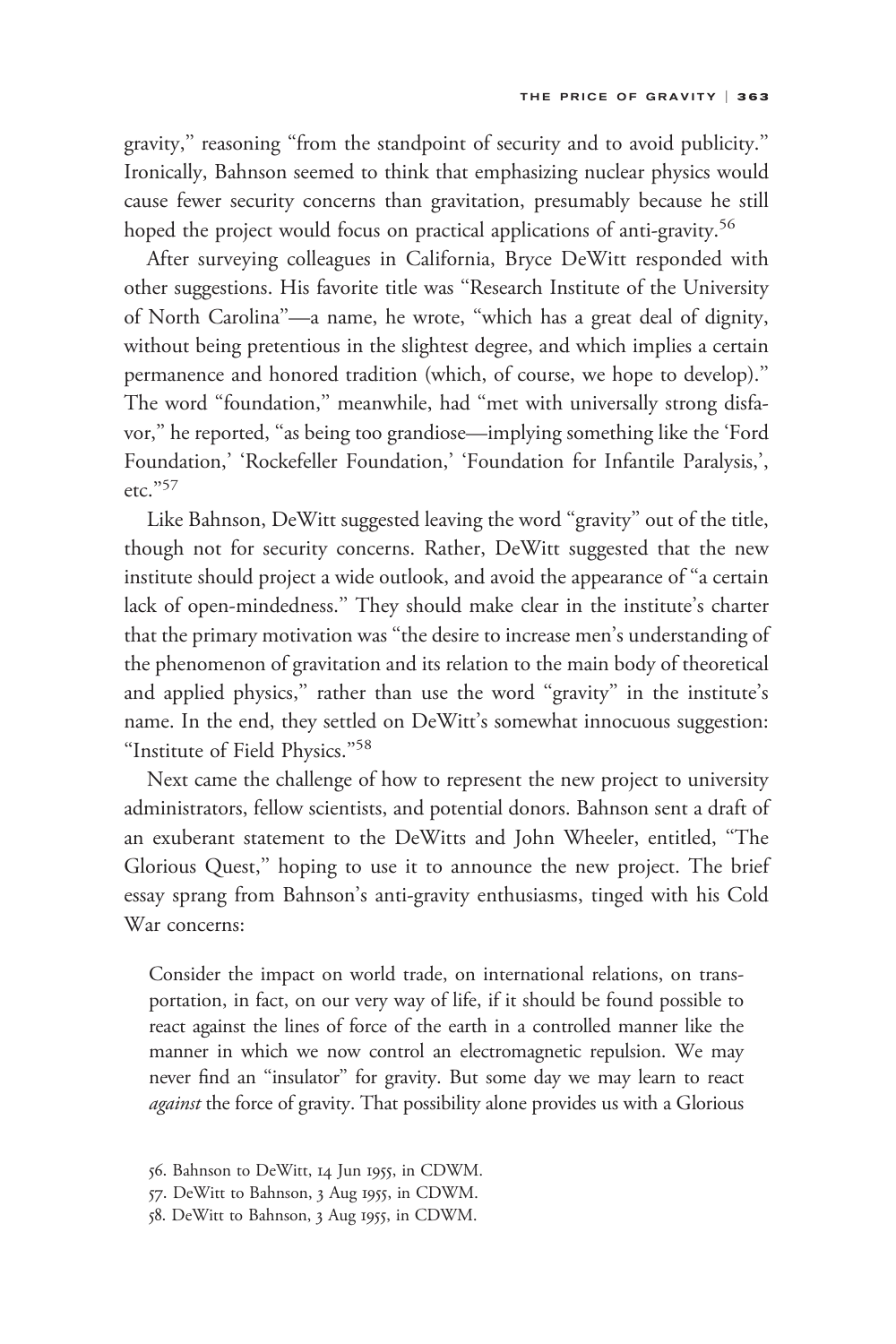Quest, particularly in this time of ideological impasses and threats of economic deterioration.59

Bryce DeWitt marked up the essay, his marginal comments alternating between patient clarifications of distinctions between gravity and electromagnetism and outbursts like, ''Nothing to do with the price of beans.'' Where Bahnson had written, ''As long as the problem of gravity remains an unpenetrated frontier we can hope that man will one day climb the 'ladder' that binds the earth to the sun,'' DeWitt had inserted, ''for no damn good reason'' after Bahnson's "hope."<sup>60</sup>

The draft clearly alarmed both DeWitt and Wheeler, each of whom responded gingerly. DeWitt wrote that he ''enjoyed reading 'The Glorious Quest.' I just hope you will forgive me for pointing out a couple of errors in it which probably should be corrected before it is shown to too many people."<sup>61</sup> Wheeler—more experienced in interacting with influential nonscientists—was even more diplomatic:

Your own statement, "The Glorious Quest," I found very interesting, and a stimulating expression of your own deep interest. However, I hope you will not mind if I question the appropriateness of some of the presentation for the purposes you have in mind. Ebullient as you and I are, I suspect sober going may go further when it comes to getting money from a foundation.<sup>62</sup>

DeWitt drafted a more ''sober'' statement, to be used in place of Bahnson's ''Glorious Quest,'' entitled, ''A presently neglected area of physical research, and its potentialities.'' He began by announcing, ''The modern theory of gravitation, as formulated by Einstein in 1915, represents the high point of a profound revolution in human ideas as to the nature of the physical universe.'' Yet several factors had hampered physicists' efforts to explore the full implications of Einstein's work:

- 1. Past failures to extend the general theory of relativity.
- 2. The bad company of present research in the field.
- 3. The lack of experimental guide-posts.
- 4. The difficulty of the mathematics.

59. Agnew Bahnson, Jr., ''The Glorious Quest,'' n.d., ca. Aug 1955, in CDWM.

60. See DeWitt's marginal notes on his copy of the draft of Bahnson, ''Glorious Quest,'' in CDWM.

61. DeWitt to Bahnson, 3 Aug 1955, in CDWM.

62. John A. Wheeler to Agnew Bahnson, Jr., 29 Aug 1955, in CDWM.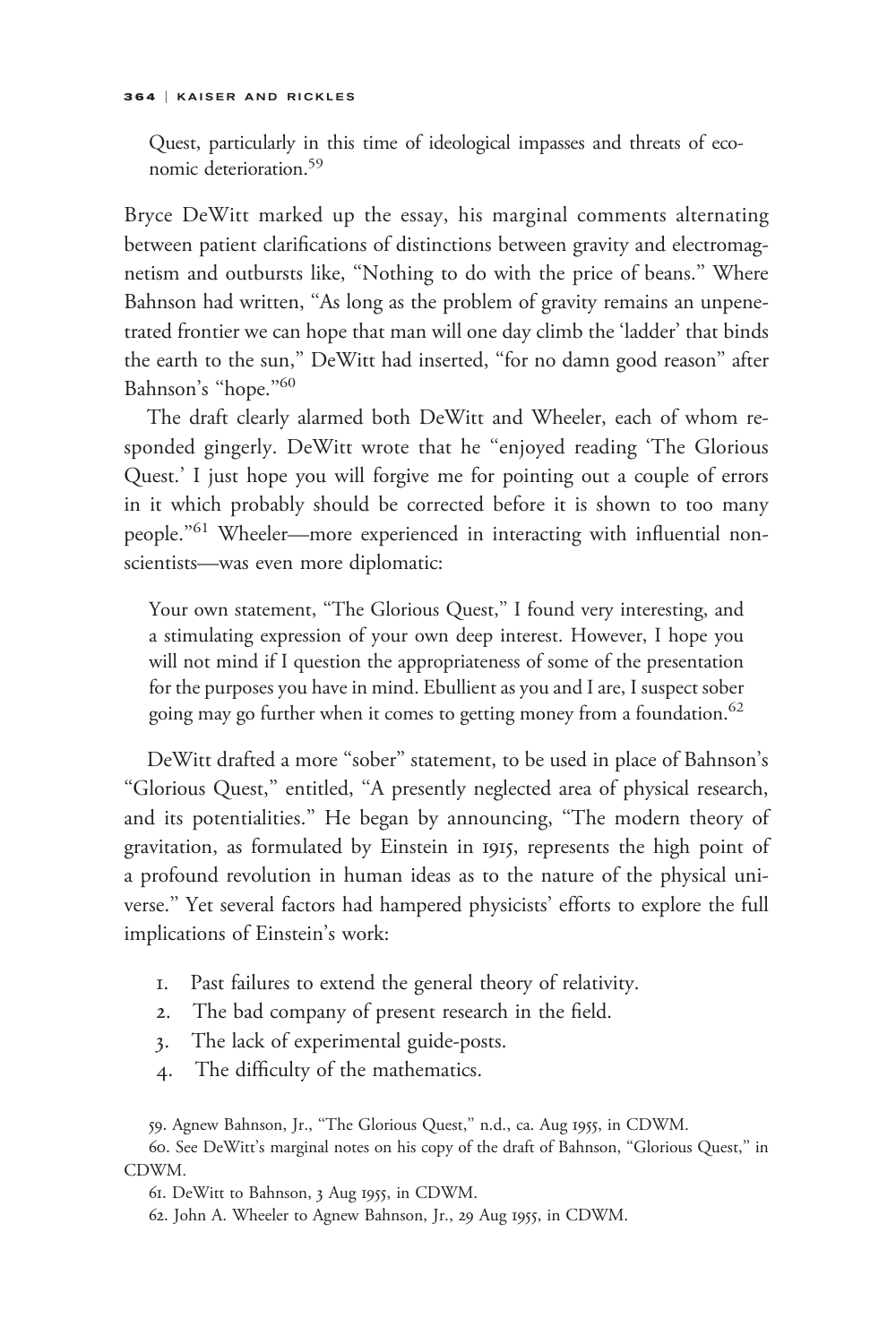5. The loneliness and the absence of rewards, both financial and in the esteem of colleagues, for those who work in the field.<sup>63</sup>

Wheeler also stepped in to help, writing his own testimonial on the importance of a new center devoted to the study of gravitation, and offering to gather comparable letters of endorsement from other leading physicists. He succeeded in collecting letters from such luminaries as Robert Oppenheimer, Edward Teller, Richard Feymnan, Freeman Dyson, and several others.<sup>64</sup>

DeWitt's goal for the new institute was to ''provide a place where a number of physicists can work quietly, in financial and professional security, in a presently neglected field."<sup>65</sup> Wheeler's colleagues agreed that the subject of gravitation had been neglected for too long. DeWitt's former boss at Livermore, Edward Teller, for example, observed in his supporting letter for the new institute that ''general relativity has been neglected by almost every theoretical physicist,'' while Oppenheimer underscored that ''I share with most physicists the impression that this field [gravitation] has been rather neglected by us."<sup>66</sup>

Although they agreed that the topic deserved concerted attention, several raised concerns about how best to structure the new efforts. Dyson cautioned that success would only come if the institute were incorporated into ''normal university life,'' rather than cordoned off or isolated. Feynman agreed, writing to Wheeler that ''to solve a problem creating new fundamental knowledge a great flexibility of thought is required. Such problems have in the past been solved by men in Universities who can change their attention from one problem to another.'' MIT's Victor Weisskopf declined to endorse the new endeavor—as Dyson reported to Bahnson—because he believed that ''the only effective way to support such research is by grants to individuals who will work in places of their own choice.'' Yet most of Wheeler's colleagues were won over once Wheeler and Bahnson clarified that the institute would be incorporated as a free-standing ''money raising corporation'' for the purposes of soliciting donations, but would otherwise be set up within the university. At the same time, Bahnson couldn't resist writing to Oppenheimer to reiterate his ''secret

<sup>63.</sup> Bryce DeWitt, handwritten memorandum on ''A presently neglected area of physical research, and its potentialities,'' n.d., ca. Aug 1955, in CDWM.

<sup>64.</sup> Wheeler to Bahnson, 29 Aug 1955, in CDWM. See also DeWitt to Bahnson, 3 Aug 1955, in CDWM, and John A. Wheeler memorandum, 28 Nov 1955, in BDW.

<sup>65.</sup> DeWitt, ''A presently neglected area of physical research,'' in CDWM.

<sup>66.</sup> Edward Teller to John A. Wheeler, 23 Sep 1955; and J. Robert Oppenheimer to John A. Wheeler, 21 Oct 1955; both in CDWM.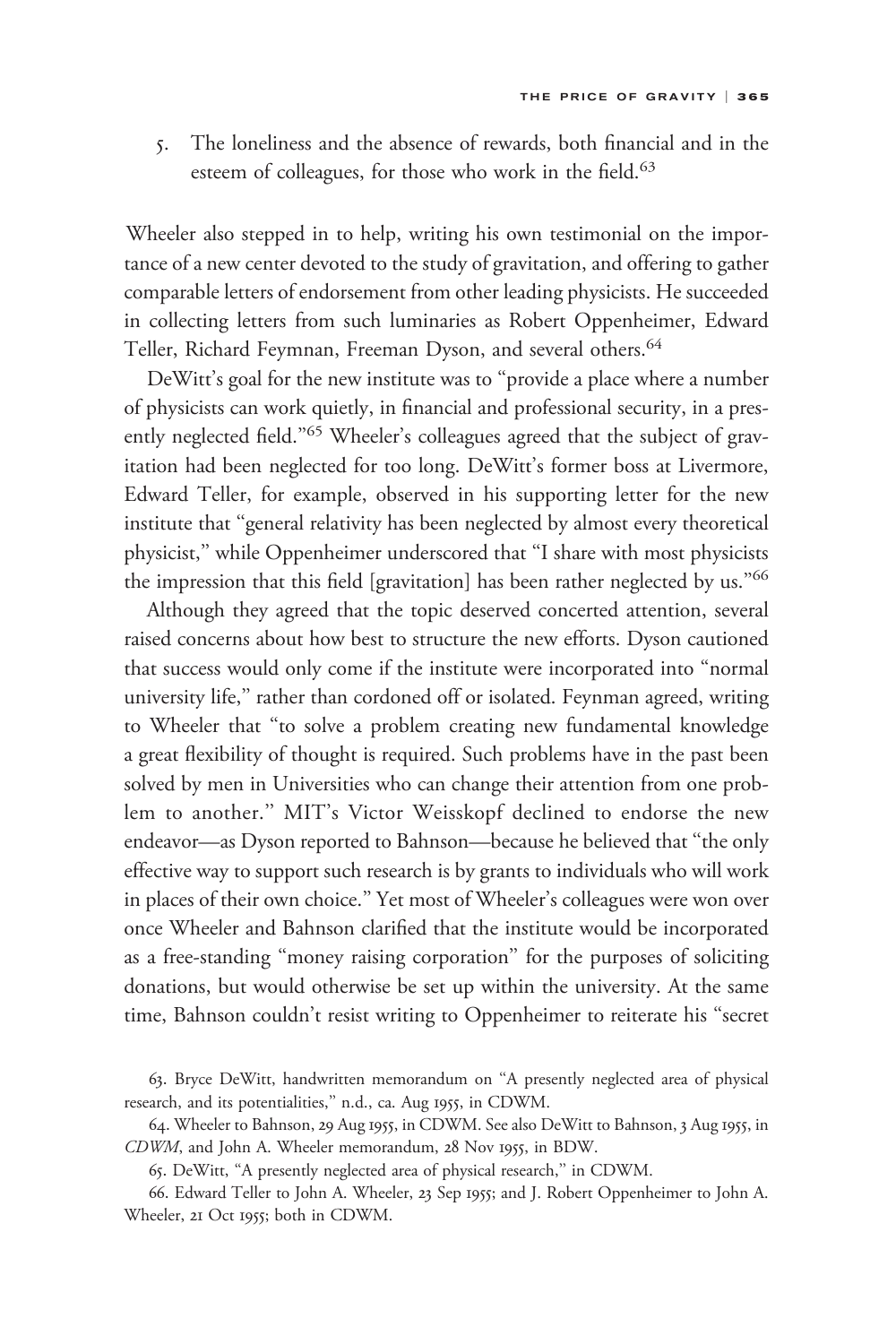hope'' that the institute might one day ''point a finger toward a practical utilization of gravity."67

As the DeWitts and Wheeler were hard at work in the fall of 1955 crafting careful statements and corralling support, news broke of the new venture. The New York Herald-Tribune ran a front-page story, trumpeting, "Conquest of gravity aim of top scientists in U.S.'' The piece opened dramatically:

The initial steps of an almost incredible program to solve the secret of gravity and universal gravitation are being taken today in many of America's top scientific laboratories and research centres. ... [T]here are increasing numbers who feel that there must be a physical mechanism for its propagation which can be discovered and controlled.<sup>68</sup>

Echoing Babson's and Bahnson's own claims, the reporter continued, ''Should this mystery be solved it would bring about a greater revolution in power, transportation and many other fields than even the discovery of atomic power.'' The article quoted from the prize-winning essay by Deser and Arnowitt, touting their affiliation with the Institute for Advanced Study (which had raised Oppenheimer's hackles), and lauded the annual ''Gravity Day'' conferences at the New Boston headquarters of the Gravity Research Foundation. It also revealed the new proposal to establish an ''Institute of Pure [sic] Physics'' at the University of North Carolina, to be funded by Bahnson and led by Bryce DeWitt—identified as ''the author of a Roger Babson prize-winning scientific study."<sup>69</sup>

The article caught Wheeler by surprise, and he quickly went into damagecontrol mode. ''To keep clear of all these crazy anti-gravity stories is a real problem,'' he wrote to the various colleagues who had endorsed the new institute. Within a week, he had drafted a statement, together with Bahnson

67. Freeman J. Dyson, ''Statement concerning the proposed Institute of Field Physics,'' 22 Oct 1955, in CDWM (''normal university life''); Richard P. Feynman to John A. Wheeler, 18 Nov 1955 ("to solve a problem"), in CDWM; Agnew Bahnson, Jr., to Bryce and Cécile DeWitt, 1 Dec 1955, in BDW (''only effective way''); and Agnew Bahnson, Jr., to J. Robert Oppenheimer, 20 Oct 1955, in CDWM (''secret hope,'' ''point a finger''). Dyson's memo of 22 Oct 1955 is also reprinted in DeWitt-Morette, Pursuit of Quantum Gravity, 75. See also Feynman to Wheeler, 2 Dec 1955; and F. J. Belinfante to Agnew Bahnson, Jr., 7 Jan 1956; both in CDWM. Several of the letters in support of the proposed Institute of Field Physics echoed comments about how best to foster original research in a university setting that leading science policymaker Vannevar Bush had recently published. See Bush, "The independent research institution," Physics Today 7 (May 1954): 19–21.

68. Talbert, ''Conquest of gravity'' (ref. 36), 1, 36.

69. Talbert, ''Conquest of gravity'' (ref. 36), 1.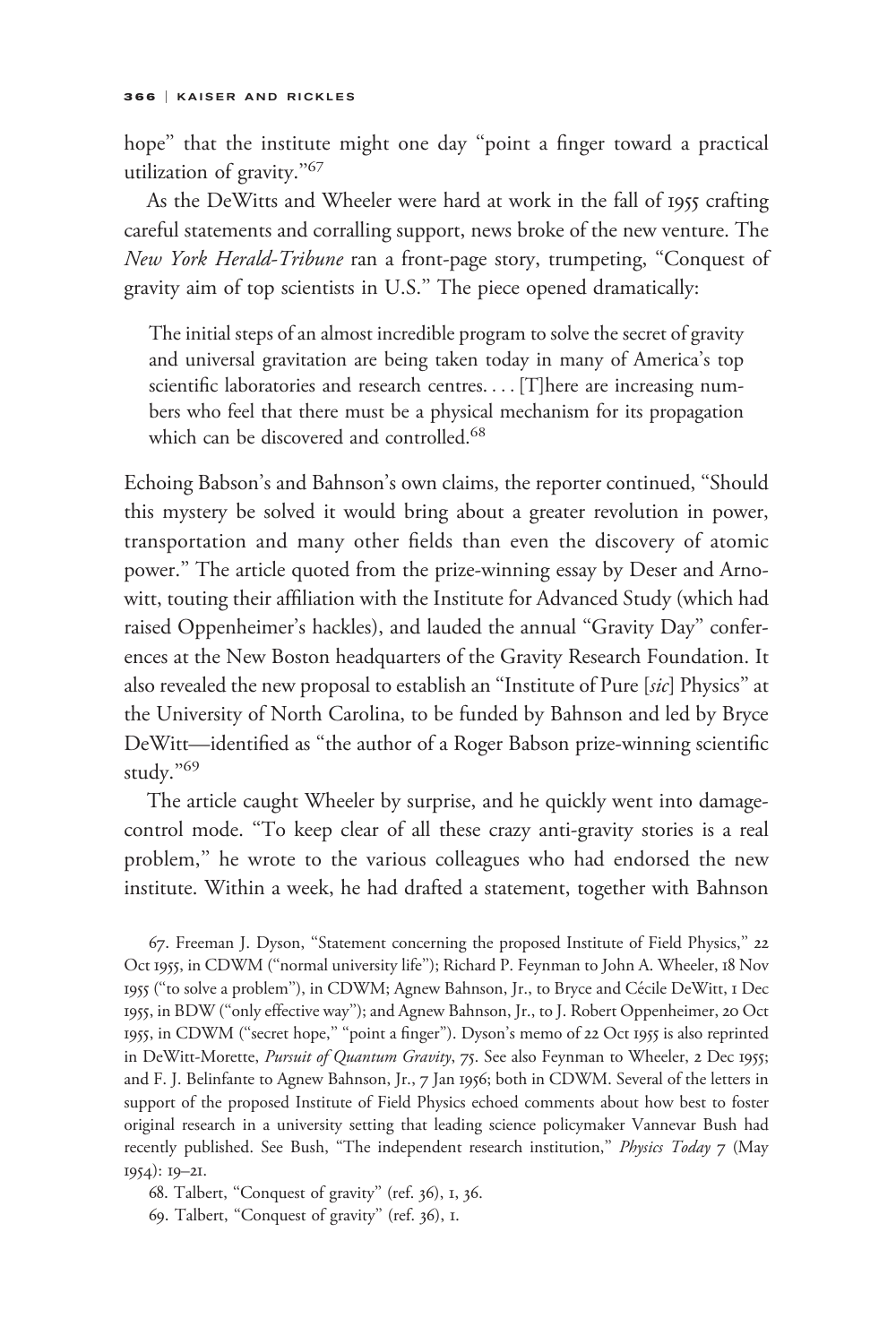and the president of the University of North Carolina, which he labeled a ''protection clause.'' The clause was to be attached ''to each and every'' statement from the new institute, ''whether public or promotional,'' to wit:

The work in field physics and gravitation theory carried on at the University of Carolina at Chapel Hill, and financed by the Institute of Field Physics, as fund raising agency, has no connection with so-called ''anti-gravity research'' of whatever kind and for whatever purpose. Its scientists, basing their investigations upon verifiable data, accept the Newton-Einstein analysis of gravity as free of a single established exception, and as the most comprehensive physical description we have today. They seek the implications of gravity and other fields of force at the level of the elementary particles. More generally, the Chapel Hill project is a modest attempt to learn more about the nature of matter and energy.

Wheeler hoped that the statement "will exorcize the demons!"70

Even so, Wheeler was taking no chances. He composed a remarkable fourpage memorandum to the president of the University of North Carolina at Chapel Hill to accompany the letters of endorsement he had collected for the new Institute of Field Physics. Wheeler graciously paid ''tribute to the vision and energy of Agnew Hunter Bahnson'' for initiating the effort and donating generously to support it. ''His efforts impress me as the highest type of good citizenship,'' Wheeler continued: ''Without the efforts of Mr. Bahnson and public spirited friends and corporations the new opportunities for scientific progress at Chapel Hill would not have happened.'' Nonetheless, Wheeler was eager to underscore that the university's physics department would remain solely responsible for ''the wise spending of this money''—exactly as if the funds had come from the ''Rockefeller Foundation or the Office of Naval Research." Moreover, Bryce and Cécile DeWitt, and the younger researchers they were eager to recruit to the new institute, should retain the freedom to pursue any research questions, as their own curiosity may direct. After all, Wheeler wrote with a flourish, ''we all know that universities after a thousand years of trial have turned out to provide the best machinery for searching for truth for its own sake."71

<sup>70.</sup> John A. Wheeler, memo of 28 Nov 1955, in BDW (''To keep clear,'' ''exorcize the demons''); Wheeler's memo included a mimeographed attachment with the text of the ''protection clause.''

<sup>71.</sup> John A. Wheeler to Harris Purks (acting president of the University of North Carolina at Chapel Hill), 25 Nov 1955, copies in both BDW and CDWM.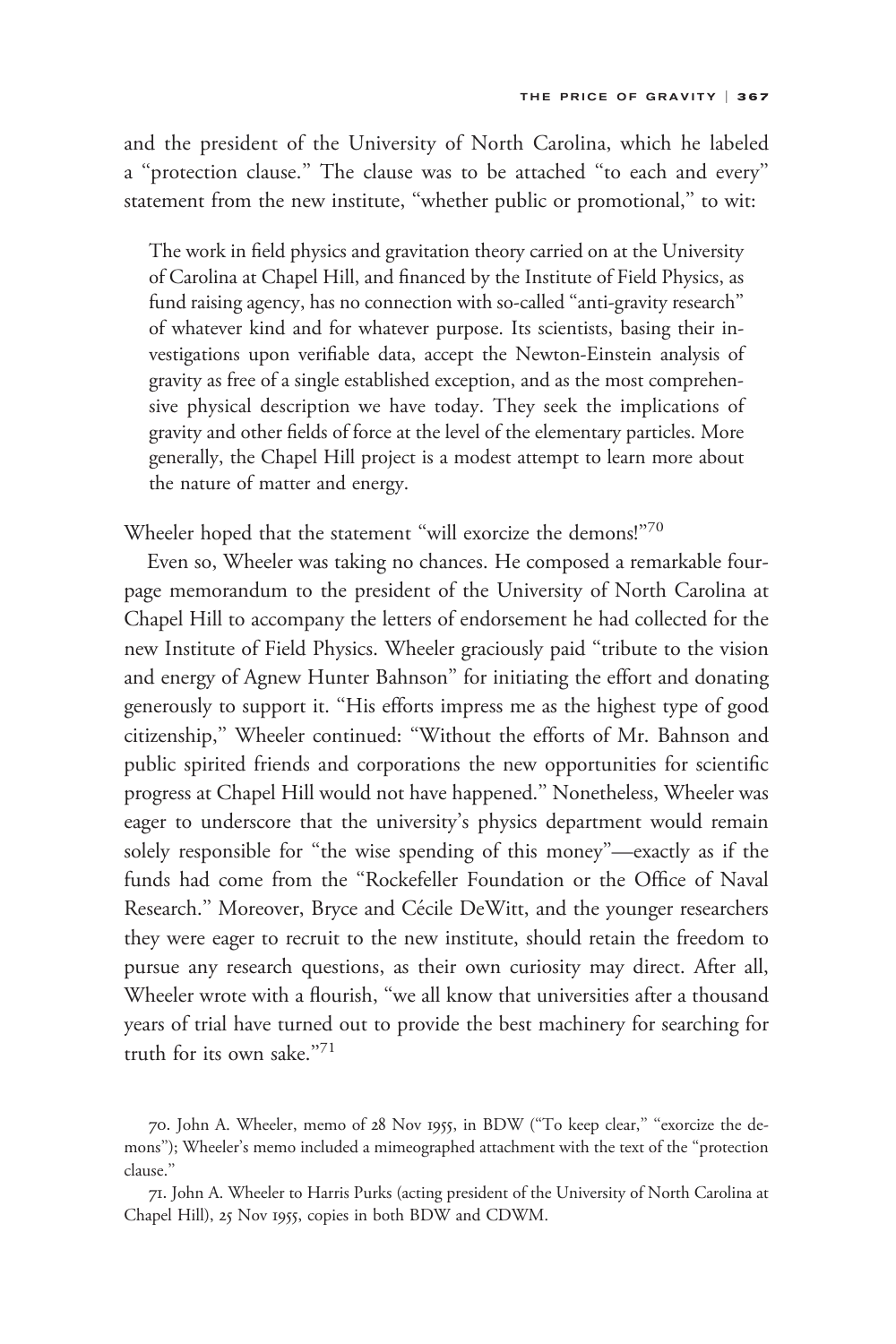Most important, Wheeler devoted the longest section of his memorandum to ''the absolute necessity to avoid identification with the so-called 'anti-gravity research' that may be today's version of the last century's search for a perpetual motion machine.'' Einstein's general theory of relativity, Wheeler took pains to underscore, ''plus the most elementary facts about the strength of materials, leaves no place for machines to neutralize the force of gravity in the popular sense of the term.'' He explained:

From time to time individuals try to construct such gravity neutralizing devices. I know of no single reputable physicist who has the least shred of observational or theoretical evidence against Einstein's theory. But some people will never believe the theory until it has been the target of as many crackpots as tried to demolish the law of conservation of energy. With such experiments at the level of bricks, airplanes and rockets neither the University of North Carolina nor the Institute of Field Physics has any connection or sympathy, I am assured by Mr. Bahnson.

Wheeler quoted liberally from the series of ''sensationalist'' articles that had appeared that very week in the New York Herald-Tribune. "Such ideas are not merely fantasies; they are ruled out by everything we know today."72

With these assurances and safeguards in place, the Institute of Field Physics, Incorporated, was born. While Wheeler advised the university administration, Bryce DeWitt sent encouragement to Bahnson, who was beginning to worry that the fundraising effort might stall. DeWitt urged Bahnson to make his appeals directly to colleagues and fellow industrialists in person. ''I am tremendously impressed by your ability to win the day by personal contact,'' DeWitt avowed, perhaps reflecting on his own interactions with the exuberant businessman. ''I think it would be asking too much of even the most expert salesman to achieve success through the mails."<sup>73</sup>

Soon after Bryce and Cécile DeWitt arrived in North Carolina to head up the new institute, in January 1956, they made plans for more in-person fundraising. In June of that year, Bahnson sponsored an informal gathering near his summer home, in rural Roaring Gap, North Carolina, near the Stone Mountain State Park. The DeWitts were there, as were Freeman Dyson and Lothar Nordheim (a senior physicist at nearby Duke University), so that Bahnson and several wealthy friends could pepper the physicists with questions about gravitation. Representatives attended from the Glenn L. Martin aircraft-

<sup>72.</sup> Wheeler to Purks, 25 Nov 1955 (ref. 71).

<sup>73.</sup> Bryce DeWitt to Agnew Bahnson, Jr., 18 Nov 1955, in CDWM.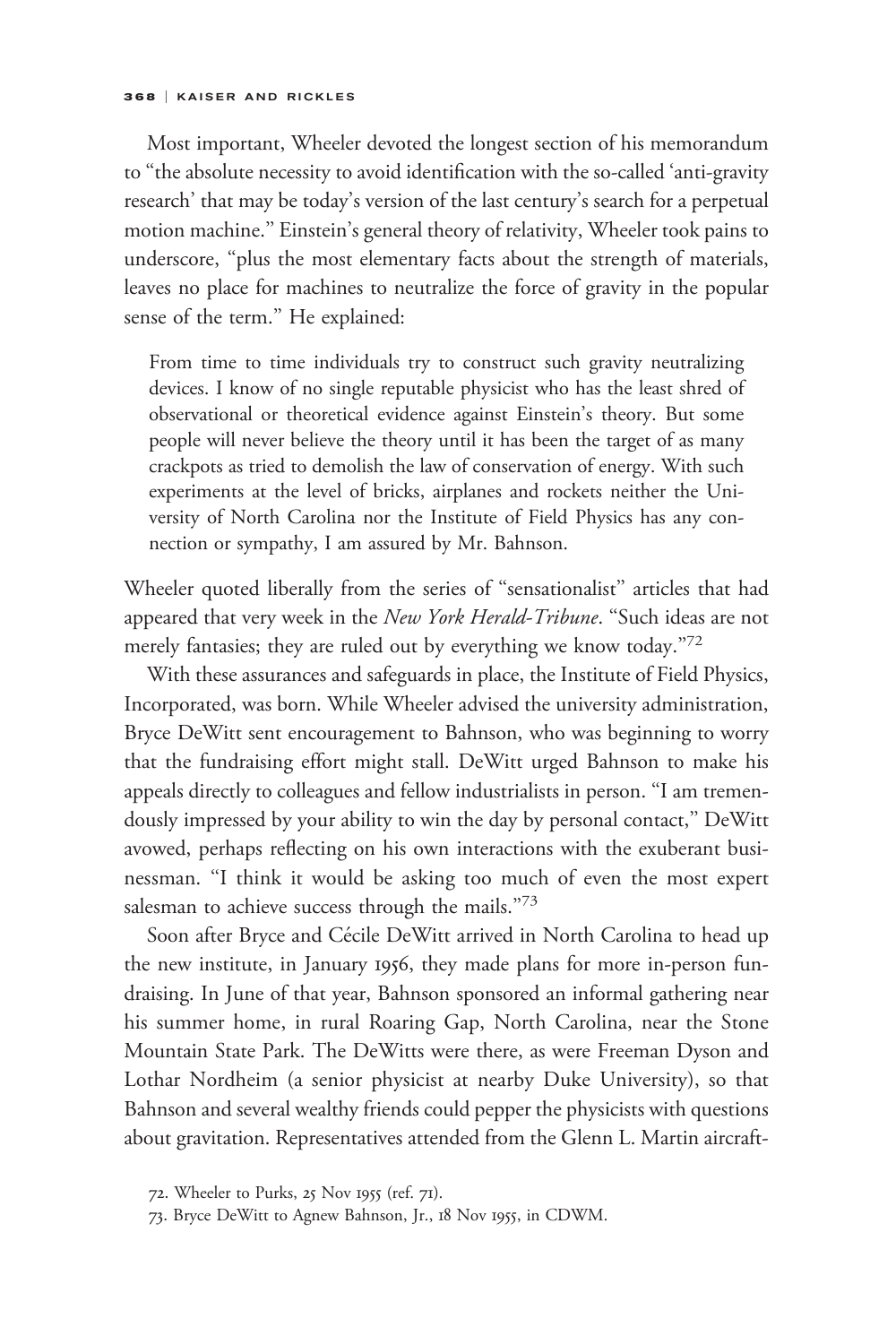manufacturing corporation, the American Machine and Foundry Company, International Business Machines (IBM), as well as reporters from the Winston-Salem Journal and Sentinel. 74

George Rideout, president of Babson's Gravity Research Foundation, attended the Roaring Gap meeting as well. DeWitt had visited with Rideout soon after moving back to the East Coast, early in 1956, and Bahnson invited Rideout to join the advisory board for the new Institute of Field Physics. Rideout and the Gravity Research Foundation remained closely connected with the Institute, making modest financial contributions each year and receiving Bahnson's often exuberant memoranda; Bahnson continued to participate in the summer "Gravity Day" workshops in New Hampshire. He closed his memo to advisory board members in June 1956 by quoting extensively from several of the prize-winning essays from the Gravity Research Foundation contests—including Deser and Arnowitt's essay, which, of course, Oppenheimer had dismissed as a ''hoax.''75

The meet-and-greet efforts worked. Before long, Bahnson had established a system of ''patron memberships'' and ''sustaining memberships'' for the Institute, with large donations coming in from private donors, major manufacturing corporations, and family foundations. Within the first three years, Bahnson raised almost \$90,000 in donations for the Institute—more than \$750,000 in 2018 dollars—beyond his own contributions, including substantial contributions from companies and foundations whose representatives had attended the Roaring Gap meeting. In his appeals to fellow businessmen, Bahnson emphasized regional pride rather than short-term benefits to particular corporations. The Institute of Field Physics, Bahnson urged, ''should ultimately return great honor to the University and the State of North Carolina.''<sup>76</sup>

Both Bryce and Cécile DeWitt became active in the fundraising campaigns as well. Bahnson often used his connections to arrange speaking opportunities for the DeWitts at local Rotary Club luncheons to help spread the word about the new institute, and coordinated with the DeWitts when they were planning

74. Agnew Bahnson, Jr., ''Memorandum #4'' to members of the Institute of Field Physics, 20 Jun 1956, in CDWM.

75. Bahnson, ''Memorandum #4,'' 20 Jun 1956, in CDWM.

76. Agnew Bahnson, Jr., to Charles Shaffer (director of university development, University of North Carolina at Chapel Hill), draft fundraising letter dated 2 Jun 1961 (''return great honor''), in UNC; see also Bahnson to Shaffer, 15 Mar 1961, which includes an appendix, ''Original Donors: First Three Years,'' in UNC.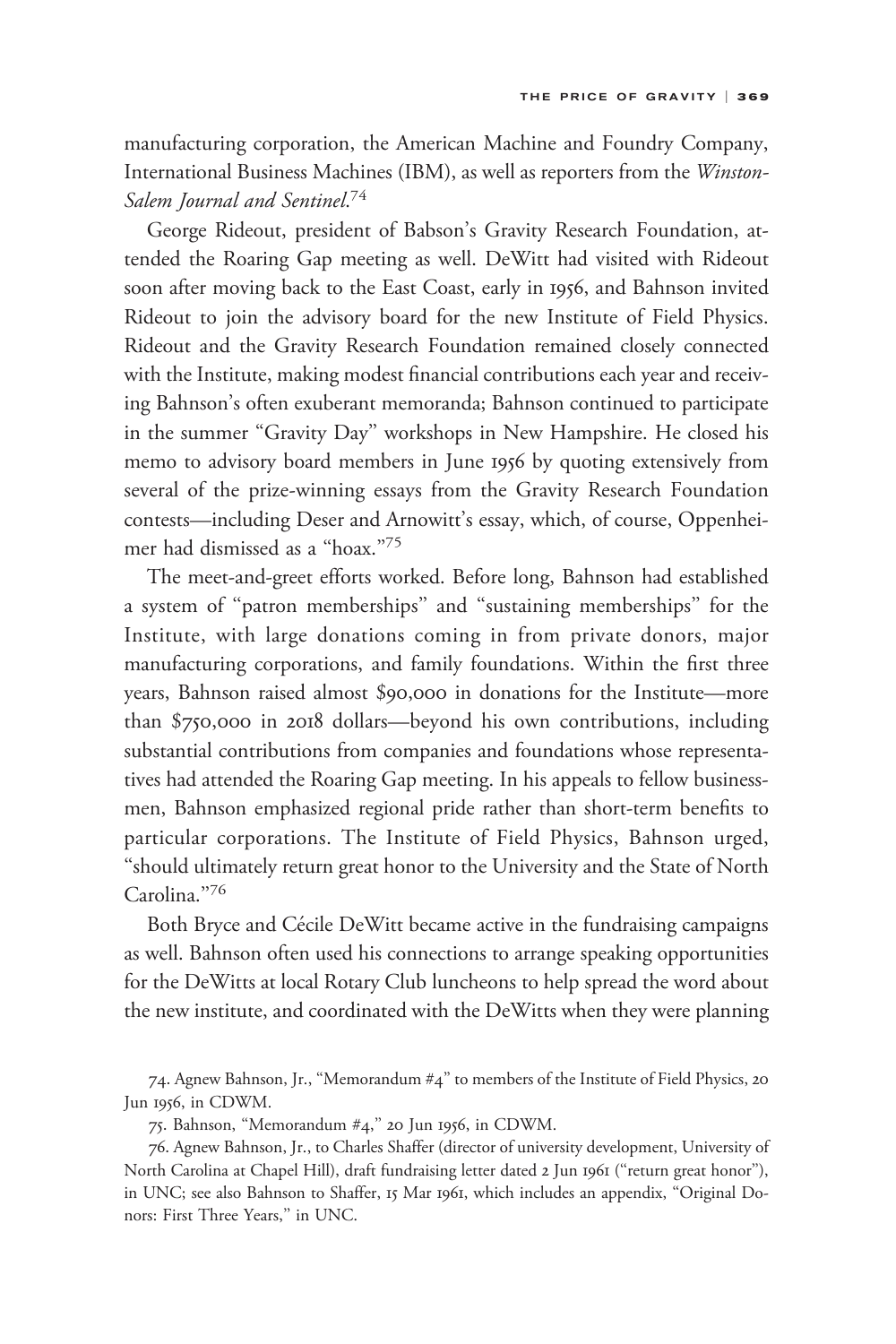travel. ''I hope that Bryce's trip to New York will enable him to make some contacts at Union Carbide and possibly locate some other perspective [sic] members that I might be able to contact advantageously,'' Bahnson wrote to Cécile at one point.<sup>77</sup>

Meanwhile, Bahnson continued to nurse his own interest in anti-gravity, his assurances to Wheeler notwithstanding. At one point, Bahnson wrote to Stanford physicist Leonard Schiff. Schiff, like Wheeler, was a senior theoretical physicist just then turning his attention to gravitation. One of Schiff's students (likely Dieter Brill) had recently published work on the positivity of energy in general relativity. Bahnson sent Schiff his own highly speculative ideas about extracting energy from space, and tied the ideas to research being conducted at the Institute of Field Physics. When Cécile DeWitt got wind of the exchange, she sent Bahnson a firm note. ''I had recently expressly asked you not to importune Dr. Schiff. If you recall, my reaction to contacting Dr. Schiff to discuss your theories was an unqualifiedly negative one."78

Bahnson wasn't content to theorize. For years, despite the strong antigravity disclaimer penned by Wheeler (and assented to by Bahnson), he pursued his own table-top experiments as well, convinced that he and a colleague, T. T. Brown, had found hints of anti-gravitational effects in what amounted to a home-made flying saucer. Throughout the spring and summer of 1958, Bryce DeWitt and other physicists were called upon to evaluate several curious episodes, or ''cases,'' in which Bahnson's device seemed to display antigravitational lift.<sup>79</sup>

Early in the process, Bahnson asked other physicists to evaluate his device. Edward Teller weighed in with several colleagues, concluding that Bahnson's device was displaying effects of large, electrostatic forces—rather than exhibiting anti-gravitational effects—likely because a voltage source had not been properly grounded, which allowed significant surface charge to built up on a portion of the device. (Teller took up the matter not only because of his

77. Agnew Bahnson, Jr., to Cécile DeWitt, 24 Jan 1961 ("Bryce's trip to New York"), in UNC. On the DeWitts' talks at Rotary Club luncheons, see also Bahnson, ''Memorandum #11'' to members of the Institute of Field Physics, 3 Feb 1958, in BDW; and Bahnson, ''Memorandum #24'' to members of the Institute of Field Physics, 15 May 1959, in BDW.

78. Cécile DeWitt to Agnew Bahnson, Jr., 13 May 1959, in CDWM.

79. Copies of Bahnson's engineering drawings of his device are available in BDW. A video of Bahnson and an associate conducting some of their experiments, with a youthful Bryce DeWitt making at appearance at the 14-minute mark, may be found at [https://www.youtube.com/watch?](https://www.youtube.com/watch?v=vWuUJt7iSAo) [v](https://www.youtube.com/watch?v=vWuUJt7iSAo)=[vWuUJt](https://www.youtube.com/watch?v=vWuUJt7iSAo)7iSAo (accessed 3 Oct 2017).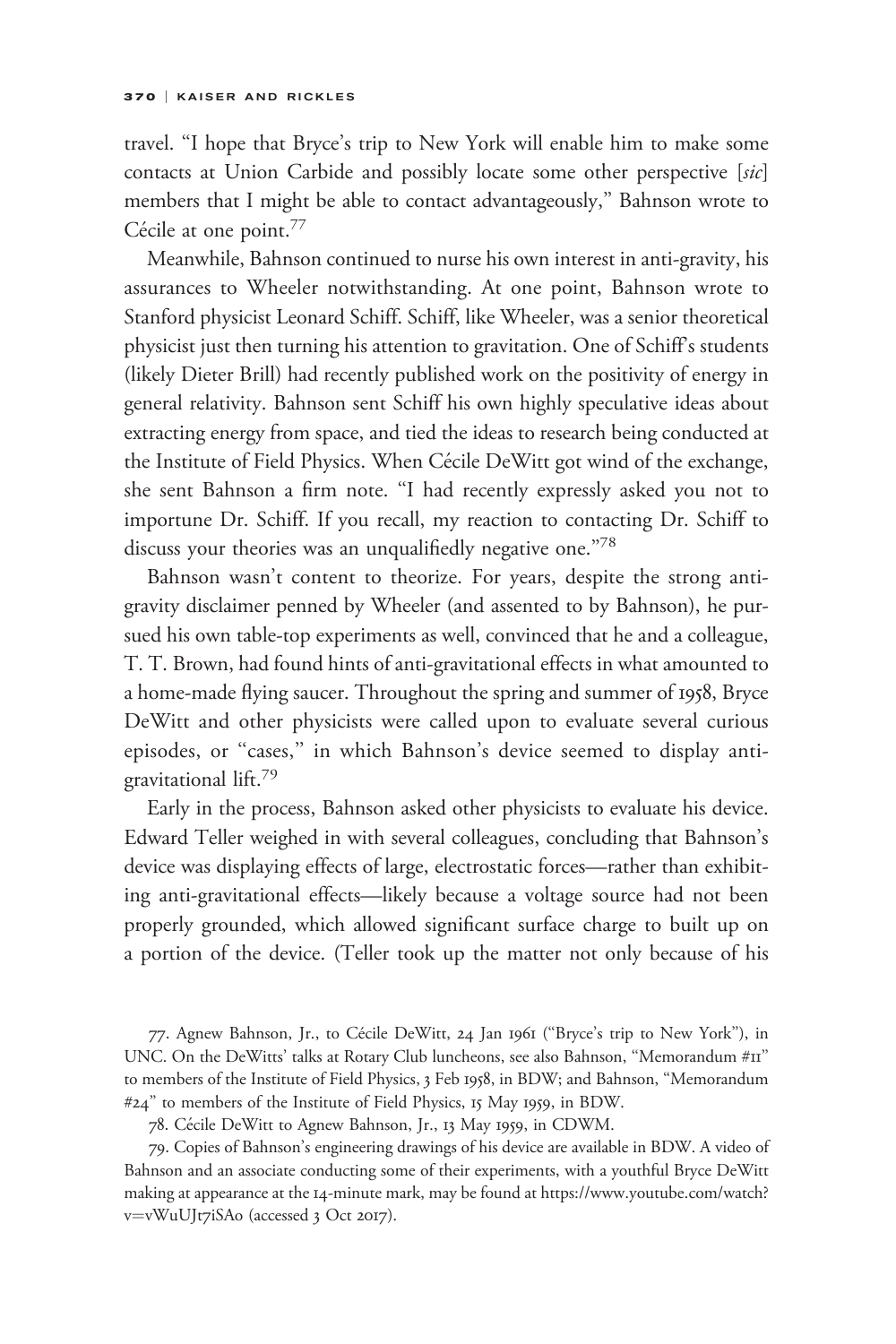relationship with Bryce DeWitt from the latter's Livermore days, but also because Teller was a close colleague of David Griggs, a geophysicist at the University of California, Los Angeles, and co-founder of the RAND corporation, who had served as U.S. Air Force chief scientist during 1951–52. Griggs, in turn, was a friend of Bahnson's.) Griggs reported his and Teller's conclusions to Bahnson, expecting Bahnson to be disappointed, but assuring him that their ''considerations were undertaken in the spirit of sympathetic inquiry.'' Another physicist who investigated the device in person recalled that shielding for the strong electromagnetic fields was so poor that Bahnson's assistant's hair stood on end!<sup>80</sup>

Bahnson remained unconvinced. Two weeks later, the chair of the physics department at the University of North Carolina—within which the new Institute of Field Physics resided—wrote to the university chancellor, outlining next steps. Another private donor would cover the costs for a further investigation of Bahnson's ''high voltage gadget'' over the summer. ''This seems to me to be a very worthwhile summer project,'' the department chair wrote, not least because it should bring

Mr. Bahnson back in line with orthodox scientific procedures. We believe that the therapeutic value of this experience will teach him much concerning the rigorous methods that must be followed in science. Perhaps then, he might concentrate more strongly on basic research (and raising funds for same) rather than attempting to find gold in veins that have been worked over for centuries past.<sup>81</sup>

Bryce DeWitt was recruited to help analyze the latest anomalous effects from Bahnson's device. At one point, he noted to the department chair (perhaps jokingly) that he had begun "sweating over the theory of superconductivity''—far from his usual research area—to improve his job prospects in case "Agnew decides to drop me," should DeWitt be too dismissive of Bahnson's pet project. The department chair replied with an update to DeWitt marked "top secret." He reported, "After a lot of work I see nothing which would enable Agnew to get a Development contract. Any representation to the

80. David Griggs to Agnew Bahnson, Jr., 13 May 1958 (''spirit of sympathetic inquiry''), in CDWM; Lou Witten, interview with Dean Rickles and Donald Salisbury, 17 May 2011. On Griggs's career, see Ivan A. Getting and John M. Christie, "David Tressel Griggs," Biographical Memoirs of Members of the National Academy of Science 64 (1994): 112–33.

81. Everett D. Palmatier (physics department chair, University of North Carolina at Chapel Hill) to W. B. Aycock (university chancellor), 29 May 1958, in CDWM.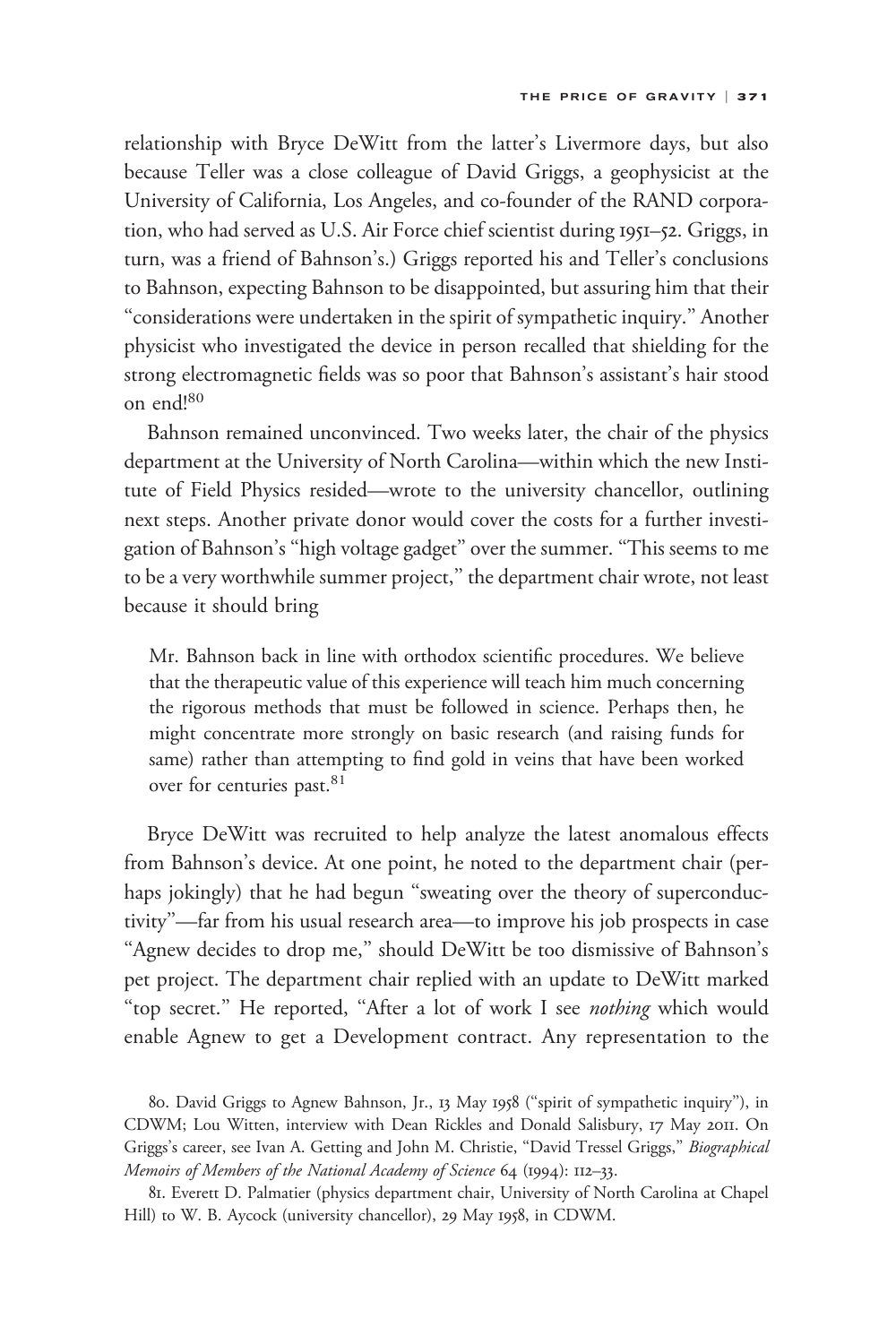contrary would be fraudulent.'' Like Teller and Griggs, DeWitt and the department chair concluded that Bahnson's device responded to strong electrostatic forces, rather than producing anti-gravity effects. The chair concluded, ''We must get together immediately to study the various relationships—Agnew-yourself-Cécile-the Institute-the Dept, etc.—the time has now arrived for a showdown." It was time to "make certain that somebody's wings are clipped!"82 Luckily for the DeWitts, no ''showdown'' proved necessary. Bahnson backed off his claims and threw himself back into fundraising efforts to support the fledgling institute, while wrapping up his science-fiction thriller, The Stars are Too High, in which a gravity-defying flying saucer helps resolve Cold War tensions.83

The Institute's earliest success came in January 1957, when the DeWitts hosted a conference on ''The Role of Gravitation in Physics'' at the new institute. The meeting, which included forty-five physicists, attracted scattered experts from eleven nations and helped to nucleate a new research community dedicated to the study of gravitation. Later called ''GR1,'' the Chapel Hill conference became the first in a series of international conferences on the subject of general relativity. $84$  As one of the young American participants later recalled, the Chapel Hill conference was the first ''conference in which postwar students of general relativity were able to participate, and it was a marvelous experience for us."85 Among many notable achievements, the conference stands out for having fostered the first definitive theoretical demonstration

82. Bryce DeWitt to Everett Palmatier, n.d., ca. Jul–Aug 1958 (''decides to drop me''), in CDWM; Palmatier to Bryce DeWitt, 13 Aug 1958 (''top secret,'' ''wings are clipped''), in CDWM. 83. Agnew H. Banson, Jr., The Stars are Too High (New York: Bantam, 1959).

84. The notion that the Chapel Hill conference was part of a series was only retrospectively conferred. The now well-established "GRn" naming convention appears to have been André Mercier's idea, with the 1955 conference in Berne marking the jubilee of special relativity (though, ultimately, it would mark Einstein's death) becoming GR0, and Chapel Hill becoming GR1. Hence, although the Chapel Hill conference (and the Berne conference before it) appears to have triggered the later conferences, there was at the time no conscious effort to link them to a series, despite today's naming convention. See André Mercier, "General relativity at the turning point of its renewal," in Studies in the History of General Relativity, ed. A. Kox and J. Eisenstaedt (Boston: Birkhauser, 1992), 109–21. See also Lalli, *General Relativity and Gravitation Community* (ref. 5), 47–54.

85. The remark, while capturing something of the broader, more inclusive spirit of the Chapel Hill conference, is not strictly accurate: the earlier Berne conference had also allowed for postwar relativists to attend and contribute to the proceedings (e.g., Felix Pirani, Jurgen Ehlers, and others). Moreover, Cold War tensions prohibited certain people from attending the Chapel Hill meeting. Our thanks to Roberto Lalli for discussion of these points.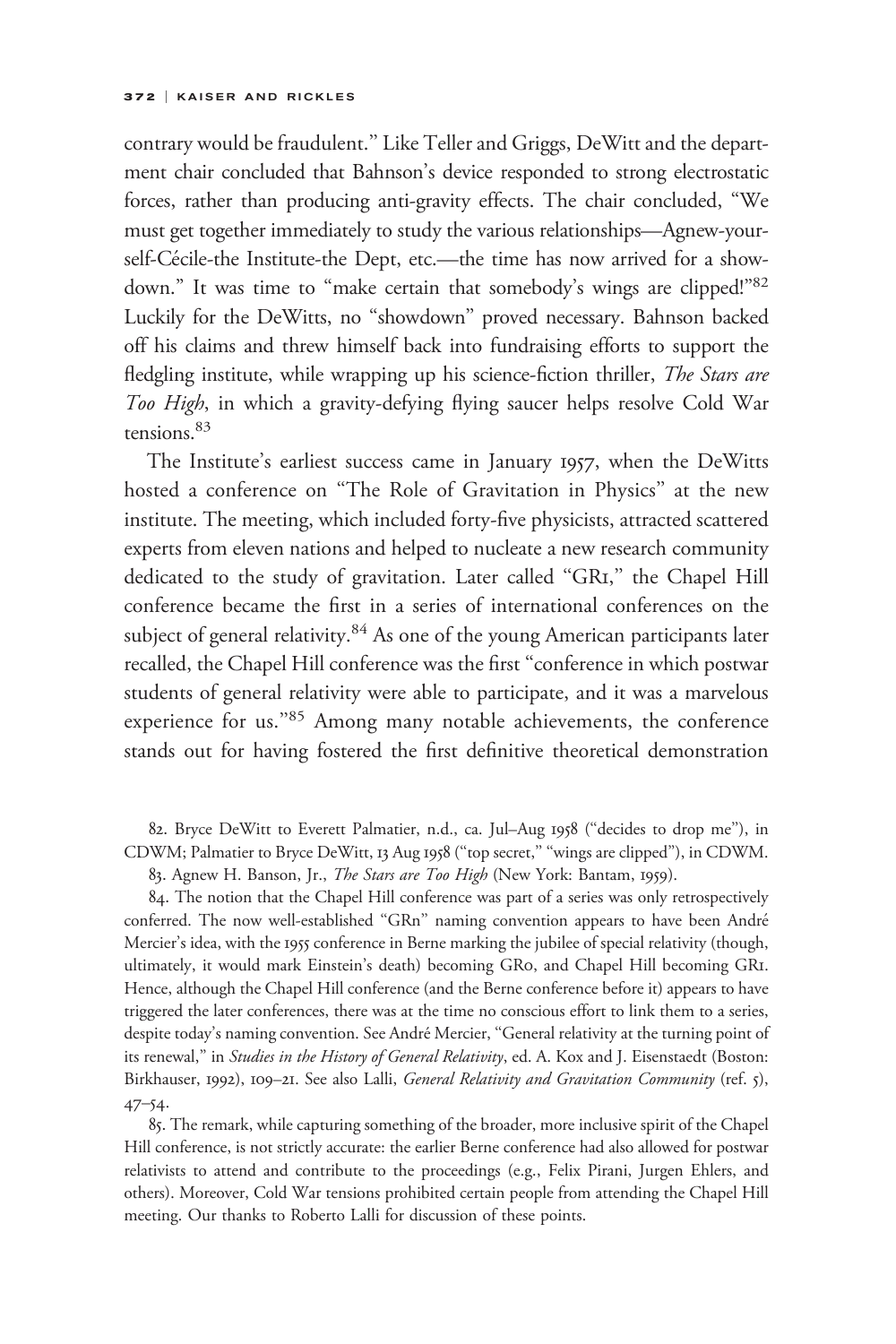that gravitational radiation is a robust feature of the general theory of relativity, rather than an artifact of any particular formalism.<sup>86</sup>

Beyond the Chapel Hill meeting, Bahnson's donations and avid fundraising enabled the DeWitts to host several prominent experts as visiting lecturers at the new institute, and to fund graduate students and postdoctoral researchers as well, including Ryoyu Utiyama, Oskar Klein, Peter Higgs, Christian Møller, and Felix Pirani. In just over a decade, the Institute graduated seventeen PhD students and hosted twenty-seven postdoctoral associates, helping to seed a younger generation of experts in general relativity.<sup>87</sup> Following the Chapel Hill meeting, the Institute also helped to organize the first-ever meeting devoted solely to the problem of unifying quantum theory and gravitation—a pursuit that DeWitt had attempted in his Harvard dissertation which took place in Copenhagen during July 1957. The Chapel Hill conference led to another follow-up meeting (proposed by André Lichnerowicz and Marie-Antoinette Tonnelat at the close of the Chapel Hill conference), held in Royaumont, France, during the summer of 1959. Between the Chapel Hill meeting and the conferences in Copenhagen and Royaumont, the DeWitts and their Institute of Field Physics helped to set much of the agenda for the new wave of research on gravitation over the next several years.<sup>88</sup>

86. Joshua Goldberg, "US Air Force support of general relativity, 1956–1972," in Studies in the History of General Relativity, ed. A. Kox and J. Eisenstaedt (Boston: Birkhauser, 1992), 89-102, on 91 ("marvelous experience"). See also Kennefick, Traveling at the Speed of Thought (ref. 6), 128-39; P. R. Saulson, "Josh Goldberg and the Physical Reality of Gravitational Waves," General Relativity and Gravitation 43 (2011): 3289-99; and Dean Rickles, "The Chapel Hill conference in context,'' in The Role of Gravitation in Physics: Report from the 1957 Chapel Hill Conference, ed. Cécile M. DeWitt and Dean Rickles (Berlin: Max Planck Institute for the History of Science, 2011), 7–21.

87. A complete list of students, postdocs, and visitors is available in DeWitt-Morette, Pursuit of Quantum Gravity (ref. 45), 79–81.

88. The Institute of Field Physics provided administrative support for the July 1957 Copenhagen meeting; see Agnew Bahnson, Jr., memorandum dated 25 Sep 1957, in BDW, and Bryce DeWitt's report on the meeting, which he prepared for the U.S. Air Force's Wright Air Development Center, in CDWM. On the Copenhagen meeting and the DeWitts' influence on the community's ensuing research agenda, see Alexander Blum and Thiago Hartz, ''The 1957 quantum gravity meeting in Copenhagen: An analysis of Bryce S. DeWitt's report," European Physical Journal H 42 (2017): 107–57. On the 1959 Royaumont meeting (often dubbed "GR2"), see Goldberg, "US Air Force support" (ref. 86), 91; and José M. Sánchez-Ron, "George McVittie, the uncompromising empiricist," in The Universe of General Relativity, ed. A. J. Kox and Jean Eisenstaedt (Boston: Birkhauser, 2005), 189–221, on 210–14. On ties between the Chapel Hill and Royaumont meetings, see the fundraising proposal to the Richardson Foundation for the Institute of Field Physics, ca. Feb 1960, and Paul Johnston (Director, State Department of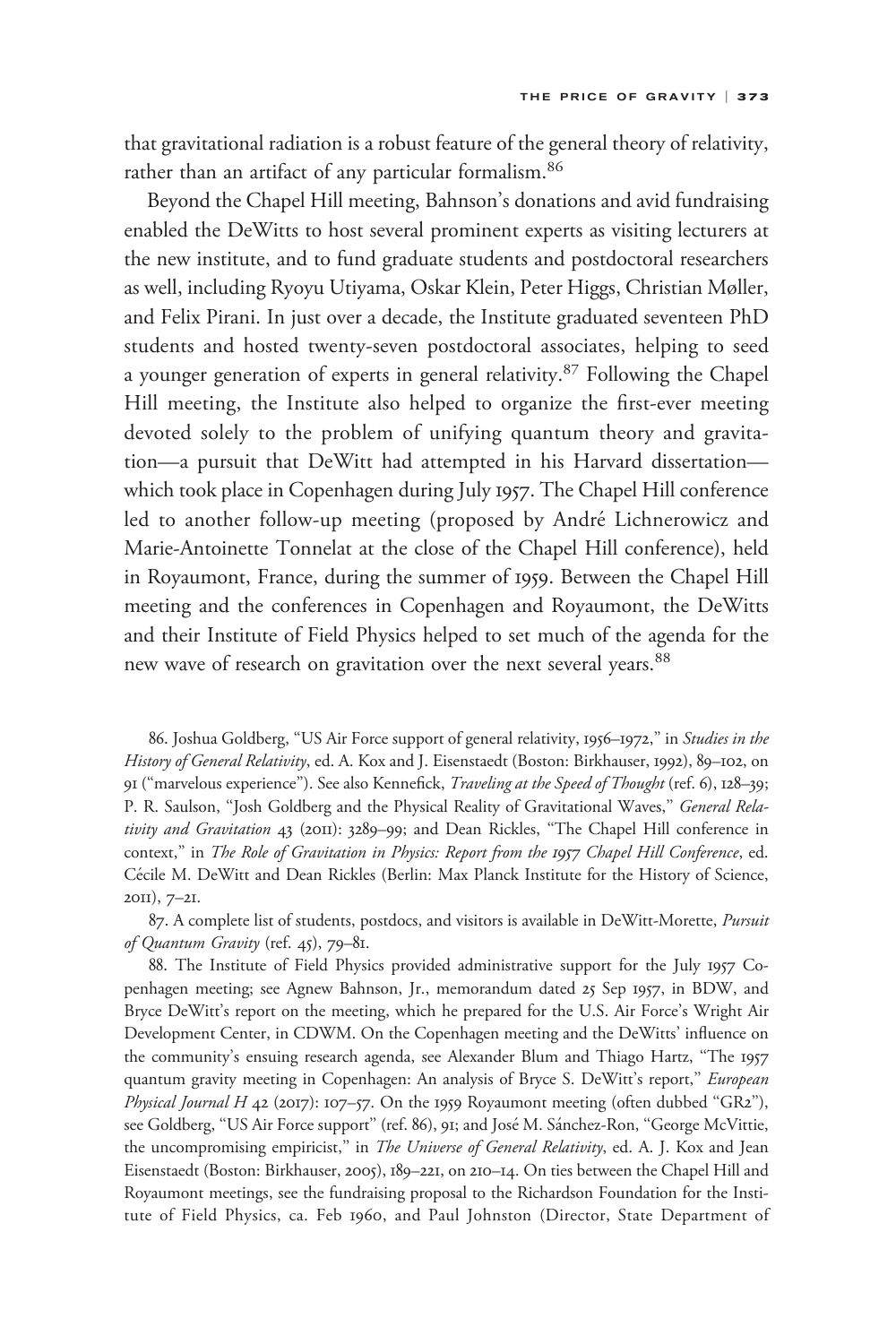#### 374 | KAISER AND RICKLES

Bahnson, meanwhile, continued to test the boundaries of his affiliation with the Institute of Field Physics, and the patience of the DeWitts, until his death in early June 1964 (when he crashed his airplane, at age 48). Not long before Bahnson died, in fact, Nobel laureate Max Born wrote to John Wheeler, to report on a visit that Bahnson had paid to him. Bahnson had wanted to discuss a nonlinear field theory that Born and Einstein's former assistant, Leopold Infeld, had pursued during the mid-1930s, inspired by Einstein's general relativity. Born reported to Wheeler that it quickly became clear that Bahnson "was not a physicist at all and understood nothing of the mathematics of the problem.'' Rather, Bahnson's interest in the work ''is just wishful thinking,'' and that following their conversation, Born was ''a little afraid that he [Bahnson] may use my name in a way which is not conform [sic] with my principles. For I dislike fantastic ideas in science and still more the technical interest in new discoveries particularly if it is directed toward increasing a power of nations.'' Wheeler confided in response that ''I myself generally find that I have gone through a fairly stiff exercise period at the end of one of these conversations'' with Bahnson, but that—despite Bahnson's ''initiative and generosity'' in getting the Institute off the ground—Bahnson did not ''speak for the Institute of Field Physics but as a private individual.'' Wheeler and the DeWitts, after all, had worked hard to make it so.<sup>89</sup> "was not a physicist at all and u<br>
"was not a physicist at all and u<br>
problem." Rather, Bahnson's ir<br>
and that following their convers<br>
son] may use my name in a way<br>
For I dislike fantastic ideas in s<br>
new discoveries par

### CONCLUSIONS

Even as he nursed his continuing interest in anti-gravity, flying saucers, and science fiction, Agnew Bahnson devoted significant effort to fundraising on behalf of the fledgling Institute of Field Physics during the late 1950s and early 1960s. In conjunction with the University of North Carolina's Office of Development, he launched a campaign in 1960–61 to endow the new institute, seeking to raise another \$250,000 (more than \$2 million in 2018 dollars). In a typical pitch to prospective donors, Bahnson explained, ''This type of basic

Administration, Raleigh, NC) to Everett D. Palmatier (department chair, Physics, University of North Carolina, Chapel Hill), 18 Feb 1960, both in UNC. Note also that the MATS service, originally offered to fly international scholars into the Chapel Hill conference, was also later utilized for the Royamont conference, and the two later GR conferences, in Warsaw and London. See Goldberg, "US Air Force support" (ref. 86), 89-102.

<sup>89.</sup> Max Born to John Wheeler, 20 Mar 1964, available in CDWM; and Wheeler to Born, 31 Mar 1964, in BDW.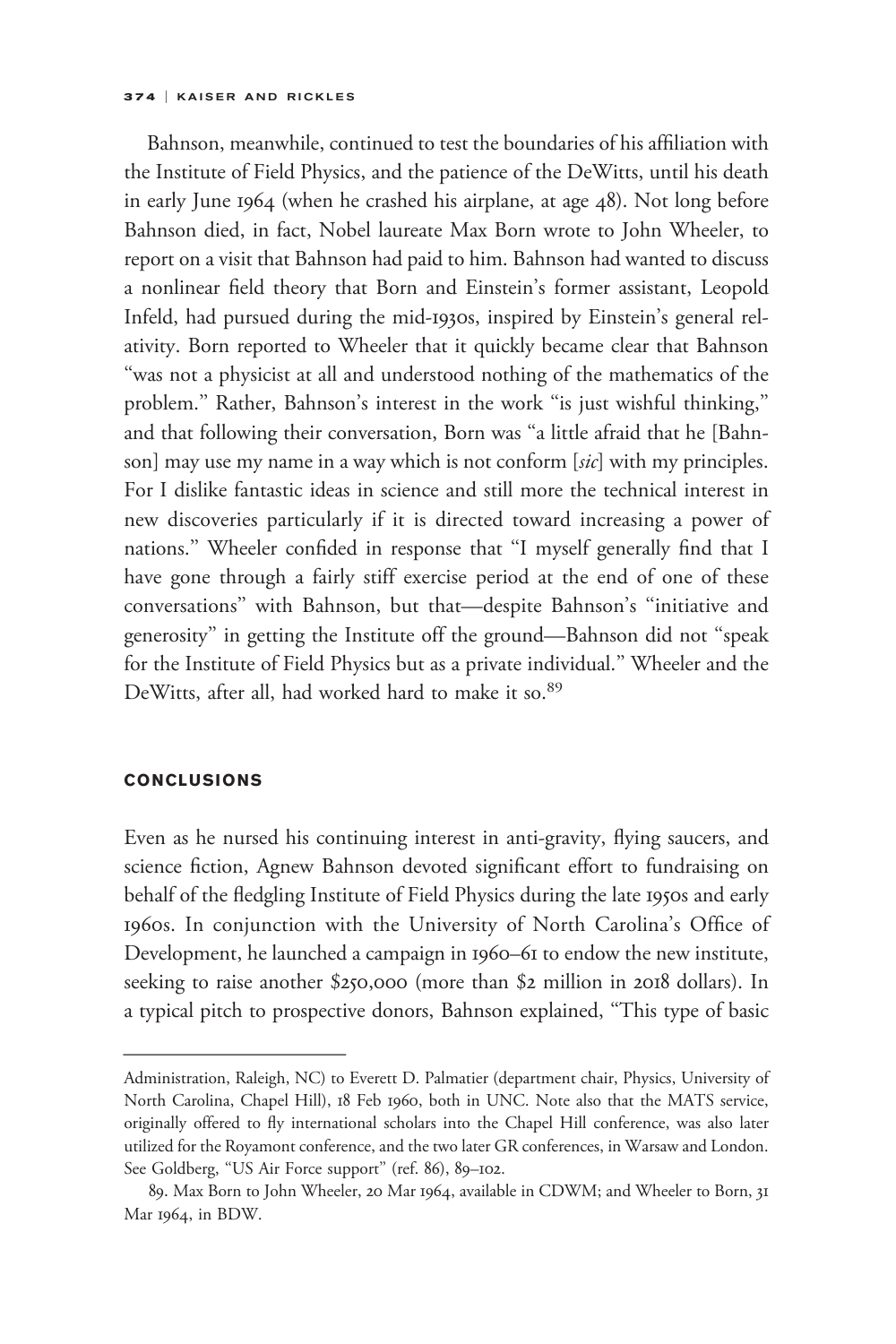research cannot be related to the interest or the financial advantage of any corporation, foundation, or individual. It is strictly eleemosynary for the interest of human progress.'' Drawing on his extensive network, by June 1961, Bahnson had succeeded in raising more than half of the goal, buoyed by major donations from such corporations as IBM, American Machine and Foundry, Grumman Aircraft Engineering Corporation, Westinghouse Electric, and even Hanes, the hosiery manufacturer, which was based in Bahnson's home town of Winston-Salem.<sup>90</sup>

Though Bahnson emphasized ''interest in human progress'' and local pride in his fundraising pitches, at least one of the donors to his project—the Glenn Martin aircraft manufacturing company, in Baltimore, Maryland—had more practical goals in mind. (Glenn Martin eventually became part of Lockheed Martin, the major aerospace corporation and defense contractor.) Indeed, less than two weeks after Bahnson had originally written to Bryce DeWitt to propose what would become the Institute of Field Physics, back in the spring of 1955, DeWitt had received a similar invitation from George Trimble, a vice president at the Glenn Martin company.<sup>91</sup>

The timing was no coincidence: both Bahnson and Trimble had been encouraged to recruit DeWitt by George Rideout, President of Roger Babson's Gravity Research Foundation, soon after DeWitt had received first prize in the foundation's annual essay contest. Trimble opened his letter to DeWitt by explaining that he and Rideout had recently been ''commiserating on the unfortunate state of the affairs that knowledgeable folks do not wish to get 'mixed up' in the field of gravity research.'' Yet Trimble and his colleagues at the aircraft company felt they had a real stake in the subject; indeed, as he continued in his letter to DeWitt, ''our industry was vitally concerned with gravity.''92

Trimble explained that the Glenn Martin company aimed to invest in basic research on gravitation, but had not as yet been able to find qualified researchers in the field, which (as he observed) ''at the present time is peopled largely by mad men and quacks.'' Hence the Glenn Martin company planned to establish its own research laboratory, which Trimble grandly described as an ''industrial

90. See, e.g., W. B. Aycock to W. D. Carmichael, 17 Octr 1960; Agnew Bahnson, Jr., to Charles Shaffer (University Development office, University of North Carolina), 15 Mar 1961 and 2 Jun 1961 (''This type of basic research''); and Charles Shaffer to Agnew Bahnson, Jr., 29 Jun 1961; all in UNC.

91. George S. Trimble to Bryce DeWitt, 10 Jun 1955, in BDW. 92. Ibid.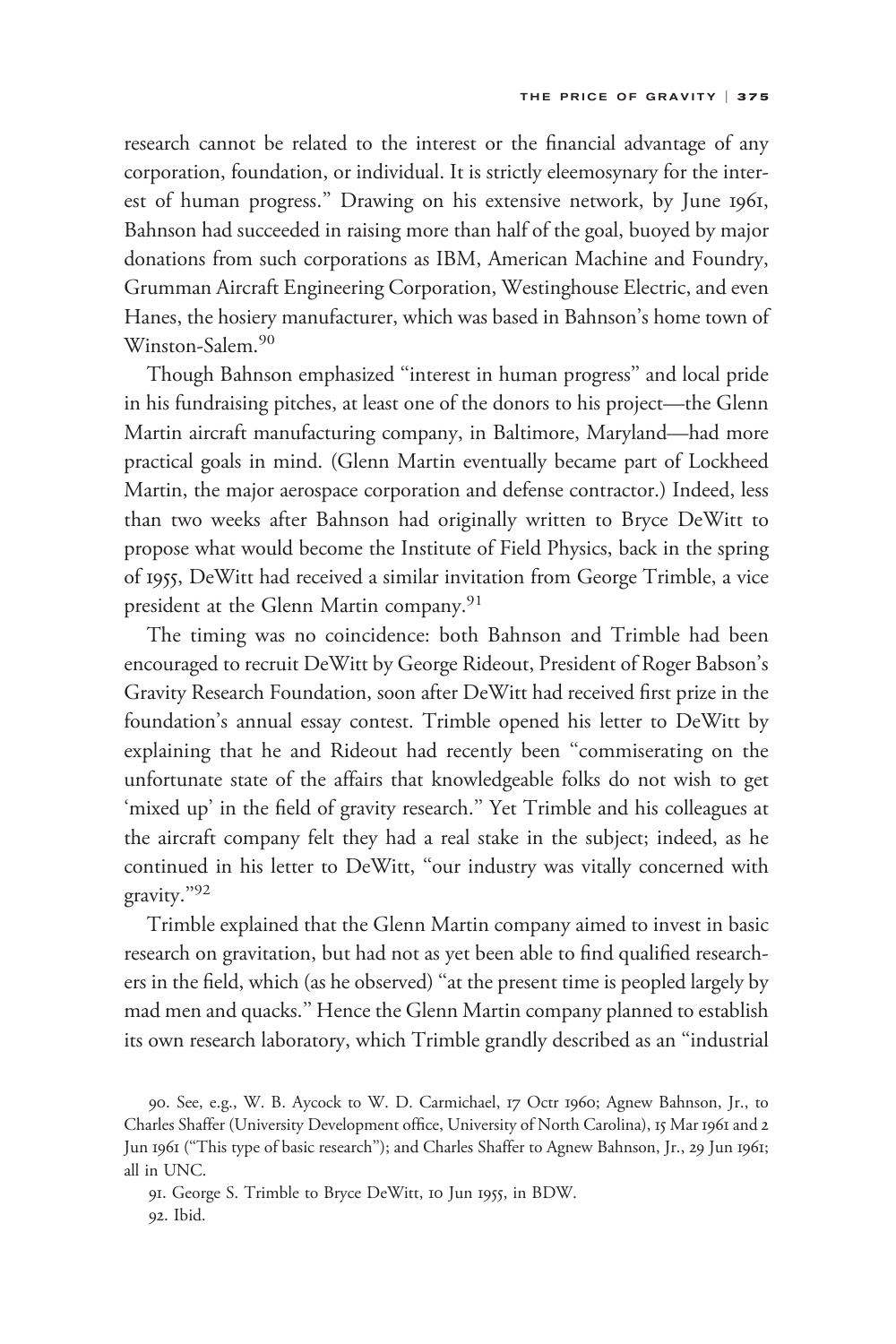version of the Institute for Advanced Study.''<sup>93</sup> Though Trimble failed to entice DeWitt to run what became Glenn Martin's Research Institute for Advanced Studies (RIAS)—DeWitt was convinced that only a university environment could foster the kind of intellectual freedom that he sought— Trimble remained in contact with both DeWitt and Bahnson as they launched the Institute of Field Physics. Trimble served as a member of the Institute's advisory group and arranged a contribution from Glenn Martin to Bahnson's follow-up fundraising efforts.<sup>94</sup>

Early in their discussions, Trimble offered to connect Bahnson and the DeWitts with the Air Force, since Glenn Martin was already a major defense contractor.<sup>95</sup> Before long, an Air Force lieutenant colonel visited the new Institute of Field Physics in Chapel Hill, and offered to stay in touch. Bryce DeWitt followed up in July 1956, suggesting that perhaps the Air Force might help underwrite some of the costs of the upcoming January 1957 Chapel Hill meeting. The matter was passed to Joshua Goldberg, a recent PhD physicist who had just taken a position at the Air Force's Aeronautical Research Laboratory at the Wright-Patterson Air Force Base in Ohio, upon completing his dissertation on gravitational physics under the supervision of Peter Bergmann at Syracuse University.<sup>96</sup> (Bergmann himself had been an assistant of Einstein's in the 1930s.)

The relative positions of the DeWitts and Goldberg during the autumn of 1956 are striking. With Bahnson's funds and support from the university, Bryce and Cécile DeWitt could launch into hiring students and postdocs, and planning their upcoming conference. Goldberg, on the other hand, wrote to Bryce that he was ''somewhat isolated'' at the Air Force laboratory, and hoped that DeWitt could send him reprints, to help him ''get caught up on developments

93. Ibid.

94. See, e.g., Agnew Bahnson, Jr., minutes from annual meeting of members of the Institute of Field Physics, 29 Apr 1958, in BDW; Charles Shaffer to Agnew Bahnson, 29 Jun 1961, in UNC. RIAS soon hired physicist Lou Witten—father of Fields medalist Ed Witten—to spearhead its efforts in the study of gravitation. One of the lasting contributions was publication of Gravitation: An Introduction to Current Research, ed. Lou Witten (New York: Wiley, 1962), which included an influential review article by Richard Arnowitt, Stanley Deser, and Charles Misner on the so-called "ADM" formalism for general relativity: Arnowitt, Deser, and Misner, "The dynamics of general relativity," in Witten, *Gravitation*, pp. 227-65. See also Lou Witten, interview with Dean Rickles and Donald Salisbury, 17 May 2011.

95. Agnew Bahnson, Jr., to Bryce and Cécile DeWitt, 28 Dec 1955, in BDW.

96. Bryce DeWitt to Lt. Colonel G. M. Leies, 25 Jul 1956, in CDWM; Joshua Goldberg to Bryce DeWitt, 3 Oct 1956, in CDWM. See also Goldberg, ''US Air Force support'' (ref. 86).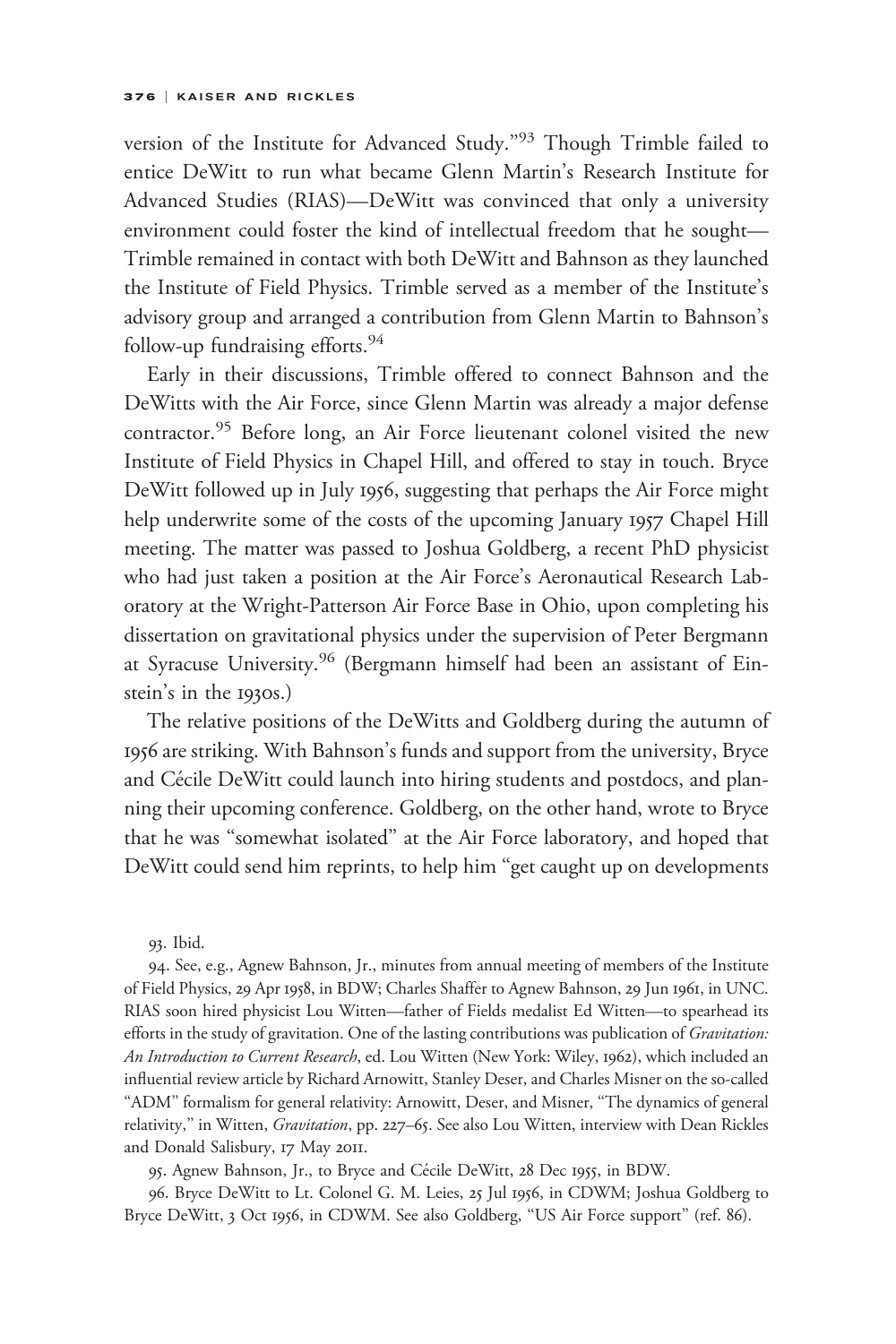in the field.'' Goldberg went on: ''So far we have no money for contractual research. Every day the expectation is what [sic] within a month some will be forthcoming. I suppose that is the way it will remain until the day it shows up.'' In the meantime, Goldberg's thesis advisor, Bergmann, suggested that in lieu of direct payments to support the Chapel Hill meeting, the Air Force could provide transportation for a few participants who were based outside the United States.<sup>97</sup> Goldberg and the DeWitts pursued the plan, and in the end, the Air Force was able to provide some direct funds for the meeting as well as arranging Military Air Transport Service (MATS) for several workshop participants.<sup>98</sup>

Much as with Trimble, RIAS, and industrial support for research on gravitation, the early Air Force efforts thus piggybacked on institutions and relationships that had been forged by Babson, Rideout, and Bahnson. With Goldberg's support at the Air Force, however, there was an important difference: unlike the private patrons, Goldberg was himself an expert in the field and was able to contribute to the new projects intellectually as well as administratively. After he met Cécile and Bryce DeWitt in person at the 1957 Chapel Hill meeting, they immediately began sharing plans for ways to continue to foster support for the field. The DeWitts could work with Goldberg as a partner, not just a patron.<sup>99</sup>

By the time of Agnew Bahnson's death in 1964, the study of gravitation enjoyed a dramatically different institutional base than it had in 1948. Locally, the situation deteriorated for the DeWitts after Bahnson's death. His widow transferred funds to the university rather than to the Institute of Field Physics, which complicated planning for hiring postdoctoral associates and graduate students at the Institute.<sup>100</sup> Moreover, while Bryce DeWitt was promoted to

97. Goldberg to DeWitt, 3 Oct 1956 (ref. 96).

98. See correspondence ca. Oct 1956–Jan 1957 in CDWM, as well as Rickles, ''The Chapel Hill conference in context'' (ref. 86), 16–17. Soon Goldberg did have some modest funds to distribute, and his office was able to support several theoretical research projects in gravitation, including several physicists who were based in Europe; Goldberg, ''US Air Force support'' (ref. 86). Cf. John Krige, American Hegemony and the Postwar Reconstruction of Science in Europe (Cambridge, MA: MIT Press, 2006).

99. See, e.g., correspondence between Joshua Goldberg, Cécile and Bryce DeWitt, 1957-58, in CDWM; and Goldberg, ''US Air Force support'' (ref. 86).

100. Compare with similarly fragile relationships that supported research on the foundations of quantum theory during the 1970s, which was likewise largely sponsored by private donors and nontraditional institutions. Though such patronage helped sustain efforts at a time when the research topic appeared far from the mainstream, these relationships lacked the long-term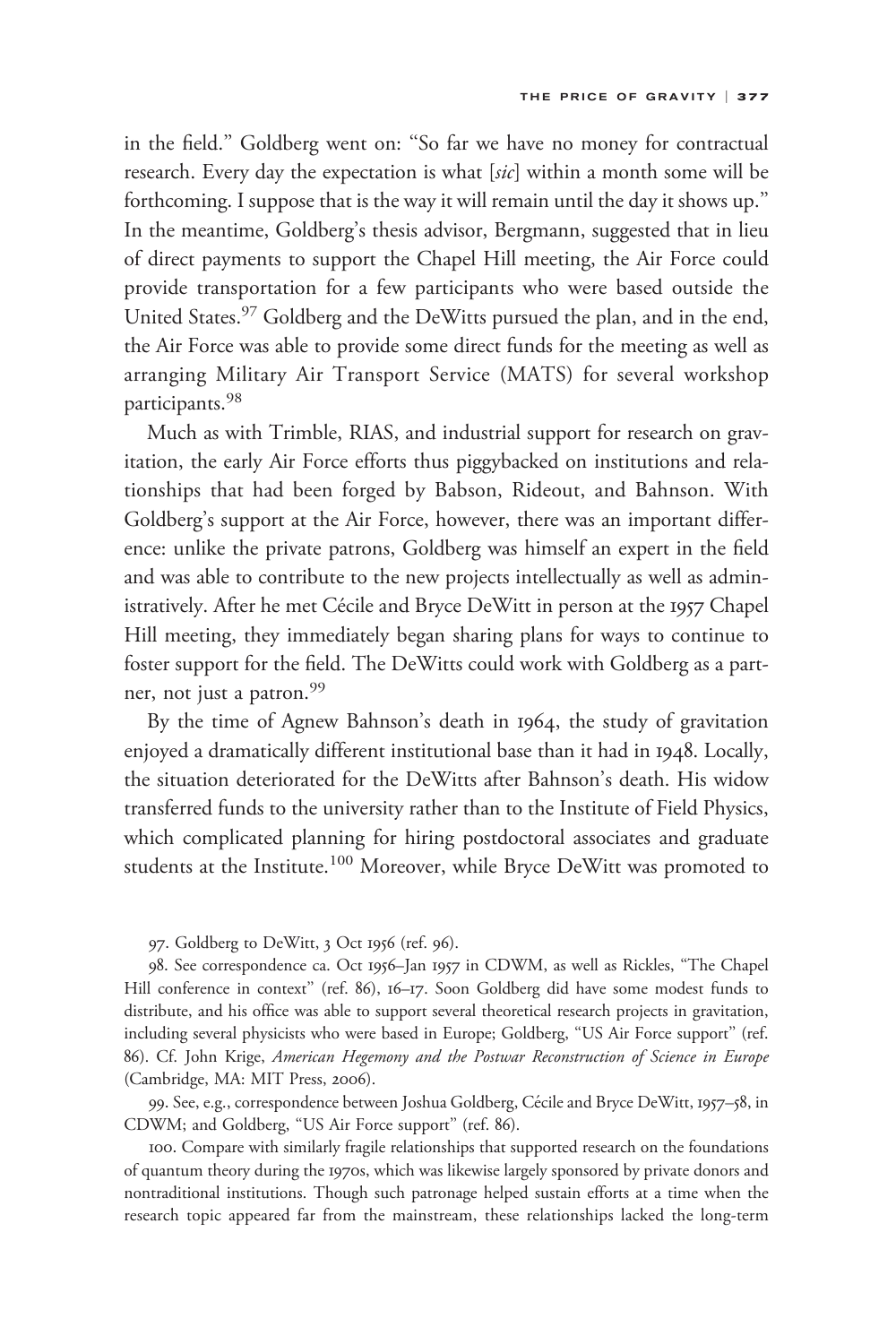a tenured professor in the department of physics, Cécile DeWitt was demoted to a lecturer—despite her own significant accomplishments in the field and her tireless administrative efforts, both at the Institute and as the founder of the annual summer school at Les Houches, in her native France.<sup>101</sup>

Though the Institute of Field Physics failed to flourish after its main patron died, support for research in the field continued to grow. After being courted by Glenn Martin's RIAS laboratory, mathematical physicist Alfred Schild convinced his home institution, the University of Texas at Austin, to found a new Center for Relativity, in 1962.<sup>102</sup> Schild rapidly parlayed his international contacts—solidified by the new ''GR'' conference series, which had begun with the 1957 Chapel Hill meeting and continued to receive Air Force support—to recruit several young researchers to the center, including Roger Penrose, Roy Kerr, and Jürgen Ehlers. When it became clear that the DeWitts were looking to leave North Carolina, Schild recruited them both to Austin as well: both were hired as tenured full professors in 1972, and Bryce DeWitt became director of the Center for Relativity.<sup>103</sup> tireless administrative efforts, b.<br>
annual summer school at Les H<br>
Though the Institute of Field<br>
died, support for research in the<br>
by Glenn Martin's RIAS labo.<br>
convinced his home institution<br>
a new Center for Relativit

By that time, federal support for research in gravitation had become more readily available; the DeWitts, for example, secured a major grant from the U.S. National Science Foundation (NSF) to conduct an updated test of general relativity during a 1973 eclipse, and by the mid-1970s, agencies like the NSF began to invest (modestly at first) in what would become enormous projects like the Laser Interferometer Gravitational-Wave Observatory, or LIGO. Central to many of those efforts were figures—like the DeWitts, John Wheeler, and their students—who had gained experience and built networks to sustain the field before federal support had materialized. 104

institutional security available from more typical funders or universities: Kaiser, How the Hippies Saved Physics (ref. 9), chaps. 5-6.

<sup>101.</sup> Weinberg, ''Bryce Seligman DeWitt'' (ref. 40), 9–10; DeWitt and DeWitt-Morette oral history interview with Kenneth Ford (ref. 40); and DeWitt-Morette, Pursuit of Quantum Gravity  $(ref. 45)$ ,  $85-87$ .

<sup>102.</sup> See the correspondence between Welcome W. Bender (Vice President, RIAS), Lou Witten, and Alfred Schild, Jan–May 1957, in the Alfred Schild Papers, Box 86-27/2, Briscoe Center for American History, University of Texas at Austin.

<sup>103.</sup> On Schild and the founding of the Center for Relativity, see, e.g., Engelbert L. Schucking, "The first Texas Symposium on Relativistic Astrophysics," Physics Today 42 (Aug 1989): 46–52, on 46–47; on the DeWitts' move to Austin, see Weinberg, ''Bryce Seligman De-Witt" (ref. 40), 10.

<sup>104.</sup> On the 1973 eclipse experiment, see DeWitt-Morette, Pursuit of Quantum Gravity (ref. 45), 43–50; and Weinberg, ''Bryce Seligman DeWitt'' (ref. 40), 11. On early funding for what